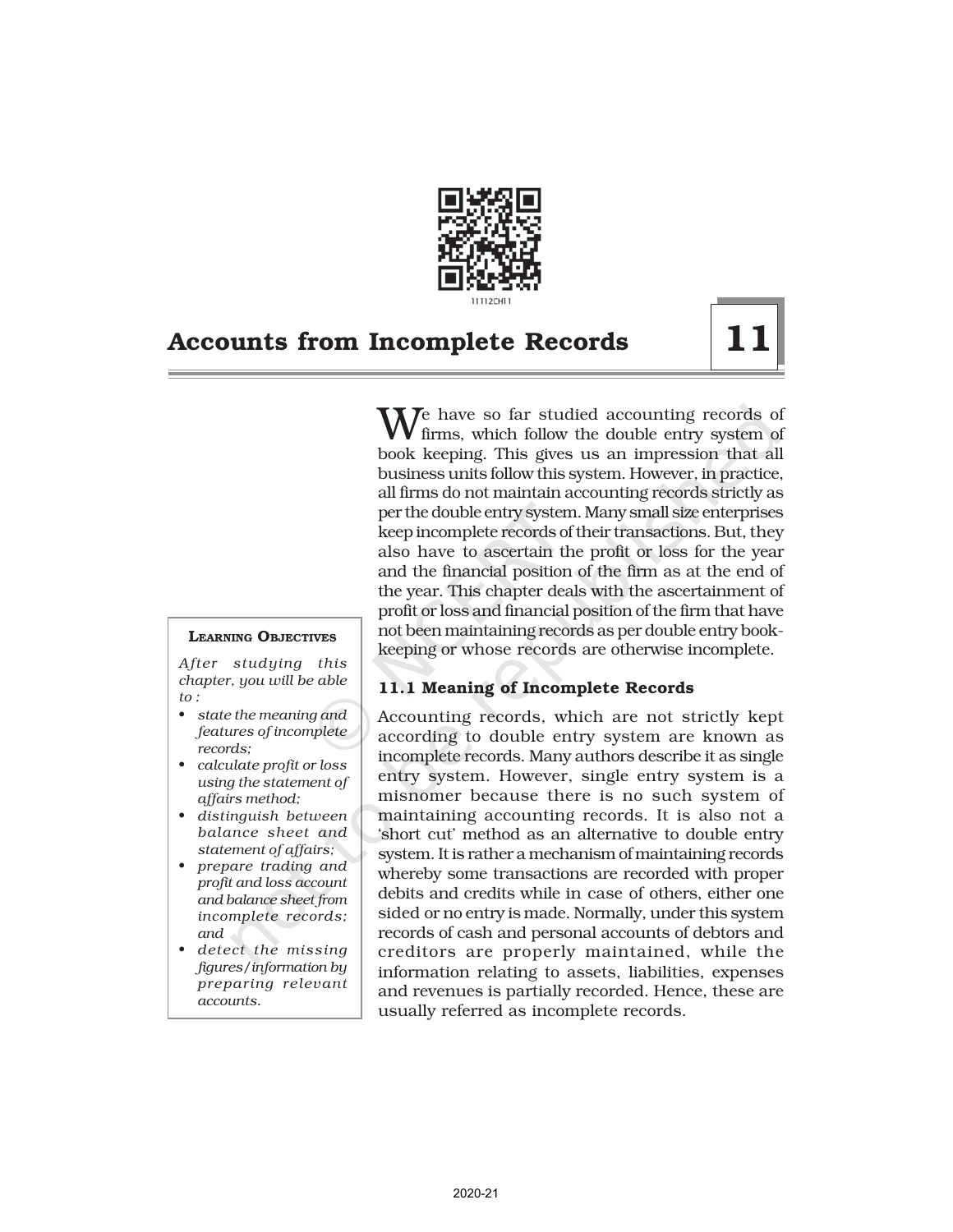## *11.1.1 Features of Incomplete Records*

Incomplete records may be due to partial recording of transactions as is the case with small shopkeepers such as grocers and vendors. In case of large sized organisations, the accounting records may be rendered to the state of incompleteness due to natural calamity, theft or fire. The features of incomplete records are as under :

- (a) It is an unsystematic method of recording transactions.
- (b) Generally, records for cash transactions and personal accounts are properly maintained and there is no information regarding revenue and/ or gains, expenses and/or losses, assets and liabilities.
- (c) Personal transactions of owners may also be recorded in the cash book.
- (d) Different organisations maintain records according to their convenience and needs, and their accounts are not comparable due to lack of uniformity.
- (e) To ascertain profit or loss or for obtaining any other information, necessary figures can be collected only from the original vouchers such as sales invoice or purchase invoice, etc. Thus, dependence on original vouchers is inevitable.
- (f) The profit or loss for the year cannot be ascertained under this system with high degree of accuracy as only an estimate of the profit earned or loss incurred can be made. The balance sheet also may not reflect the complete and true position of assets and liabilities.

## 11.2 Reasons of Incompleteness and Its Limitations

It is observed, that many businessmen keep incomplete records because of the following reasons :

- (a) This system can be adopted by people who do not have the proper knowledge of accounting principles;
- (b) It is an inexpensive mode of maintaining records. Cost involved is low as specialised accountants are not appointed by the organisations;
- (c) Time consumed in maintaining records is less as only a few books are maintained; and
- (d) It is a convenient mode of maintaining records as the owner may record only important transactions according to the need of the business.

However, the mechanism of incomplete records suffers from a number of limitations. This is due to the basic nature of this mechanism. Broadly speaking, unless a systematic approach to maintenance of records is followed, reliable financial statements cannot be prepared.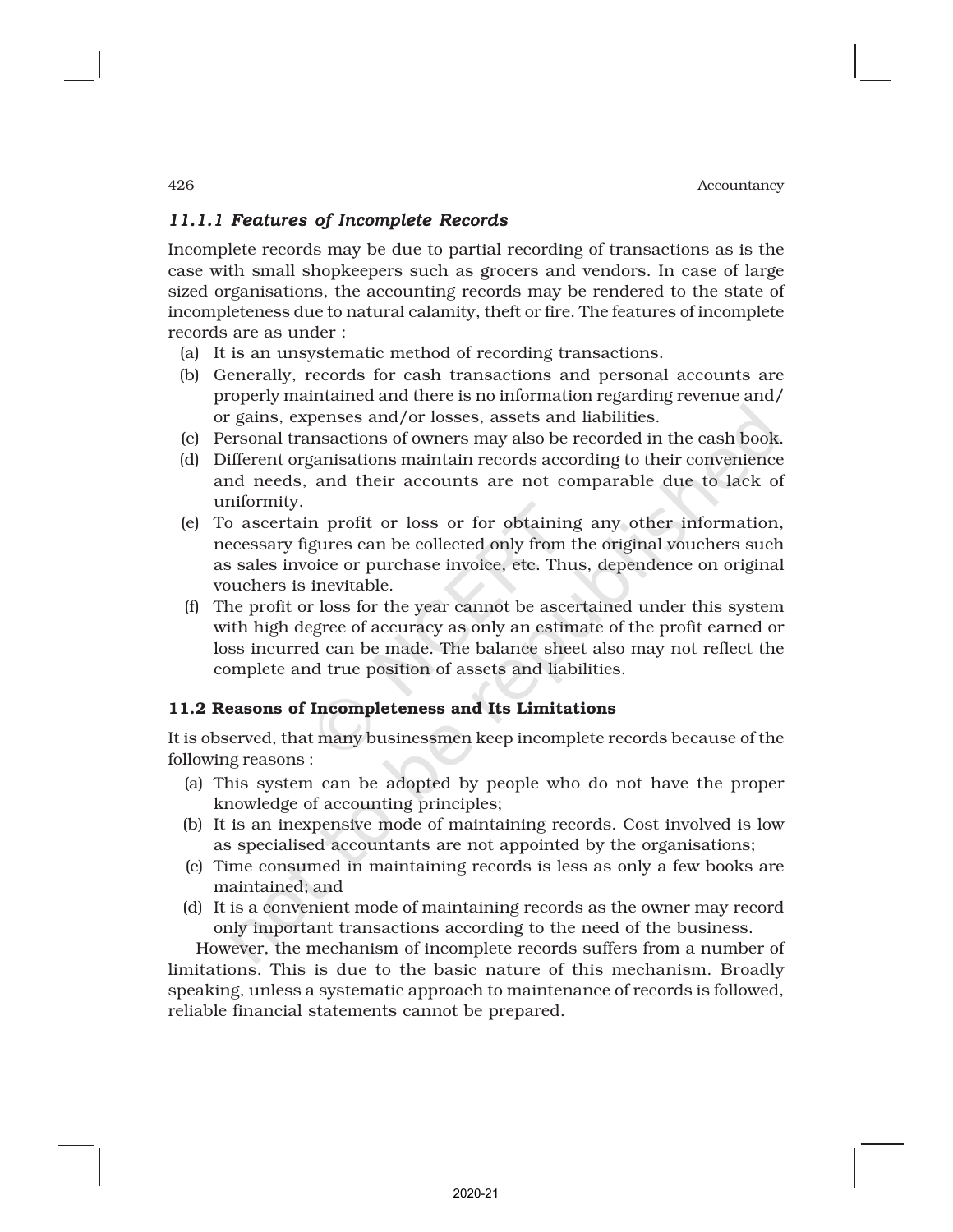The limitations of incomplete records are as follows :

- (a) As double entry system is not followed, a trial balance cannot be prepared and accuracy of accounts cannot be ensured.
- (b) Correct ascertainment and evaluation of financial result of business operations can not be made.
- (c) Analysis of profitability, liquidity and solvency of the business cannot be done. This may cause a problem in raising funds from outsiders and planning future business activities.
- (d) The owners face great difficulty in filing an insurance claim with an insurance company in case of loss of inventory by fire or theft.
- (e) It becomes difficult to convince the income tax authorities about the reliability of the computed income.

## 11.3 Ascertainment of Profit or Loss

Every business firm wishes to ascertain the results of its operations to assess its efficiency and success and failures. This gives rise to the need for preparing the financial statements to disclose:

- (a) the profit made or loss sustained by the firm during a given period; and
- (b) the amount of assets and liabilities as at the closing date of the accounting period.

Therefore, the problem faced in this situation is how to use the available information in the incomplete records to ascertain the profit or loss for the particular accounting year and to determine the financial position of a entity as at the end of the year. This can be done in two ways :

- 1. Preparing the Statement of Affairs as at the beginning and as at the end of the accounting period, called statement of affairs or net worth method.
- 2. Preparing Trading and Profit and Loss Account and the Balance Sheet by putting the accounting records in proper order, called conversion method.

## *11.3.1 Preparing Statement of Affairs*

Under this method, statement of asset and liabilities as at the beginning and at the end of the relevant accounting period are prepared to ascertain the amount of change in the capital during the period. Such a statement is known as statement of affairs, shows assets on one side and the liabilities on the other just as in case of a balance sheet. The difference between the totals of the two sides (balancing figure) is the capital (refer figure 11.1). Though statement of affairs resembles balance sheet, it is not called a balance sheet because the data is not wholly based on ledger balances. The amount of items like fixed assets, outstanding expenses, bank balances, etc. are ascertained from the relevant documents and physical count.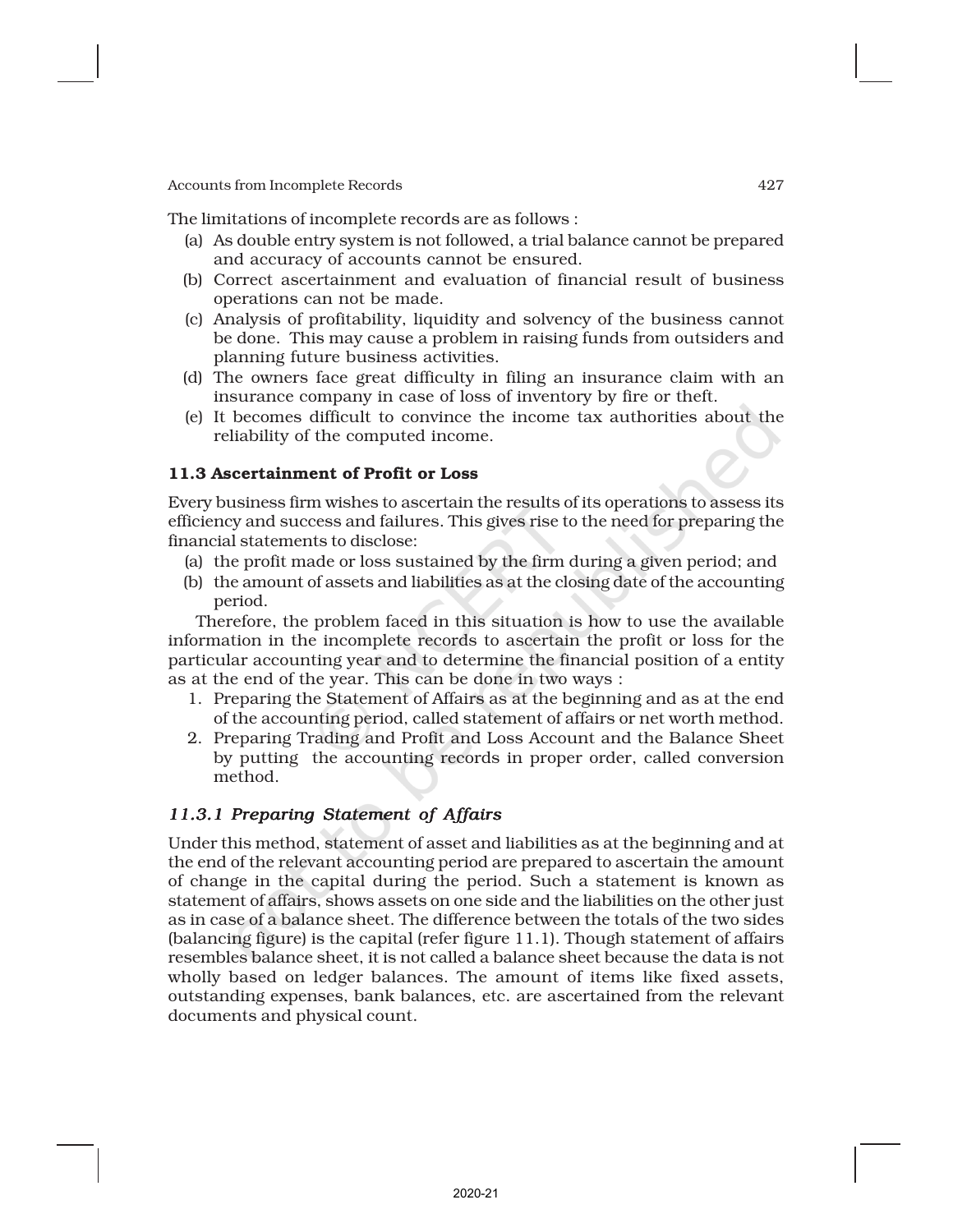| Liabilities                 | Amount | <b>Assets</b>               | Amount      |
|-----------------------------|--------|-----------------------------|-------------|
| Bills payable               |        | Land and Building           |             |
| Creditors                   |        | Machinery                   |             |
| Outstanding expenses        |        | Furniture                   |             |
| Capital (balancing figure)* |        | <b>Stock</b>                |             |
|                             |        | Debtors                     |             |
|                             |        | Cash and Bank               |             |
|                             |        | Prepaid expenses            | .           |
|                             |        | Capital (balancing figure)* | .           |
|                             | XXX X  |                             | <b>XXXX</b> |
|                             |        |                             |             |

### Statement of Affairs as at ––

*Note: \* where the total of liabilities side is more than total of assets side, capital would be shown in assets side and it represents debit balance of capital*.

## Fig. 11.1 : *Format of statement of affairs*

Once the amount of capital, both at the beginning and at the end is computed with the help of statement of affairs, a *statement of profit and loss* is prepared to ascertain the exact amount of profit or loss made during the year. The difference between the opening and closing capital represents its increase or decrease which is to be adjusted for withdrawals made by the owner or any fresh capital introduced by him during the accounting period in order to arrive at the amount of profit or loss made during the period. The statement of profit and loss is prepared as shown in figure 11.2.

### Statement of Profit or Loss for the year ended ........

|      | Particulars                                                                                                              | <i>Amount</i>  |
|------|--------------------------------------------------------------------------------------------------------------------------|----------------|
| Add. | Capital as at the end of year (computed from statement of affairs)<br>as at the end of year)<br>Drawings during the year | .              |
|      |                                                                                                                          |                |
| Less | Additional capital introduced during the year                                                                            | $\cdots\cdots$ |
|      | Adjusted capital at the end of year                                                                                      | .              |
| Less | Capital as at the beginning of year (computed from statement of<br>affairs as at the beginning of year)                  |                |
|      | Profit or Loss made during the year                                                                                      | .              |
|      |                                                                                                                          |                |

#### Fig. 11.2 : *Format of statement of profit or loss*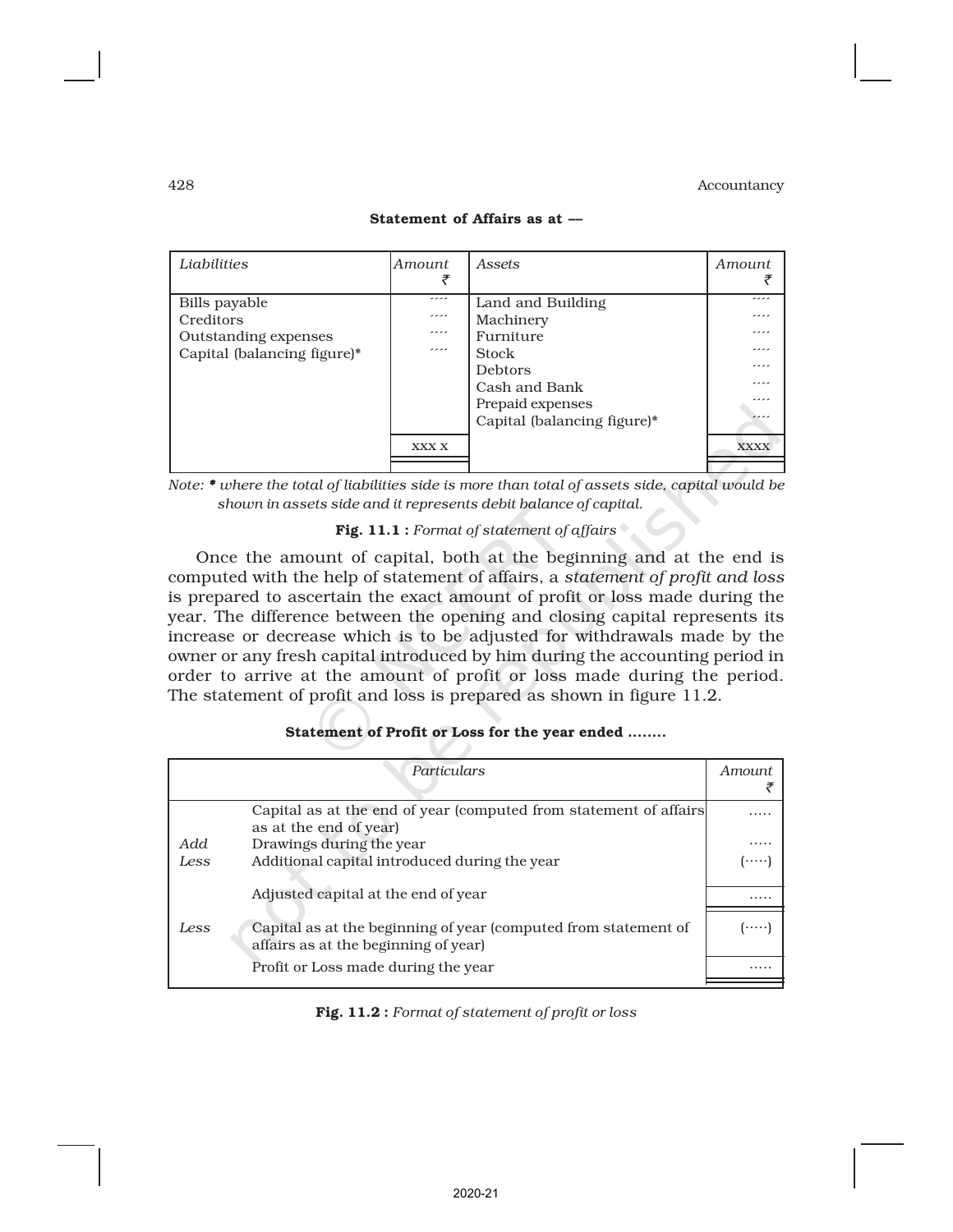If the net result of above computation is a positive amount, it represents the profit earned during the year. In case the net result is a negative amount, it would represent the loss sustained during the year. The same computation can be done in the form of an equation as follows :

Profit or Loss = Capital at end – Capital at beginning + Drawings during the year – Capital introduced during the year.

For example, consider the following information extracted from the records of Ms. Sheetu :

| Capital at the beginning of year, <i>i.e.</i> April 01, 2016 | 1.20.000 |
|--------------------------------------------------------------|----------|
| Capital at the end of year, <i>i.e.</i> on March 31, 2017    | 2.00.000 |
| Capital brought in by the proprietor during the year         | 50,000   |
| Withdrawals by the proprietor during the year                | 30,000   |
| The profit for the year will be calculated as follows :      |          |

The profit earned or loss incurred during a given period will be computed as follows :

|      | Particulars                                      | Amount    |
|------|--------------------------------------------------|-----------|
|      | Capital as on March 31, 2017                     | 2,00,000  |
| Add  | Drawings during the year                         | 30,000    |
|      |                                                  | 2,30,000  |
| Less | Additional capital introduced during the year    | (50,000)  |
|      | Adjusted capital at the end, i.e. March 31, 2017 | 1,80,000  |
| Less | Capital in the beginning, i.e. April 01, 2016    | 1,20,000) |
|      | Profit made during the year                      | 60,000    |

#### *Illustration 1*

Mr. Mehta started his readymade garments business on April 1, 2016 with a capital of  $\bar{\xi}$  50,000. He did not maintain his books according to double entry system. During the year he introduced fresh capital of  $\bar{\zeta}$  15,000. He withdrew  $\bar{\zeta}$  10,000 for personal use. On March 31, 2017, his assets and liabilities were as follows :

Total creditors  $\bar{\tau}$  90,000 ; Total debtors  $\bar{\tau}$  1,25,600 ; Stock  $\bar{\tau}$  24,750 ; Cash at bank ₹ 24,980.

Calculate profit or loss made by Mr. Mehta during the first year of his business using the statement of affairs method.

*Solution*

### Books of Mr. Mehta Statement of Affairs as on March 31, 2017

| Liabilities        | Amount   | Assets       | Amount   |
|--------------------|----------|--------------|----------|
| Creditors          | 90,000   | Cash at bank | 24,980   |
| Capital            | 85,330   | Debtors      | 1,25,600 |
| (balancing figure) |          | <b>Stock</b> | 24,750   |
|                    | 1,75,330 |              | 1,75,330 |
|                    |          |              |          |

₹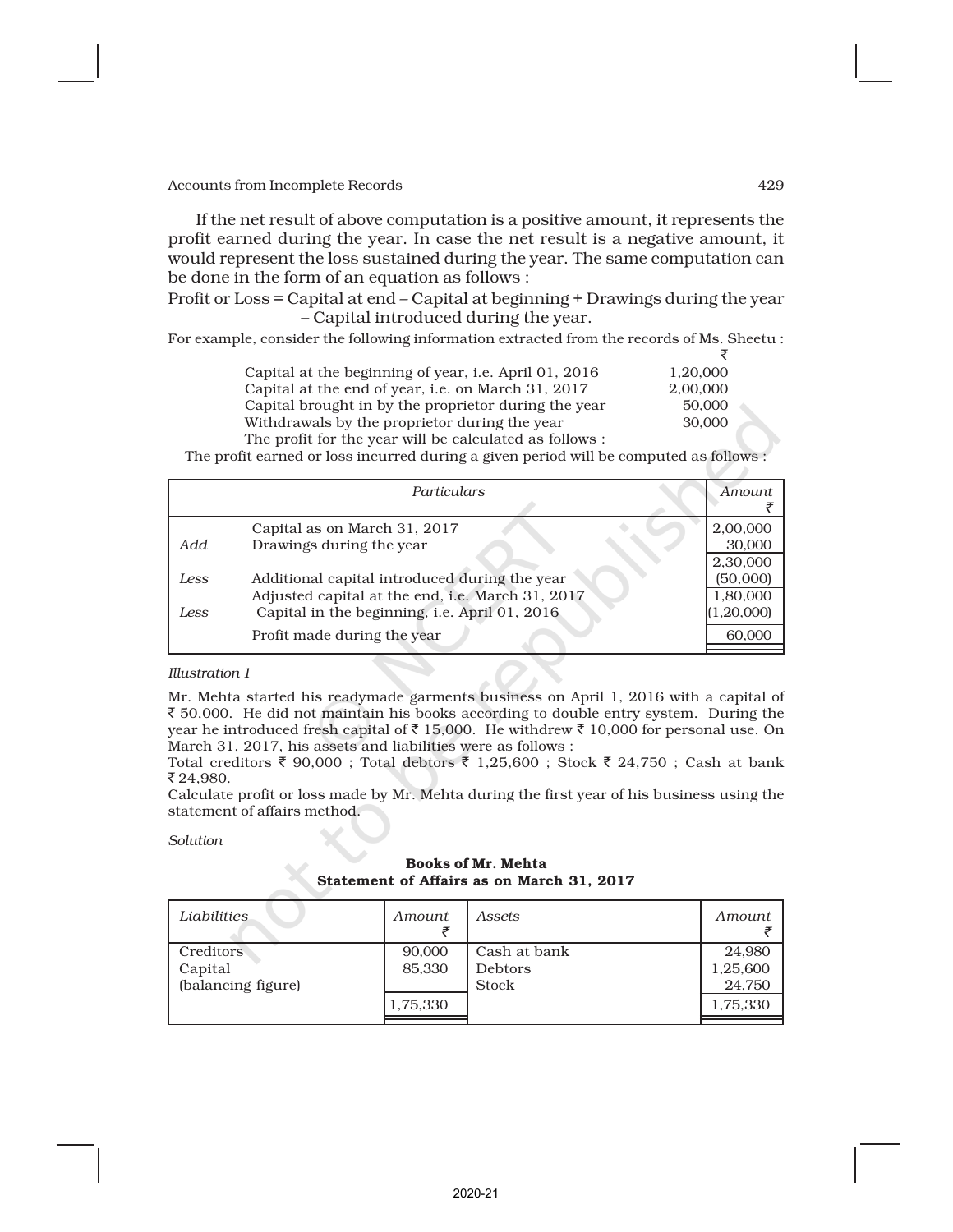430 Accountancy

| Statement of Profit or Loss for the year ended March 31, 2017 |  |  |  |  |  |  |  |
|---------------------------------------------------------------|--|--|--|--|--|--|--|
|---------------------------------------------------------------|--|--|--|--|--|--|--|

|      | Particulars                                                                                               | <i>Amount</i>      |
|------|-----------------------------------------------------------------------------------------------------------|--------------------|
| Add. | Capital as on March 31, 2017<br>Drawings during the year                                                  | 85,330<br>10,000   |
|      |                                                                                                           | 95,330             |
| Less | Additional capital introduced during the year<br>Adjusted capital at end of the year, i.e. March 31, 2017 | (15,000)<br>80,330 |
| Less | Actual capital at the beginning of year, i.e. April 01, 2016                                              | (50,000)           |
|      | Profit made during the year                                                                               | 30,330             |

#### *Illustration 2*

Mrs. Vandana runs a small printing firm. She was maintaining only some records, which she thought, were sufficient to run the business. On April 01, 2016, available information from her records indicated that she had the following assets and liabilities: Printing Press  $\bar{\tau}$  5,00,000, Buildings  $\bar{\tau}$  2,00,000, Stock  $\bar{\tau}$  50,000, Cash at bank ₹ 65,600, Cash in hand ₹ 7,980, Dues from customers ₹ 20,350, Dues to creditors ₹ 75,340 and Outstanding wages  $\bar{\tau}$  5,000. She withdrew  $\bar{\tau}$  8,000 every month for meeting her personal expenses. She had also introduced  $\bar{\bar{\tau}}$  15,000 during the year as additional capital. On March 31, 2017 her position was as follows :

Press ₹ 5, 25,000, Buildings ₹ 2,00,000, Stock ₹ 55,000, Cash at bank ₹ 40,380, Cash in hand ₹ 15,340, Dues from customers ₹ 17,210, Dues to creditors ₹ 65,680.

Calculate the profit made by Mrs. Vandana during the year using statement of affairs method.

*Solution*

#### Books of Mrs. Vandana Statement of Affairs as on April 1, 2016 and as on March 31, 2017

| Liabilities                                                     | Apr. 01, 16                 | Mar. 31, 17        | <b>Assets</b>                                                                                 | Apr. 01, 16                                                 | Mar.31.17                                                    |
|-----------------------------------------------------------------|-----------------------------|--------------------|-----------------------------------------------------------------------------------------------|-------------------------------------------------------------|--------------------------------------------------------------|
| Creditors<br>Wages outstanding<br>Capital<br>(balancing figure) | 75.340<br>5,000<br>7,63,590 | 65,680<br>7,87,250 | Printing press<br>Buildings<br><b>Debtors</b><br><b>Stock</b><br>Cash at bank<br>Cash in hand | 5,00,000<br>2,00,000<br>20,350<br>50,000<br>65,600<br>7,980 | 5.25,000<br>2,00,000<br>17,210<br>55,000<br>40,380<br>15,340 |
|                                                                 | 8,43,930                    | 8,52,930           |                                                                                               | 8,43,930                                                    | 8,52,930                                                     |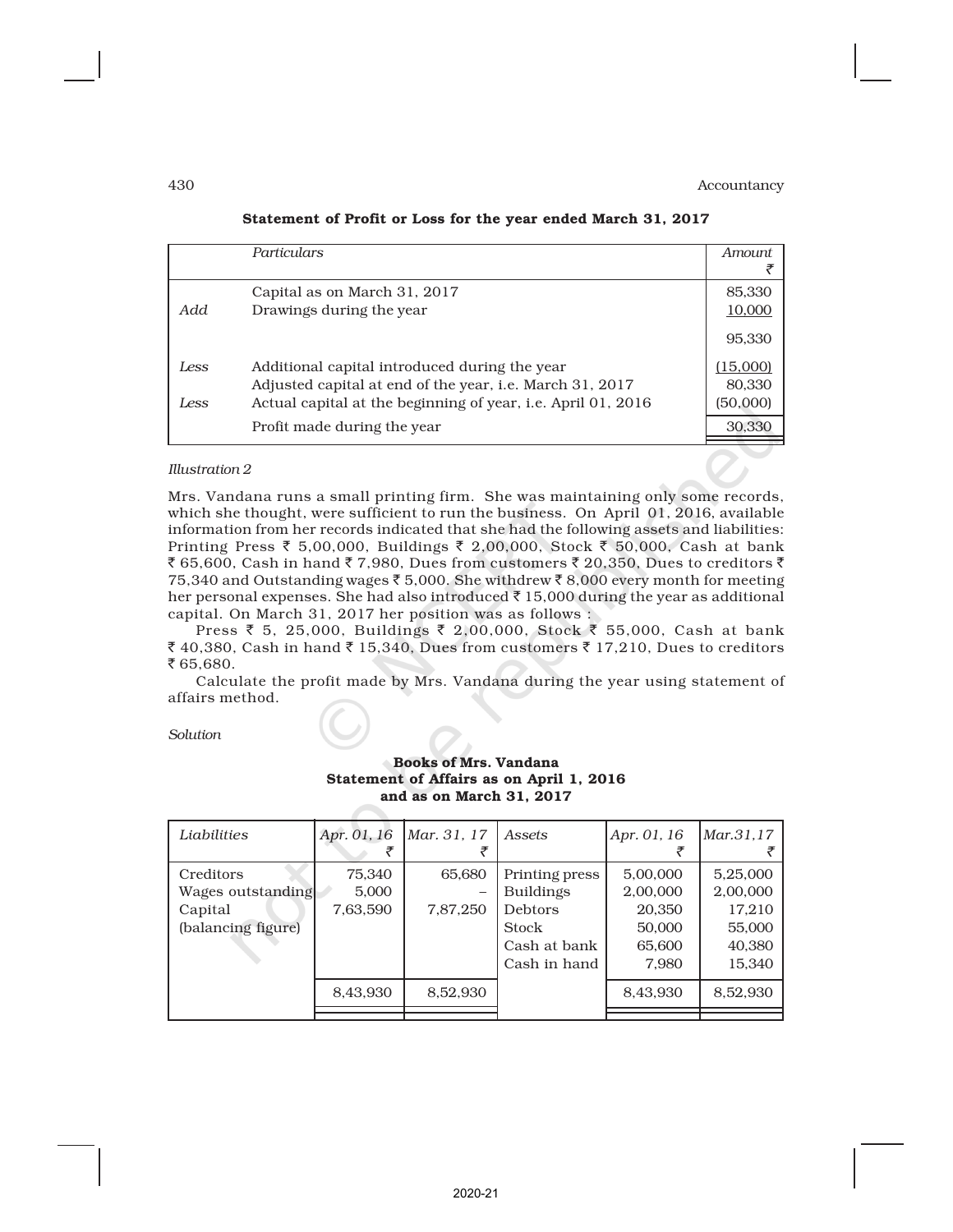|      | Particulars                                           | Amount     |
|------|-------------------------------------------------------|------------|
|      |                                                       |            |
|      | Capital as on March 31, 2017                          | 7,87,250   |
| Add  | Drawings during the year                              | 96,000     |
|      |                                                       | 8,83,250   |
| Less | Additional capital introduced during the year         | (15,000)   |
|      | Adjusted capital at the end of the year (31. 3. 2017) | 8,68,250   |
| Less | Capital as on April 01, 2016                          | (7,63,590) |
|      | Profit made during the year                           | 1,04,660   |
|      |                                                       |            |

Statement of Profit or Loss for the year ended on March 31, 2017

## *11.3.2 Difference between Statement of Affairs and Balance Sheet*

Both statement of affairs and balance sheet show the assets and liabilities of a business entity on a particular date. However, there are some fundamental differences between the two. A statement of affairs is prepared from incomplete records where most of the assets are recorded on the basis of estimates as compared to a balance sheet which is prepared from records maintained on the basis of double entry book-keeping and all assets and liabilities can be verified from the ledger accounts. Hence, a balance sheet is more reliable than a statement of affairs. The objective of preparing a statement of affairs is to ascertain the amount of capital account as on that date whereas a balance sheet is prepared to know the financial position of the business at a particular date. In statement of affairs, an item of assets or liabilities may get omitted and this omission may remain unknown because the effect of this omission gets adjusted in the capital account balance and the total of both sides of statement match. However, in case of a balance sheet the possibility of omission of any item is remote because in case of an omission, the balance sheet will not agree and the accountant will trace the missing item from accounting records. These differences have been shown in a tabular form as under :

| Basis of difference | Statement of affairs                  | Balance sheet                         |  |  |  |
|---------------------|---------------------------------------|---------------------------------------|--|--|--|
| Reliability         | It is less reliable as it is prepared | It is more reliable as it is prepared |  |  |  |
|                     | from incomplete records.              | from double entry records.            |  |  |  |
| Objective           | The objective of preparing state-     | The objective of preparing balance    |  |  |  |
|                     | ment of affairs is to estimate the    | sheet is to show the true financial   |  |  |  |
|                     | balance in capital account on a       | position of an entity on a            |  |  |  |
|                     | particular date.                      | particular date.                      |  |  |  |
| <b>Omission</b>     | Omission of assets or liabilities     | Omissions of assets or liabilities    |  |  |  |
|                     | cannot be discovered easily.          | can be discovered easily and can      |  |  |  |
|                     |                                       | be traced from accounting records.    |  |  |  |
|                     |                                       |                                       |  |  |  |

Fig. 11.3 : *Showing comparison between statement of affairs and balance sheet*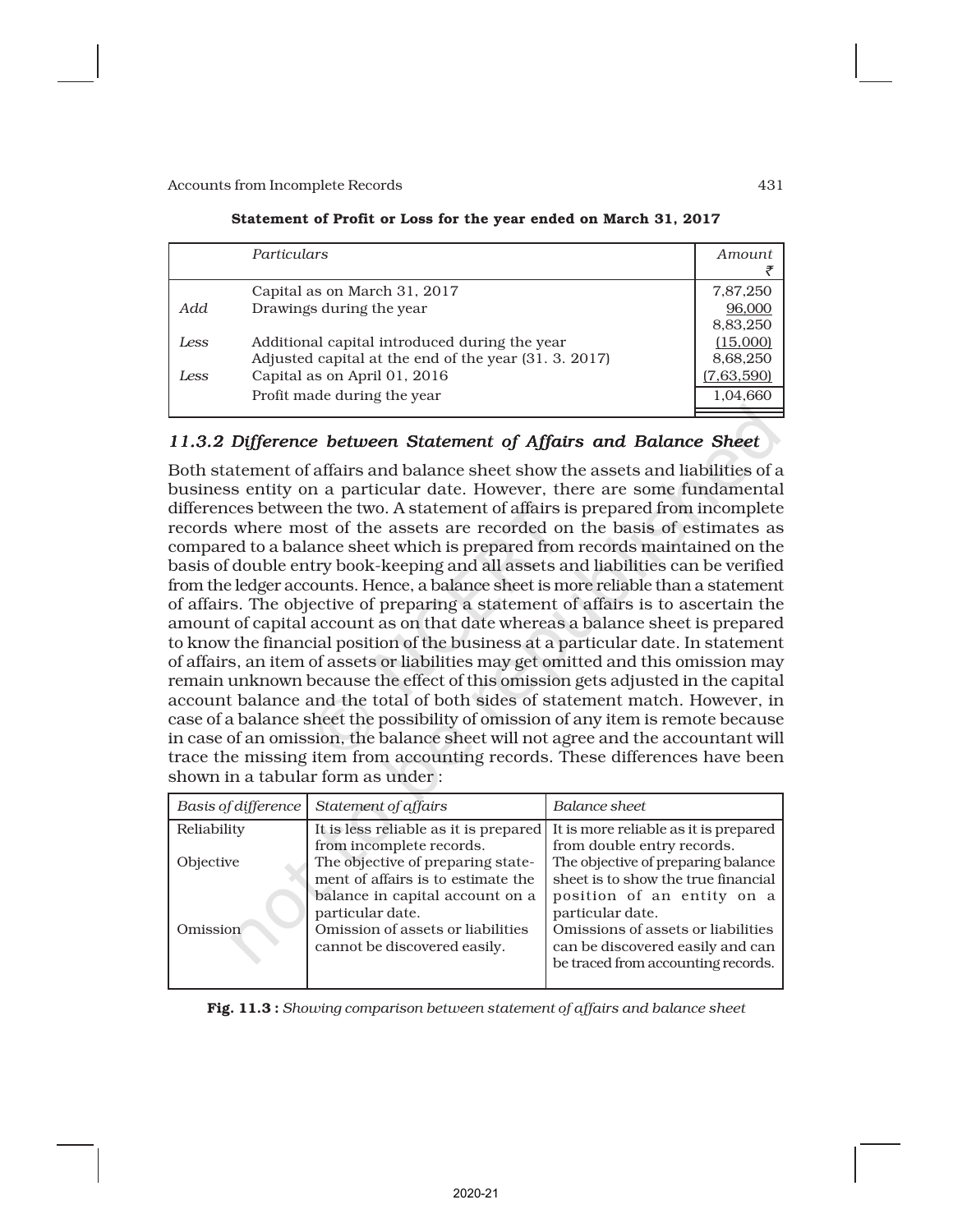432 Accountancy

#### Do It Yourself

Identify a small shopkeeper in your locality, ask him about the accounting records maintained by him. If he is not maintaining the records as per double entry system, list the reasons thereof and ask him how does he compute profit or loss.

## 11.4 Preparing Trading and Profit and Loss Account and the Balance Sheet

To prepare proper trading and profit and loss account and the balance sheet one needs complete information regarding expenses, incomes, assets and liabilities. In case of incomplete records, details of some items like creditors, cash purchases, debtors, cash sales, other cash payments and such receipts are easily available, but there are a number of items the details of which will have to be ascertained in an indirect manner by using the logic of double entry. The most common items that are missing and have to be worked out as such are :

- Opening capital
- Credit purchases
- Credit sales
- Bills payable accepted
- Bills receivable received
- Payments to creditors
- Payments to debtors
- Any other cash/bank related items.

You know that opening capital can be worked out by preparing the statement of affairs at the beginning of the year. For other items we have explained as to how available information can be used to ascertain their missing figures with the help of total debtors and total creditors, total bills receivable and total bills payable accounts and summary of cash.

## *11.4.1 Ascertaining Credit Purchases*

The credit purchases figure is not usually available from the incomplete records. It is quite possible that some other information related to creditors may also be missing. Therefore, by preparing the total creditors account, a proforma of which is given in figure 11.4, credit purchases or any other missing figure related to creditors, as the case may be, can be ascertained as the balancing figure.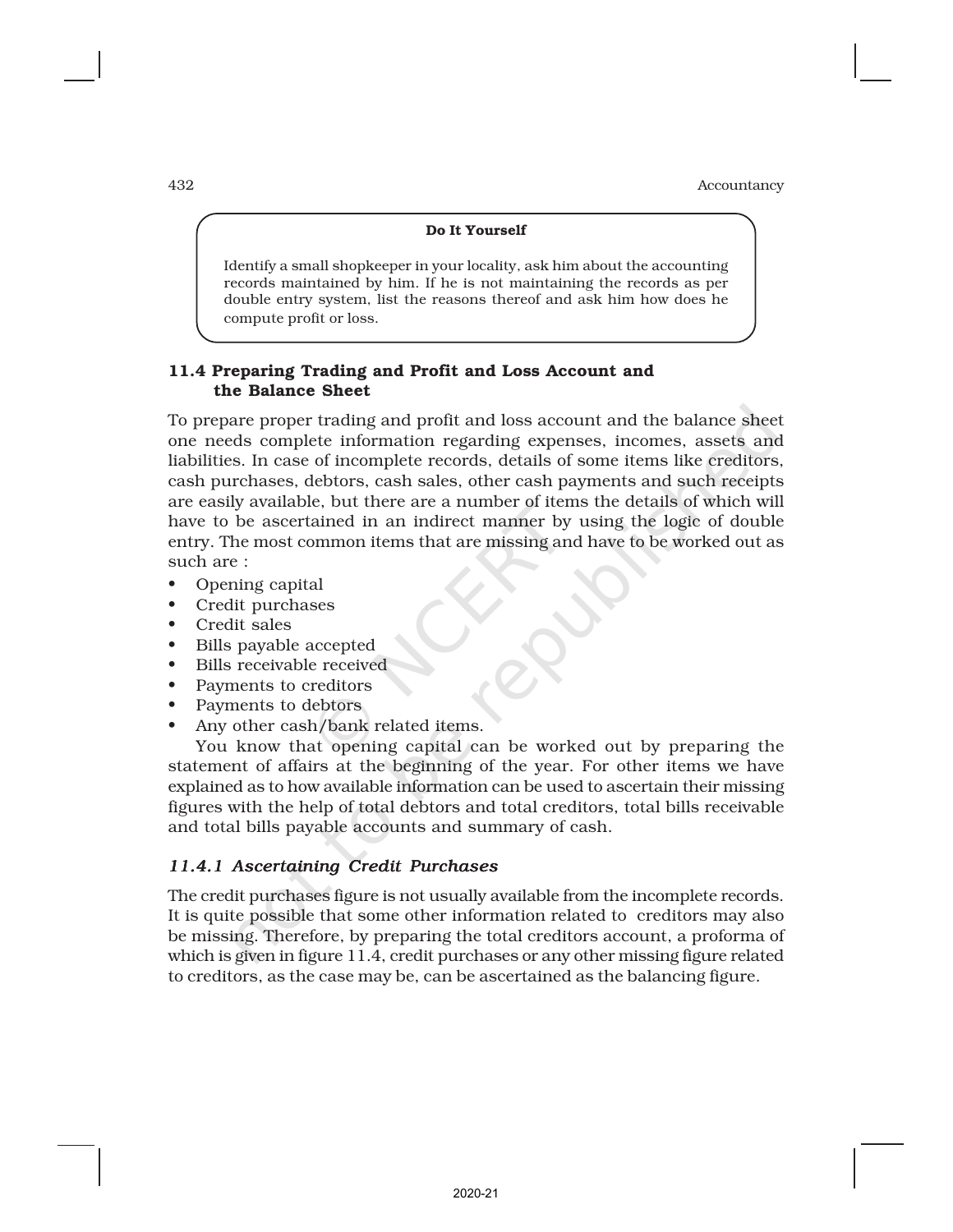## Total Creditors Account

| Dr.  |                   |      |         |                     |      | Cr.     |
|------|-------------------|------|---------|---------------------|------|---------|
| Date | Particulars       | J.F. | Amount. | Date   Particulars  | J.F. | Amount. |
|      |                   |      |         |                     |      |         |
|      | Cash paid         |      |         | Balance b/d         |      | .       |
|      | Bank              |      |         | Bank (cheques       |      | .       |
|      | (cheques issued)  |      |         | dishonoured)        |      |         |
|      | Bills payable     |      | .       | Bills payable       |      | .       |
|      | (bills accepted)  |      |         | (bills dishonoured) |      |         |
|      | Discount received |      |         | Credit purchases    |      | .       |
|      | Purchases return  |      |         |                     |      |         |
|      | Balance c/d       |      |         |                     |      |         |
|      |                   |      | xxxxxxx |                     |      | XXXXXXX |
|      |                   |      |         |                     |      |         |

Fig. 11.4 : *Showing format of creditors account*

For example, consider the following transactions relating to M/s Kisan Food Suppliers:

| Opening balance of creditors      | 40,000 |
|-----------------------------------|--------|
| Closing balance of creditors      | 50,000 |
| Payment made in cash              | 85,000 |
| Discount received                 | 2.000  |
| $1 \t 1 \t 1$<br>$\sim$ $\sim$ 11 |        |

The total creditors account will be prepared as follows :

#### Books of Kisan Food Suppliers Total Creditors Account

| Dr. |                   |      |             |                    |      | Cr.      |
|-----|-------------------|------|-------------|--------------------|------|----------|
|     | Datel Particulars | J.F. | Amount<br>∓ | Date   Particulars | J.F. | Amount.  |
|     |                   |      |             |                    |      |          |
|     | Cash              |      | 85,000      | Balance b/d        |      | 40,000   |
|     | Discount.         |      | 2,000       | Credit purchases   |      | 97,000   |
|     |                   |      |             | (balancing figure) |      |          |
|     | Balance c/d       |      | 50,000      |                    |      |          |
|     |                   |      | 1,37,000    |                    |      | 1,37,000 |
|     |                   |      |             |                    |      |          |

## *11.4.2 Ascertainment of Credit Sales*

The figure of credit sales is also not usually available from incomplete records. Some other information on related to debtors may also be missing. Therefore, if the total debtors account is prepared as shown in figure 11.5, credit sales or any other missing figure, as the case may be, can be traced out as the balancing figure.

 $\overline{z}$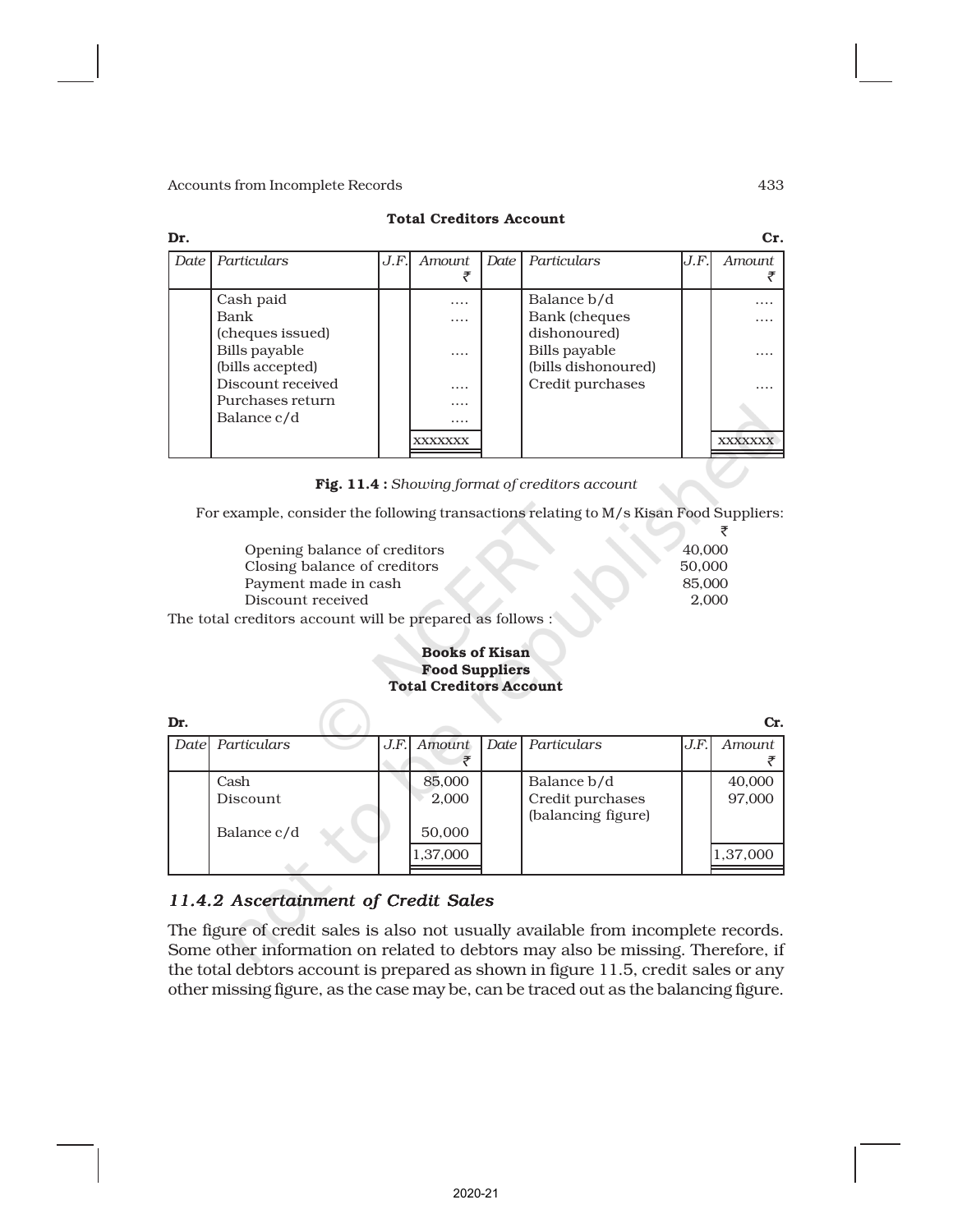| Dr.  |                                         |      |                    |      |                                                      |      | Cr.        |
|------|-----------------------------------------|------|--------------------|------|------------------------------------------------------|------|------------|
| Date | Particulars                             | J.F. | <i>Amount</i><br>₹ | Date | Particulars                                          | J.F. | Amount     |
|      | Balance b/d                             |      | $\cdots$           |      | Cash<br>(cash received)<br>Bank (cheque<br>received) |      | .          |
|      | Bills receivable<br>(bills dishonoured) |      | .                  |      | Discount allowed                                     |      | .          |
|      | Bank (cheque<br>dishonoured)            |      |                    |      | Bad debts                                            |      | .          |
|      | Credit sales<br>(balancing figure)      |      | .                  |      | Sales return                                         |      |            |
|      |                                         |      |                    |      | Bills receivable<br>(bills received)<br>Balance c/d  |      |            |
|      |                                         |      | <b>XXX</b>         |      |                                                      |      | <b>XXX</b> |
|      |                                         |      |                    |      |                                                      |      |            |

### Total Debtors Account

## Fig. 11.5 : *Showing format of debtors account*

From the credit sales as ascertained from total debtors account, the sales returns should be deducted from gross credit sales to get net credit sales. For example, the following information is obtained from the books of Mohanlal Traders :

| Debtors on April 01, 2016  | 50,000 |
|----------------------------|--------|
| Debtors on March 31, 2017  | 70,000 |
| Cash received from debtors | 60,000 |
| Discount allowed           | 1.000  |
| Bills receivable           | 30,000 |
| Bad debts                  | 3.000  |

The total debtors account will be prepared as follows :

## Mohan Lal Traders Total Debtors Account

| Dr.               |                                                   |      |                                |                 |                                                                   |      | Cr.                                                      |
|-------------------|---------------------------------------------------|------|--------------------------------|-----------------|-------------------------------------------------------------------|------|----------------------------------------------------------|
| Date              | Particulars                                       | J.F. | Amount                         | Date            | Particulars                                                       | J.F. | Amount                                                   |
| 2016<br>Apr. $01$ | Balance b/d<br>Credit sales<br>(balancing figure) |      | 50,000<br>1,14,000<br>1,64,000 | 2017<br>Mar. 31 | Cash<br>Discount.<br>Bills receivable<br>Bad debts<br>Balance c/d |      | 60,000<br>1,000<br>30,000<br>3,000<br>70,000<br>1,64,000 |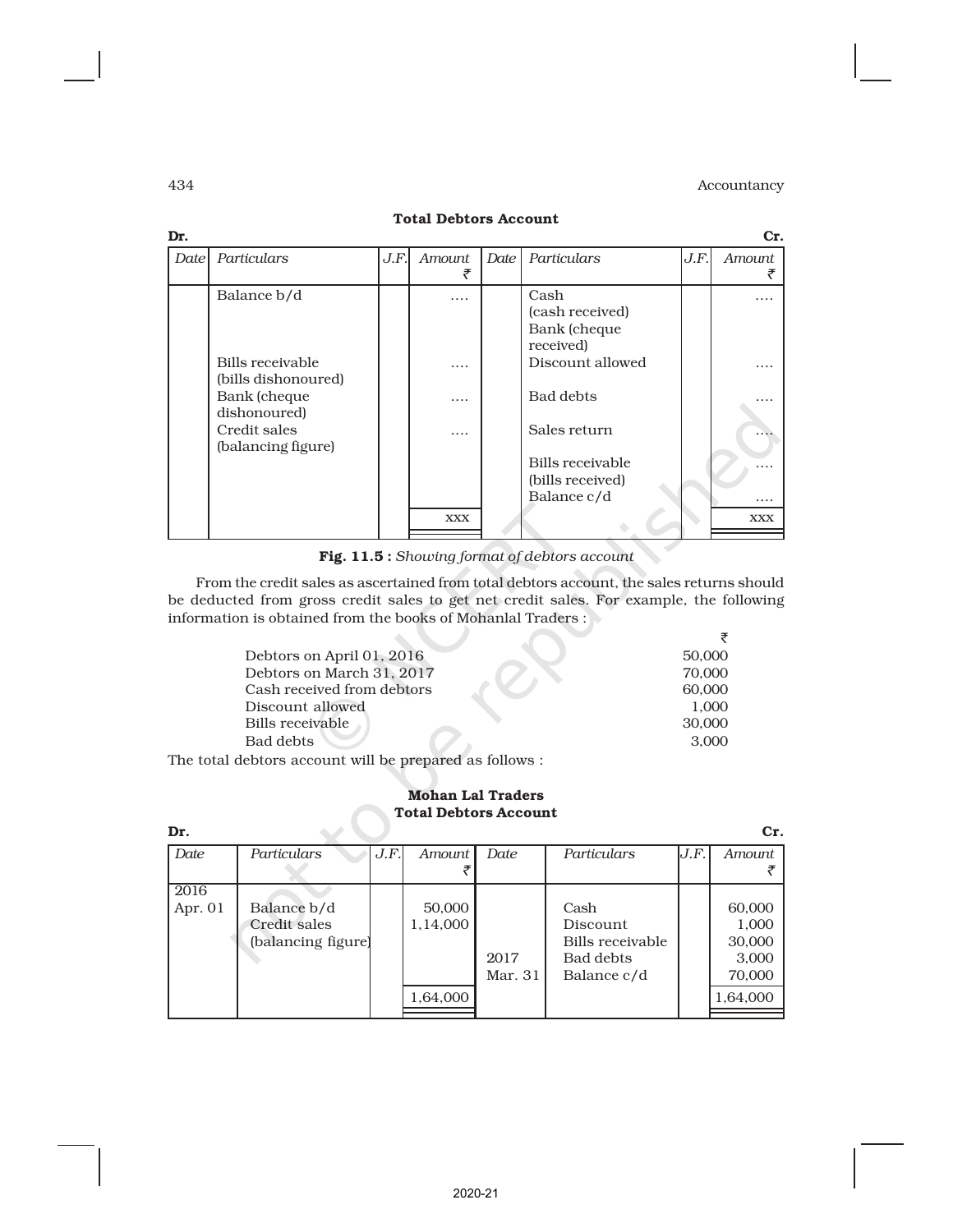## *11.4.3 Ascertainment of Bills Receivable and Bills payable*

Quite often, while all details relating to bills receivable and bills payable are available but the figures of the bills received and bills accepted during the year are not given. In such a situation, total bills receivable account and total bills payable account can be prepared and the missing figures ascertained as the balancing figures. The proforma of total bills receivable account and total bills payable account is shown in figure 11.6 and figure 11.7.

## Total Bills Receivable Account

| Dr. |                                                   |                      |                                                                                  |      | Cr.                       |
|-----|---------------------------------------------------|----------------------|----------------------------------------------------------------------------------|------|---------------------------|
|     | Date Particulars                                  | J.F.I Amount         | Date   Particulars                                                               | J.F. | Amount                    |
|     | Balance b/d<br>Sundry debtors<br>(bills received) | $\cdots$<br>$\cdots$ | Bank<br>(bills honoured)<br>Sundry debtors<br>(bills dishonoured)<br>Balance c/d |      | .<br>$\cdots$<br>$\cdots$ |
|     |                                                   | <b>XXX</b>           |                                                                                  |      | <b>XXX</b>                |

## Fig. 11.6 : *Showing format of bills receivable account*

|  |  |  | <b>Total Bills Payable Account</b> |
|--|--|--|------------------------------------|
|--|--|--|------------------------------------|

| Dr. |                                                                                   |            |                                                     |      | Cr.    |
|-----|-----------------------------------------------------------------------------------|------------|-----------------------------------------------------|------|--------|
|     | Datel Particulars                                                                 |            | J.F. Amount Date Particulars                        | J.F. | Amount |
|     | Bank<br>(bills matured)<br>Sundry creditors<br>(bills dishonoured)<br>Balance c/d | <br><br>   | Balance b/d<br>Sundry creditors<br>(bills accepted) |      | <br>   |
|     |                                                                                   | <b>XXX</b> |                                                     |      | XXX    |

## Fig. 11.7 : *Showing format of bills payable account*

For example consider the following data available from the records of M/s S.S. Senapati

| Opening bills receivable        | 5,000  |
|---------------------------------|--------|
| Opening bills payable           | 37,500 |
| Bills receivable dishonoured    | 2.000  |
| Bills payable dishonoured       | 66.750 |
| Closing bills payable           | 52,500 |
| Bills collected during the year | 12.000 |
| Closing bills receivable        | 4.000  |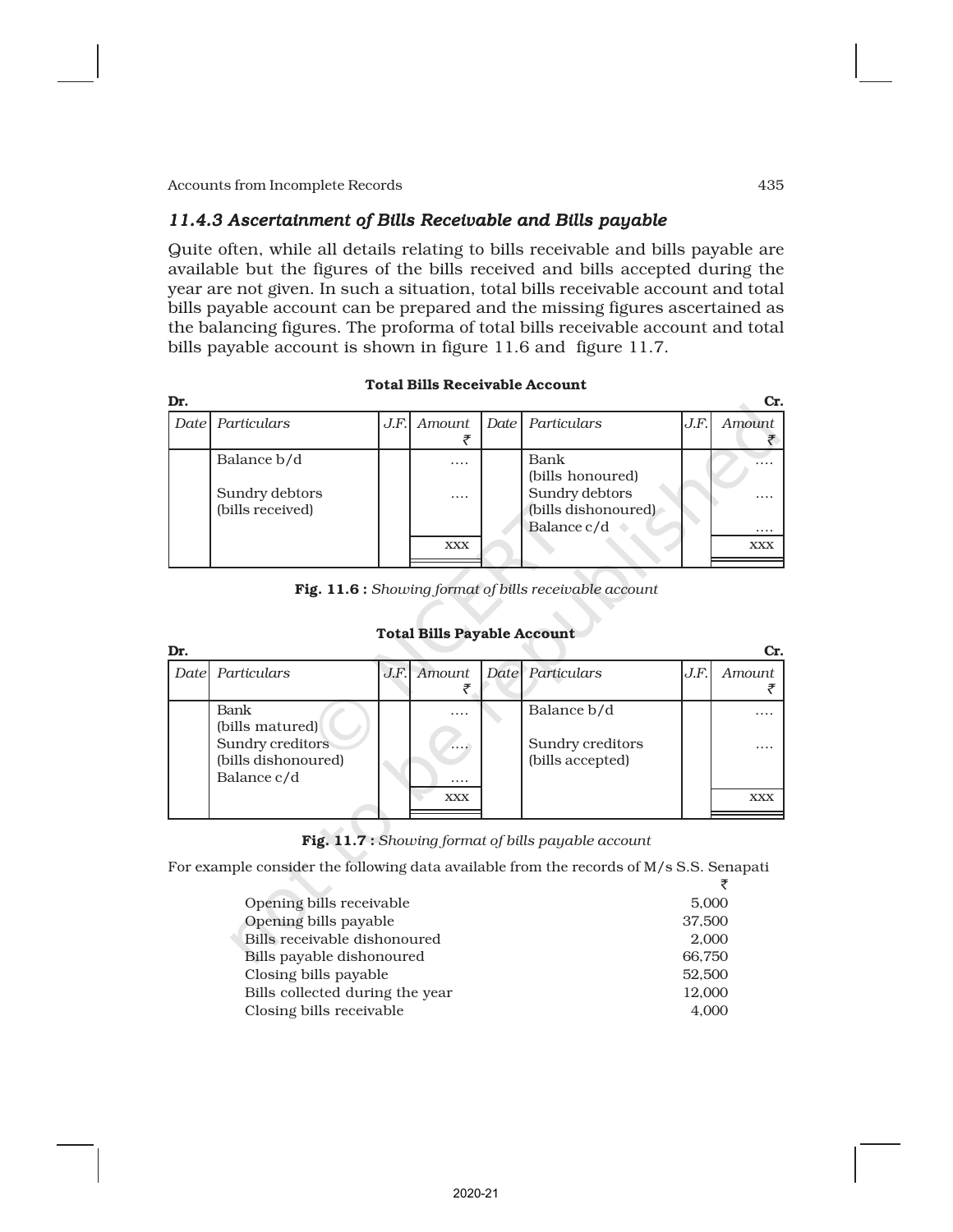The bills receivable and bills payable will be prepared as follows :

## Total Bills Receivable Account

| Dr. |                                                          |      |               |                                       |     | Cr.    |
|-----|----------------------------------------------------------|------|---------------|---------------------------------------|-----|--------|
|     | Datel Particulars                                        | J.F. | <i>Amount</i> | Datel Particulars                     | J.F | Amount |
|     | Balance b/d                                              |      | 5,000         | Sundry debtors<br>(bills dishonoured) |     | 2,000  |
|     | Sundry debtors<br>(bills received)<br>(balancing figure) |      | 13,000        | Bank<br>(bills collected)             |     | 12,000 |
|     |                                                          |      |               | Balance c/d                           |     | 4,000  |
|     |                                                          |      | 18,000        |                                       |     | 18,000 |

## Total Bills Payable Account

| Dr. |                                 |                  |                                                                                  |      | Cr.              |
|-----|---------------------------------|------------------|----------------------------------------------------------------------------------|------|------------------|
|     | Date Particulars                | J.F. Amount      | Datel Particulars                                                                | J.F. | Amount           |
|     | Bill dishonoured<br>Balance c/d | 66,750<br>52,500 | Balance b/d<br><b>Sundry Creditors</b><br>(bills accepted)<br>(balancing figure) |      | 37,500<br>81,750 |
|     |                                 | 1,19,250         |                                                                                  |      | 1,19,250         |
|     |                                 |                  |                                                                                  |      |                  |

|    |                                                       |     | Test Your Understanding - I                                                                           |
|----|-------------------------------------------------------|-----|-------------------------------------------------------------------------------------------------------|
|    | Tick the correct answer:                              |     |                                                                                                       |
| 1. | Incomplete record mechanism of book keeping is:       |     |                                                                                                       |
|    | (a) Scientific                                        |     | (b) Unscientific                                                                                      |
|    | (c) Unsystematic                                      | (d) | both (b) and (c)                                                                                      |
| 2. | Opening capital is ascertained by preparing :         |     |                                                                                                       |
|    | (a) Total debtors account                             |     | (b) Total creditors account                                                                           |
|    | (c) Cash account                                      |     | (d) Opening statement of affairs                                                                      |
| 3. |                                                       |     | Credit purchase, during the year is ascertained by preparing :                                        |
|    | (a) Total creditors account (b) Total debtors account |     |                                                                                                       |
|    | (c) Cash account                                      |     | (d) Opening statement of affairs                                                                      |
| 4. |                                                       |     | If opening capital is $\bar{\tau}$ 60,000, drawings $\bar{\tau}$ 5,000, capital introduced during the |
|    |                                                       |     | period ₹ 10,000, closing capital ₹ 90,000. The value of profit earned during the                      |
|    | period will be:                                       |     |                                                                                                       |
|    | (a) ₹20,000                                           | (b) | ₹25,000                                                                                               |
|    | (c) ₹30.000                                           | (d) | ₹40.000                                                                                               |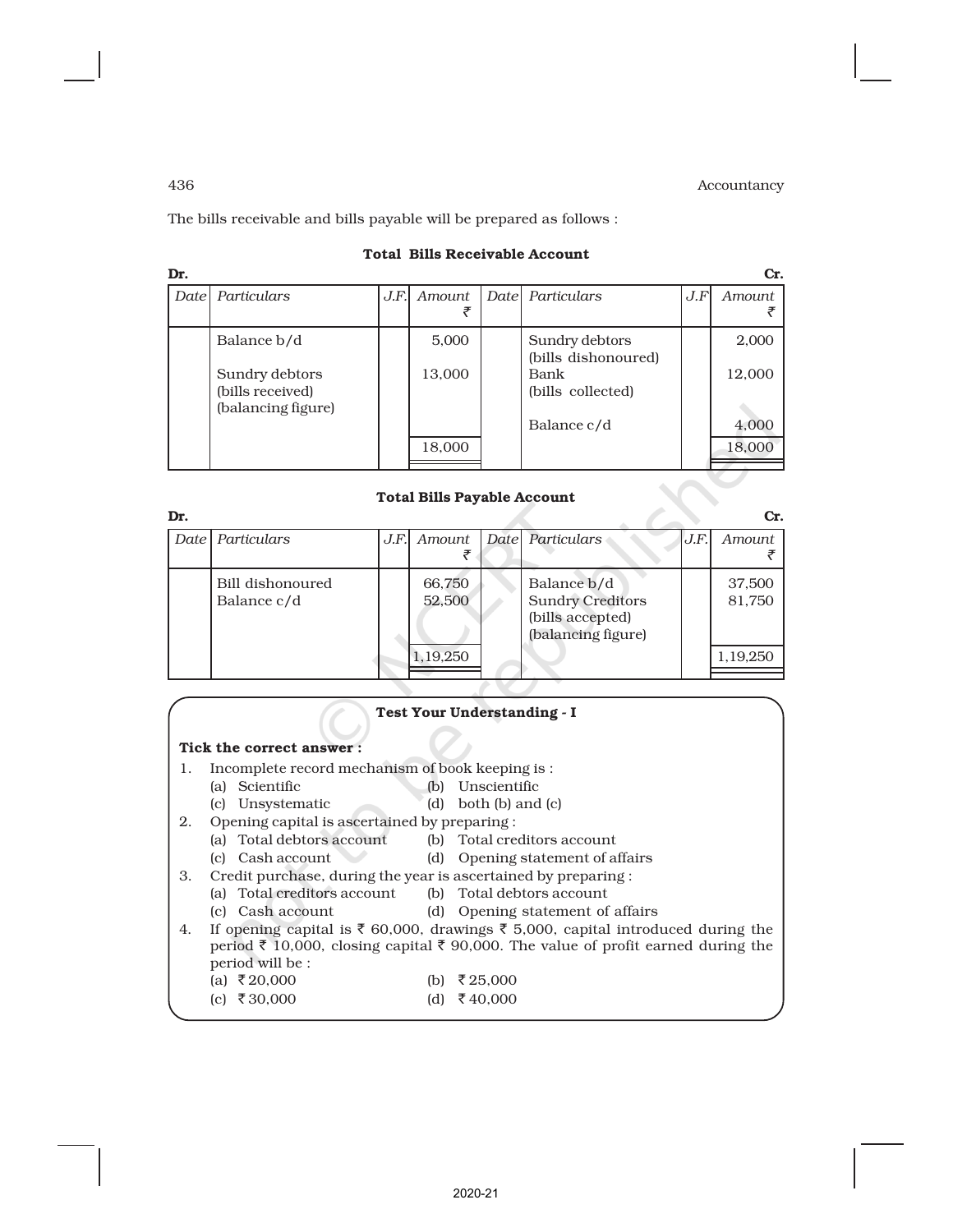### *11.4.4 Ascertainment of Missing Information through Summary of Cash*

Sometimes, the amount paid to creditors or the amount received from debtors or the opening or closing cash or bank balance may be missing. To ascertain any missing item of receipt or payment, we may prepare a cash book summary showing all receipts and payments during the year and the balancing figure is taken as the amount of missing item.

If however, both amount paid to creditors and that received from debtors are missing, then any one of these may be obtained first through the total creditors or total debtors account, as the case may be, and the other missing information ascertained from the cash book summary in the same way as stated earlier.

After the missing figures have been traced out, the final accounts may be prepared straight away or after the preparation of the trial balance. The components of the trial balance and their sources of information are summarised below :

|                | 1. Closing assets (except stock) and           | Closing list                                     |
|----------------|------------------------------------------------|--------------------------------------------------|
|                | liabilities                                    |                                                  |
| 2.1            | Opening assets (including opening Opening list |                                                  |
|                | stock) and liabilities                         |                                                  |
| 3.             | Purchases                                      | Credit purchases from total creditors account    |
|                |                                                | and cash purchases from summary of cash          |
| $\overline{4}$ | <b>Sales</b>                                   | Credit sales from total debtors account and cash |
|                |                                                | sales from summary of cash                       |
| 5.             | Opening capital                                | Opening statement of affairs                     |
| 6.             | <b>Expenses and Revenues</b>                   | As per cash summary of cash plus subsidiary      |
|                |                                                | informatioon                                     |
| 7.             | Losses and Gains                               | From all the accounts and scattered information  |
| 8.             | Bills receivable received                      | Total bills receivable account                   |
| 9              | Bills payable accepted                         | Total bills payable account                      |
| 10.I           | Cash/Bank balance                              | Summary of cash                                  |

Fig. 11.7 : *Detecting the missing information*

#### *Illustration 3*

Compute the amount of total purchases and total sales of Mr. Amit from the following information for the year ending on March 31, 2017. *Amount*

| Anwuri |
|--------|
|        |
| 40,000 |
| 50,000 |
| 30,000 |
| 45,000 |
| 5,000  |
| 2,000  |
| 4,000  |
| 3,000  |
|        |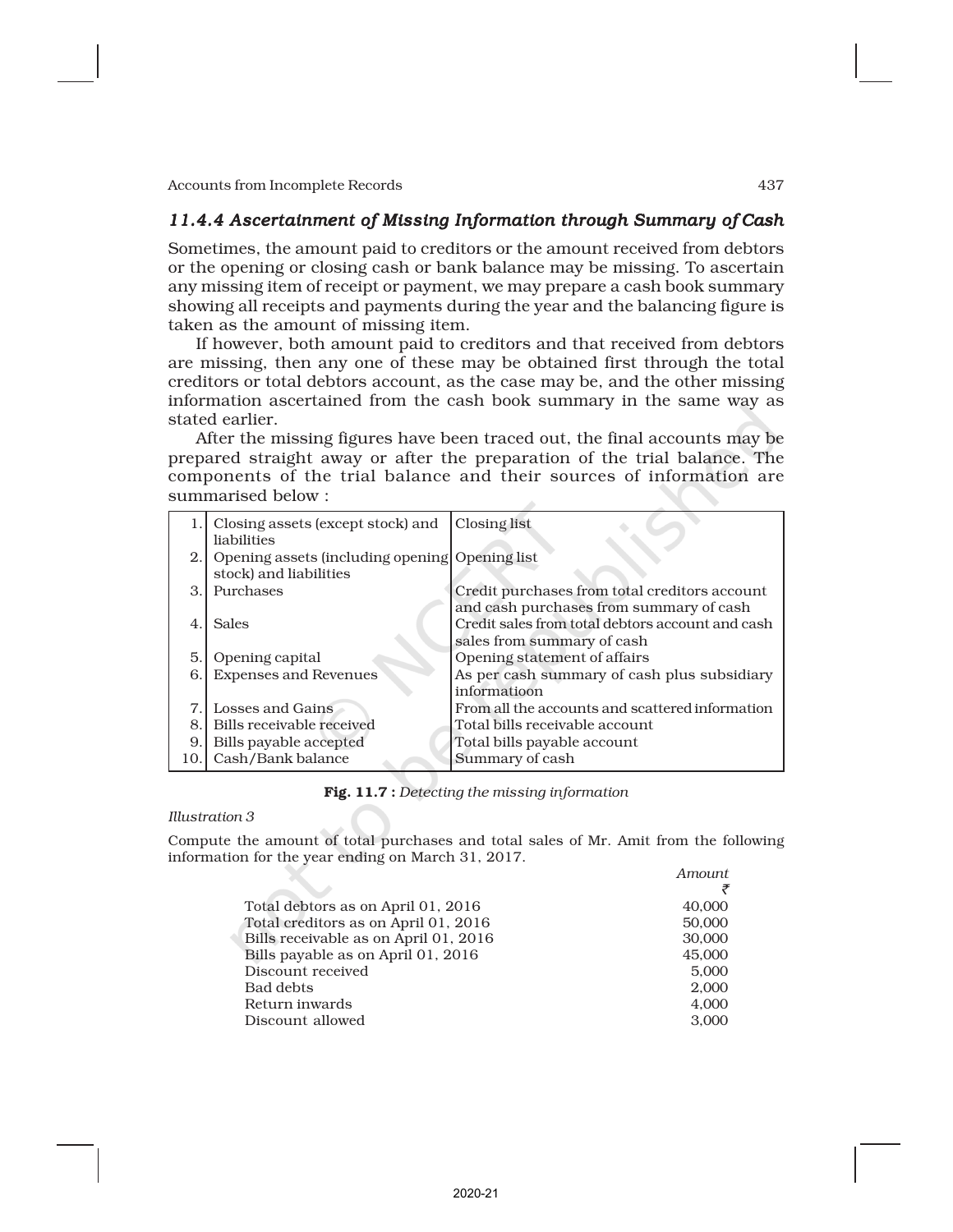438 Accountancy

| Cash sales                             | 10,000   |
|----------------------------------------|----------|
| Cash purchases                         | 8.000    |
| Total debtors as on March 31, 2017     | 80,000   |
| Cash received from debtors             | 1,00,000 |
| Cash paid to creditors                 | 80,000   |
| Cash received against bills receivable | 25,000   |
| Payment made against bills receivable  | 40,000   |
| Total creditors as on March 31, 2017   | 40,000   |
| Bills payable as on March 31, 2017     | 50,000   |
| Bills receivable as on March 31, 2017  | 35,000   |

### *Solution*

|     | <b>Total Bills Receivable Account</b>              |      |                  |  |                     |      |                  |  |  |
|-----|----------------------------------------------------|------|------------------|--|---------------------|------|------------------|--|--|
| Dr. |                                                    |      |                  |  |                     |      | Cr.              |  |  |
|     | Datel Particulars                                  | J.F. | Amount           |  | Datel Particulars   | J.F. | Amount           |  |  |
|     | Balance b/d<br>Total debtors<br>(balancing figure) |      | 30,000<br>30,000 |  | Cash<br>Balance c/d |      | 25,000<br>35,000 |  |  |
|     |                                                    |      | 60,000           |  |                     |      | 60,000           |  |  |

# Total Bills Payable Account

| Dr. |                  |              |                        |      | Cr.    |
|-----|------------------|--------------|------------------------|------|--------|
|     | Date Particulars | J.F.I Amount | Date Particulars       | J.F. | Amount |
|     |                  |              |                        |      |        |
|     | Cash             | 40,000       | Balance b/d            |      | 45,000 |
|     | Balance c/d      | 50,000       | <b>Total creditors</b> |      | 45,000 |
|     |                  |              | (balancing figure)     |      |        |
|     |                  | 90,000       |                        |      | 90,000 |
|     |                  |              |                        |      |        |

## Total Debtors Account

| Dr. |                    |      |               |                       |      | Cr.           |
|-----|--------------------|------|---------------|-----------------------|------|---------------|
|     | Date Particulars   | J.F. | <i>Amount</i> | Datel Particulars     | J.F. | <i>Amount</i> |
|     |                    |      |               |                       |      |               |
|     | Balance b/d        |      | 40,000        | Bad debts             |      | 2,000         |
|     | <b>Sales</b>       |      | 1,79,000      | Return inwards        |      | 4,000         |
|     | (balancing figure) |      |               |                       |      |               |
|     |                    |      |               | Discount allowed      |      | 3,000         |
|     |                    |      |               | Cash                  |      | 1,00,000      |
|     |                    |      |               | Bills receivable      |      | 30,000        |
|     |                    |      |               | (Transfer from bills) |      |               |
|     |                    |      |               | receivable account)   |      |               |
|     |                    |      |               | Balance c/d           |      | 80,000        |
|     |                    |      | 2,19,000      |                       |      | 2,19,000      |
|     |                    |      |               |                       |      |               |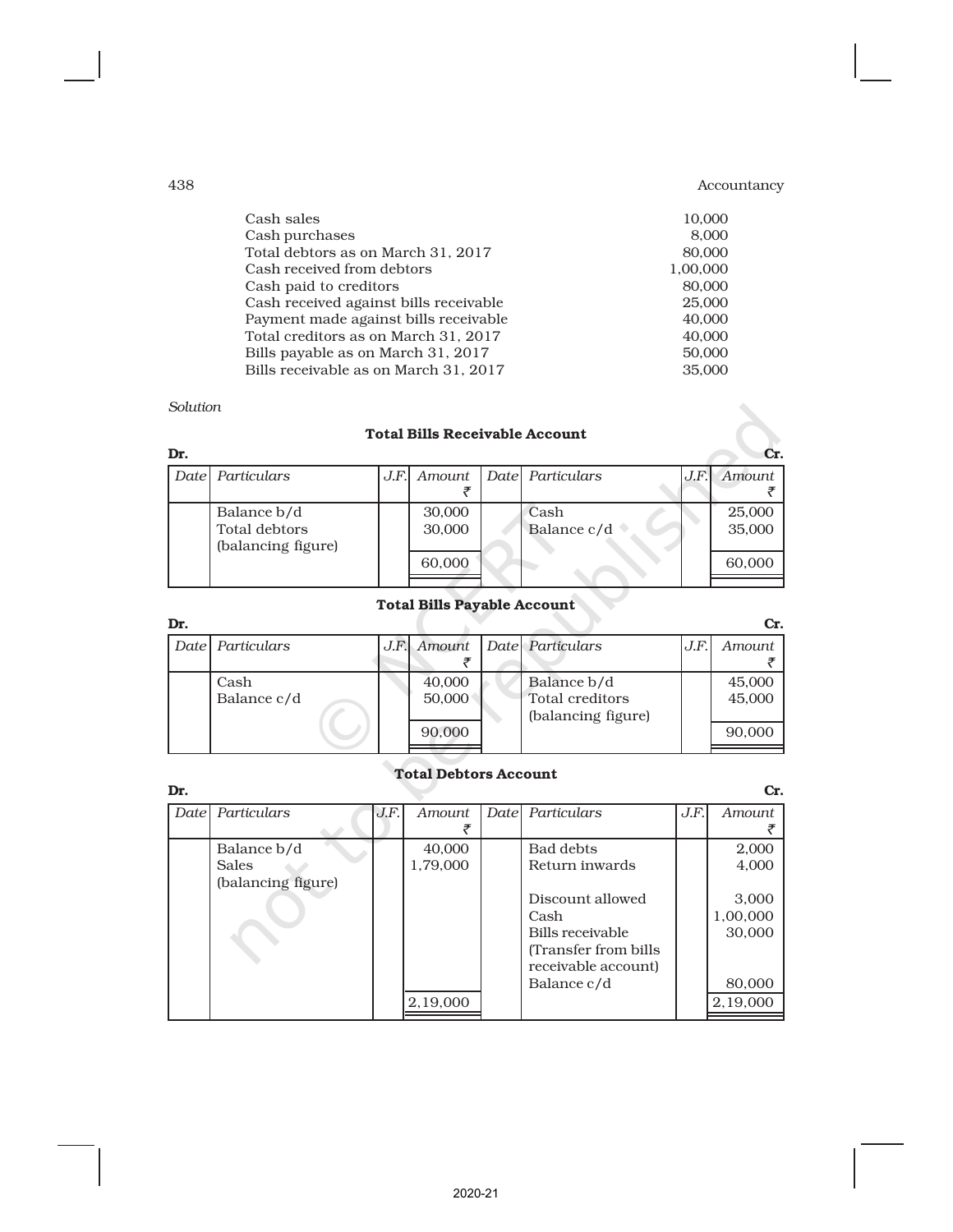| Dr. |                                                           |      |          |                                          |      | Cr.                   |
|-----|-----------------------------------------------------------|------|----------|------------------------------------------|------|-----------------------|
|     | Date   Particulars                                        | J.F. | Amount   | Date   Particulars                       | J.F. | Amount                |
|     |                                                           |      |          |                                          |      |                       |
|     | Discount received                                         |      | 5,000    | Balance b/d                              |      | 50,000                |
|     | Cash                                                      |      | 80,000   | Purchases (credit)<br>(balancing figure) |      | 1,20,000 <sup>2</sup> |
|     | Bills payable (transfer<br>from bills payable<br>account) |      | 45,000   |                                          |      |                       |
|     | Balance c/d                                               |      | 40,000   |                                          |      |                       |
|     |                                                           |      | 1,70,000 |                                          |      | 1,70,000              |

## Total Creditors Account

*Working Notes*

(i) Credit purchases have been computed from total creditors account as  $\bar{\mathfrak{e}}$  1,20,000<sup>2</sup>. *Cash purchases given are*  $\bar{\xi}$  8,000. Total purchases will be  $\bar{\xi}$  1,20,000 +  $\bar{\xi}$  8,000 =  $\bar{\xi}$ *1,28,000.*

*(ii) Credit sales have been computed from total debtors account as* ` *1,79,000 and cash sales are given as*  $\bar{\zeta}$  10,000. Total sales will be  $\bar{\zeta}$  1,79,000 +  $\bar{\zeta}$  10,000  $=$   $\overline{5}$  1,89,000.

#### *Illustration 4*

From the following information supplied by Ms. Sudha, calculate the amount of 'Net Sales'  $\mathbb{R}^2$ 

| Debtors on April 01, 2016                                | 65,000   |
|----------------------------------------------------------|----------|
| Debtors on March 31, 2017                                | 50,000   |
| Opening balance of bills receivable as on April 01, 2016 | 23,000   |
| Closing balance of bills receivable as on March 31, 2017 | 29,000   |
| Cash received from debtors                               | 3,02,000 |
| Discount allowed                                         | 8,000    |
| Cash received against bills receivable                   | 21,000   |
| Bad debts                                                | 14.000   |
| Bill receivables (dishonoured)                           | 20,000   |
| Cash sales                                               | 2,25,000 |
| Sales return                                             | 17.000   |
|                                                          |          |

#### Total Bills Receivable Account

| Dr. |                            |      |        |  |                       |       | Cr.     |
|-----|----------------------------|------|--------|--|-----------------------|-------|---------|
|     | Date   Particulars         | J.F. | Amount |  | Date Particulars      | IJ.F. | Amount. |
|     |                            |      |        |  |                       |       |         |
|     | Opening balance            |      | 23,000 |  | Cash (bills honoured) |       | 21,000  |
|     |                            |      |        |  | Bills receivable      |       |         |
|     | Debtors (Bills receivable) |      | 47,000 |  | dishonoured           |       | 20,000  |
|     | (balancing figure)         |      |        |  | Closing balance       |       | 29,000  |
|     |                            |      | 70,000 |  |                       |       | 70,000  |
|     |                            |      |        |  |                       |       |         |

 $\overline{z}$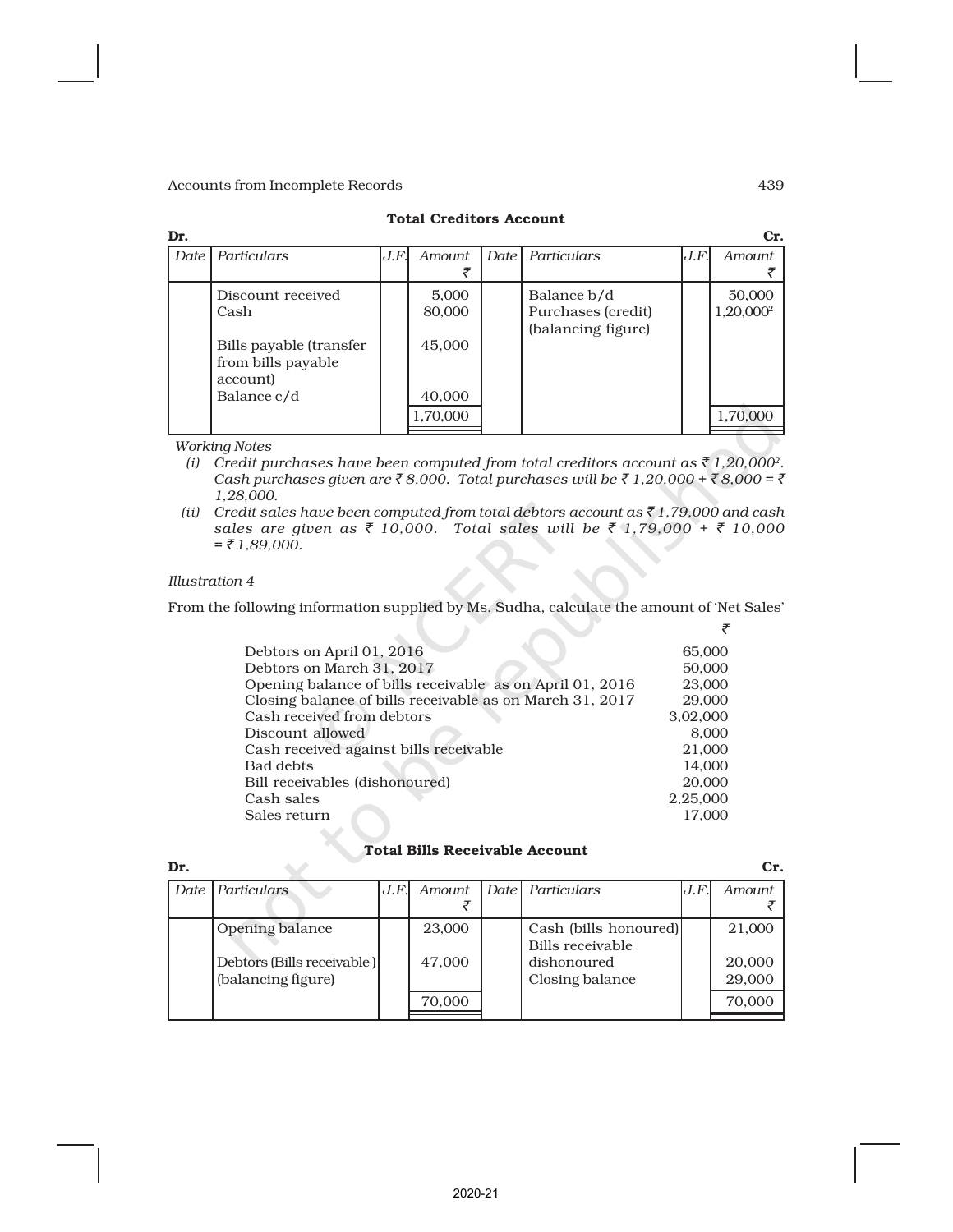| Dr.             |                                                                                            |      |                                          |                |                                                                                                                                                            |      | Cr.                                                                   |
|-----------------|--------------------------------------------------------------------------------------------|------|------------------------------------------|----------------|------------------------------------------------------------------------------------------------------------------------------------------------------------|------|-----------------------------------------------------------------------|
| Date            | Particulars                                                                                | J.F. | Amount<br>₹                              | Date           | Particulars                                                                                                                                                | J.F. | Amount                                                                |
| 2016<br>Apr. 01 | Opening balance<br><b>Bills receivable</b><br>(dishonoured)<br>Sales (balancing<br>figure) |      | 65,000<br>20,000<br>3,53,000<br>4,38,000 | 2017<br>Mar.31 | Cash received<br>Discount allowed<br>Sales return<br>Bad debts<br>Bills receivable<br>(transferred from<br>bills receivable<br>account)<br>Closing balance |      | 3,02,000<br>8,000<br>17,000<br>14,000<br>47,000<br>50,000<br>4,38,000 |

### Total Debtors Account

(*Working Notes*)

*With the preparation of total debtors account and total bills receivable account, the net sales will be computed as follows :*

*Net Sales = Cash Sales + Credit Sales – Sales return*  $=$   $\bar{\xi}$  2,25,000 +  $\bar{\xi}$  3,53,000 –  $\bar{\xi}$  1,7000  $=$   $\bar{z}$  5,61,000

#### *Illustration 5*

Mr. Om Prakash did not keep his books of accounts under double entry system. From the following information available from his records, prepare profit and loss account for the year ending on March 31, 2017 and a balance sheet as at that date, depreciating the washing equipment @ 10%.

#### Summary of Cash Book

| Dr.                   |        |                   | Cr.    |
|-----------------------|--------|-------------------|--------|
| Receipts              | Amount | Payments          | Amount |
|                       |        |                   |        |
| Balance b/d           | 8,000  | Cash purchases    | 14,000 |
| Cash sales            | 40,000 | Paid to creditors | 20,000 |
| Received from debtors | 30,000 | Sundry expenses   | 6,000  |
|                       |        | Cartage           | 2,000  |
|                       |        | Drawings          | 8,000  |
|                       |        | Balance c/d       | 28,000 |
|                       | 78,000 |                   | 78,000 |
|                       |        |                   |        |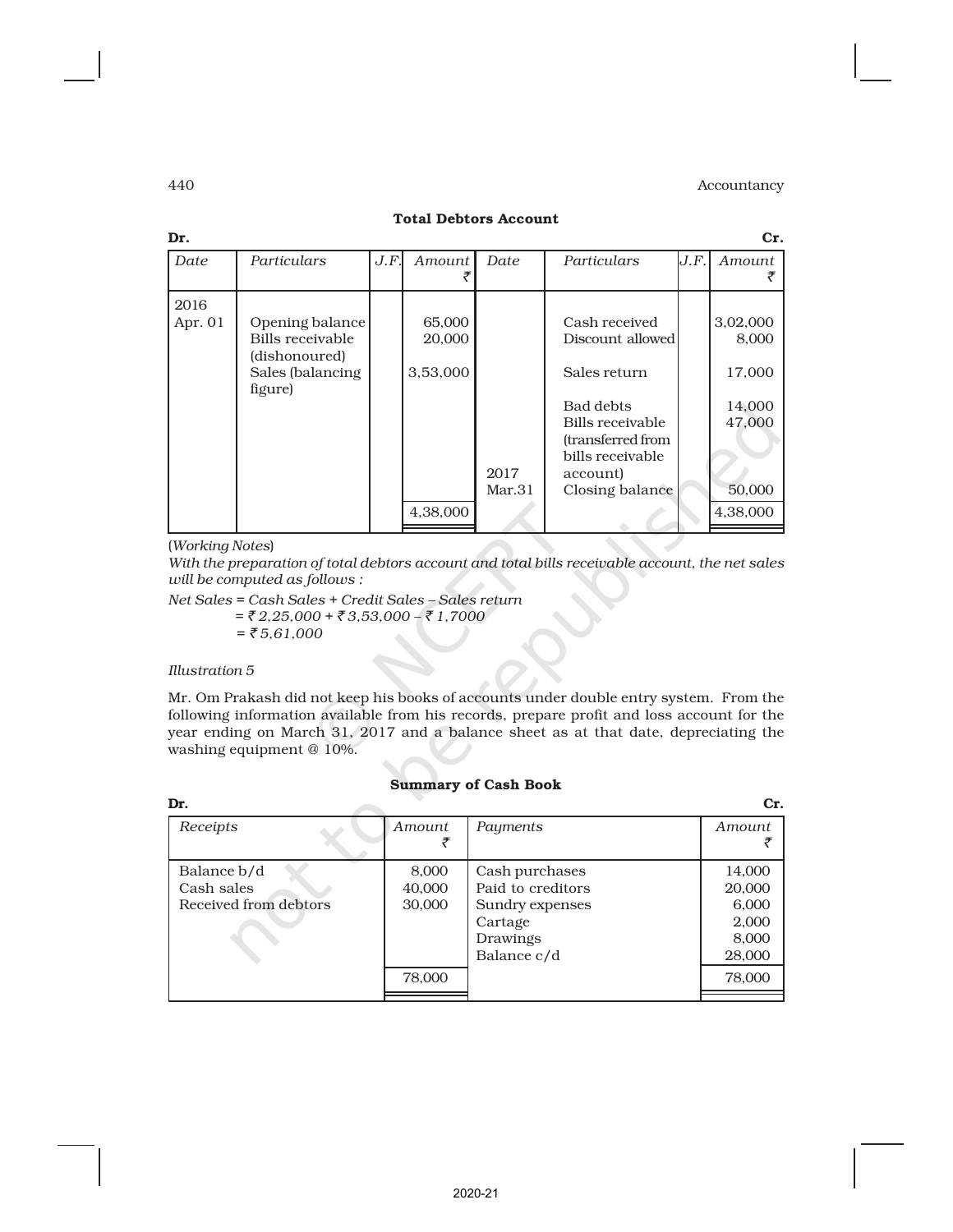Other information :

### March 31, 2017

|                                   | March 31, 2016 | March 31, 2017 |
|-----------------------------------|----------------|----------------|
| <b>Debtors</b>                    | 9,000          | 12,000         |
| Creditors                         | 14.400         | 6,800          |
| Stock of materials                | 10.000         | 16,000         |
| Washing equipment                 | 40,000         | 40,000         |
| <b>Furniture</b>                  | 3.000          | 3,000          |
| Discount allowed during the year  |                | 1,400          |
| Discount received during the year |                | 1,700          |

*Solution*

## Books of Om Prakash Trading and Profit and Loss Account for the year ended on March 31, 2017

| Expenses/losses           | Amount | Revenues/gains    | <i>Amount</i> |
|---------------------------|--------|-------------------|---------------|
| Opening stock             | 10.000 | <b>Sales</b>      | 74.400        |
| Purchases                 | 28.100 | Closing stock     | 16,000        |
| Cartage                   | 2.000  |                   |               |
| Gross profit c/d          | 50,300 |                   |               |
|                           | 90,400 |                   | 90,400        |
| Sundry expenses           | 6.000  | Gross profit b/d  | 50,300        |
| Discount allowed          | 1,400  | Discount received | 1,700         |
| Depreciation              | 4,000  |                   |               |
| Net profit (transfered to | 40,600 |                   |               |
| capital account)          |        |                   |               |
|                           | 52,000 |                   | 52,000        |
|                           |        |                   |               |

## Balance Sheet as at March 31, 2017

| Liabilities                |                            | Amount.         | Assets                                                   | Amount                              |
|----------------------------|----------------------------|-----------------|----------------------------------------------------------|-------------------------------------|
| Capital<br>Add Profit      | 55,600<br>40,600<br>96,200 |                 | Washing equipment 40,000<br>Less Depreciation<br>(4,000) | 36,000                              |
| Less Drawings<br>Creditors | (8,000)                    | 88,200<br>6.800 | Furniture<br>Stock of materials<br>Debtors<br>Cash       | 3,000<br>16,000<br>12,000<br>28,000 |
|                            |                            | 95,000          |                                                          | 95,000                              |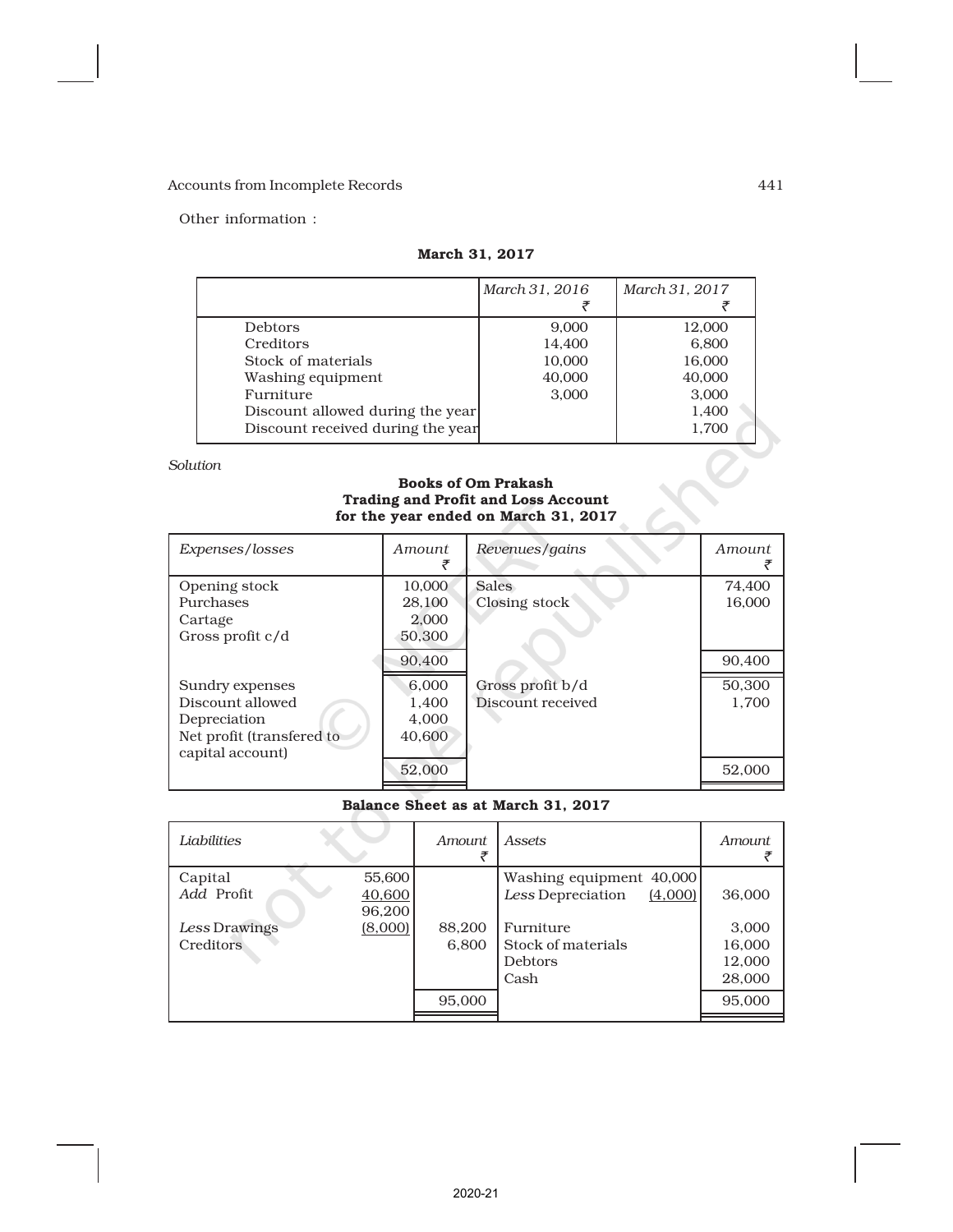442 Accountancy

*Working Notes* :

## Total Debtors Account

| Dr.  |                                                     |      |                 |                          |      | Cr.             |
|------|-----------------------------------------------------|------|-----------------|--------------------------|------|-----------------|
| Date | Particulars                                         | J.F. | Amount          | Date   Particulars       | U.F. | Amount          |
|      | Balance b/d<br>Sales (credit)<br>(balancing figure) |      | 9,000<br>34,400 | Cash<br>Discount allowed |      | 30,000<br>1,400 |
|      |                                                     |      |                 | Balance c/d              |      | 12,000          |
|      |                                                     |      | 43,400          |                          |      | 43,400          |
|      |                                                     |      |                 |                          |      |                 |

### Total Creditors Account

| Dr. |                   |      |        |                    |      | Cr.    |
|-----|-------------------|------|--------|--------------------|------|--------|
|     | Datel Particulars | J.F. | Amount | Date Particulars   | J.F. | Amount |
|     |                   |      |        |                    |      |        |
|     | Cash              |      | 20,000 | Balance b/d        |      | 14,400 |
|     | Discount received |      | 1,700  | Purchases (credit) |      | 14,100 |
|     |                   |      |        | (balancing figure) |      |        |
|     | Balance c/d       |      | 6,800  |                    |      |        |
|     |                   |      | 28,500 |                    |      | 28,500 |
|     |                   |      |        |                    |      |        |

## Statement of Affairs as at March 31, 2016

72

 $\overline{\phantom{0}}$ 

| Liabilities                                | Amount           | Assets                                                                        | Amount                                      |
|--------------------------------------------|------------------|-------------------------------------------------------------------------------|---------------------------------------------|
| Creditors<br>Capital<br>(balancing figure) | 14,400<br>55,600 | Washing equipment<br>Furniture<br>Stock of material<br><b>Debtors</b><br>Cash | 40,000<br>3,000<br>10,000<br>9,000<br>8,000 |
|                                            | 70,000           |                                                                               | 70,000                                      |

## *Illustration 6*

Mrs. Surabhi started business on April 01, 2016 with cash of  $\bar{\tau}$  50,000, furniture of  $\bar{\tau}$  10,000, goods of 2,000 and machinery worth 20,000. During the year she further introduced  $\bar{\xi}$  20,000 in her business by opening a bank account. From the following information extracted from her books, you are required to prepare final accounts for the ended March 31, 2017.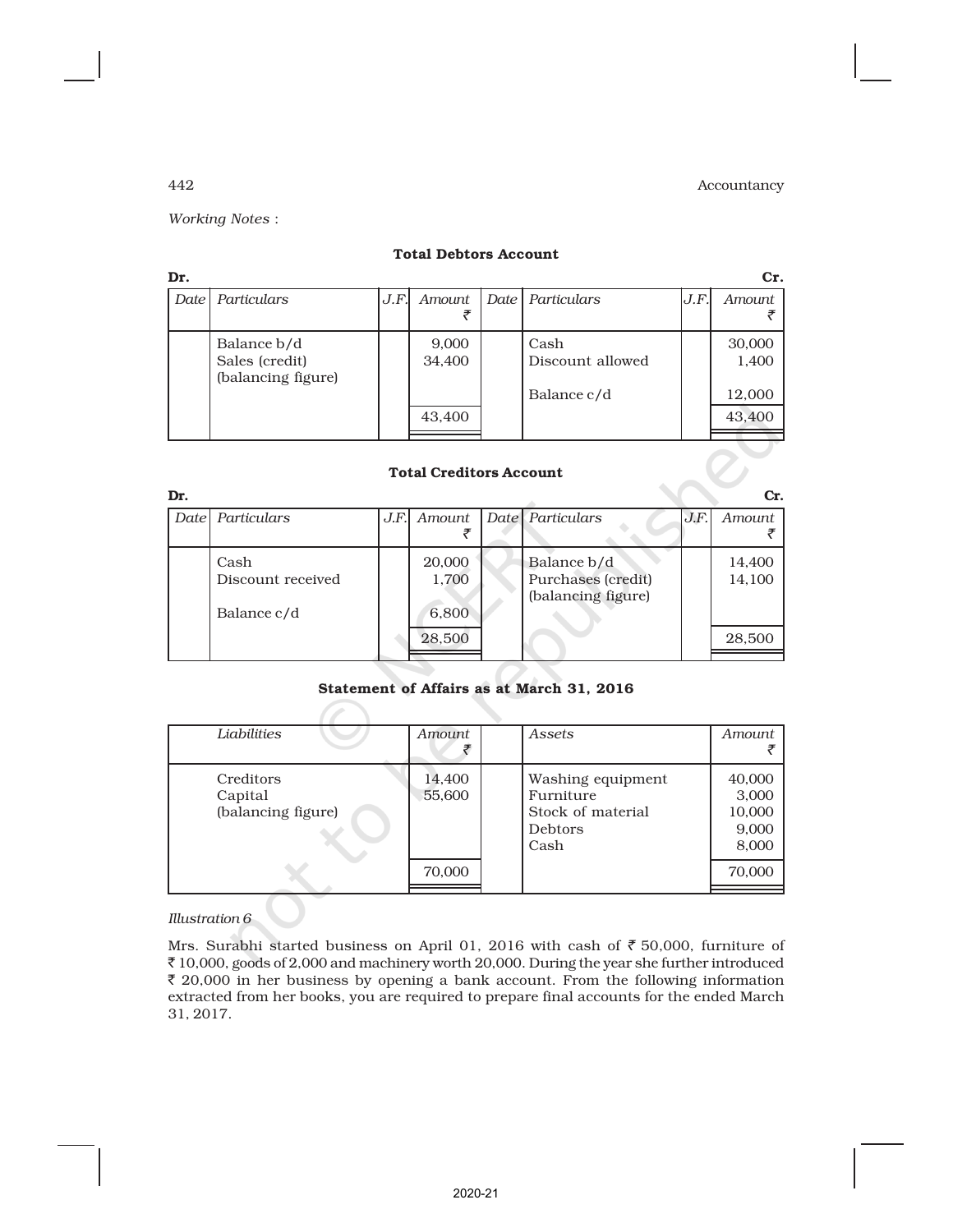|                             | ₹      |  |
|-----------------------------|--------|--|
| Receipt from debtors        | 57,500 |  |
| Cash sales                  | 45,000 |  |
| Cash purchases              | 25,000 |  |
| Wages paid                  | 5,000  |  |
| Salaries to staff           | 17,500 |  |
| Trade expanses              | 6.500  |  |
| Electricity bill of factory | 7.500  |  |
| Drawings of Surabhi         | 3.000  |  |
| Cash paid to creditors      | 42,000 |  |
| Discount allowed            | 1,200  |  |
| Discount received           | 3,000  |  |
| Bad debts written-off       | 1.300  |  |
| Cash balance at end of year | 20.000 |  |
|                             |        |  |

Mrs. Surabhi used goods worth 2,500 for private purposes, which is not recorded in the books. Charge depreciation on furniture 10% and machinery 20% p.a. on March 31, 2017 her debtors were worth 70,000 and creditors  $\bar{z}$  35,000, stock in trade was valued on that date at  $\bar{\tau}$  25,000.

#### *Solution*

# Books of Mrs. Surabhi Trading and Profit and Loss Account

| for the year ended March 31, 2017<br>Dr. |             |                   |          |             |  |  |
|------------------------------------------|-------------|-------------------|----------|-------------|--|--|
| Expenses/Losses                          | Amount<br>₹ | Revenues/Gains    |          | Amount<br>₹ |  |  |
| Opening stock                            | 20,000      | <b>Sales</b>      | 45,000   |             |  |  |
| Purchases:                               |             |                   |          |             |  |  |
| 25,000<br>Cash                           |             | Credit            | 1,30,000 | 1,75,000    |  |  |
| 80,000 <sup>2</sup><br>Credit            |             | Closing stock     |          | 25,000      |  |  |
| 1,05,000                                 |             |                   |          |             |  |  |
| Less Goods used for<br>(2,500)           | 1,02,500    |                   |          |             |  |  |
| private use                              |             |                   |          |             |  |  |
| Wages                                    | 5,000       |                   |          |             |  |  |
| Electricity bill of factory              | 7,500       |                   |          |             |  |  |
| Gross profit c/d                         | 65,000      |                   |          |             |  |  |
|                                          | 2,00,000    |                   |          | 2,00,000    |  |  |
| <b>Salaries</b>                          | 17,500      | Gross profit b/d  |          | 65,000      |  |  |
| Trade expenses                           | 6,500       | Discount received |          | 3,000       |  |  |
| Discount allowed                         | 1,200       |                   |          |             |  |  |
| Bad debts                                | 1,300       |                   |          |             |  |  |
| Depreciation:                            |             |                   |          |             |  |  |
| Furniture<br>1,000                       |             |                   |          |             |  |  |
| 4,000<br>Machinery                       | 5,000       |                   |          |             |  |  |
| Net profit (transferred                  | 36,500      |                   |          |             |  |  |
| to capital account)                      |             |                   |          |             |  |  |
|                                          | 68,000      |                   |          | 68,000      |  |  |
|                                          |             |                   |          |             |  |  |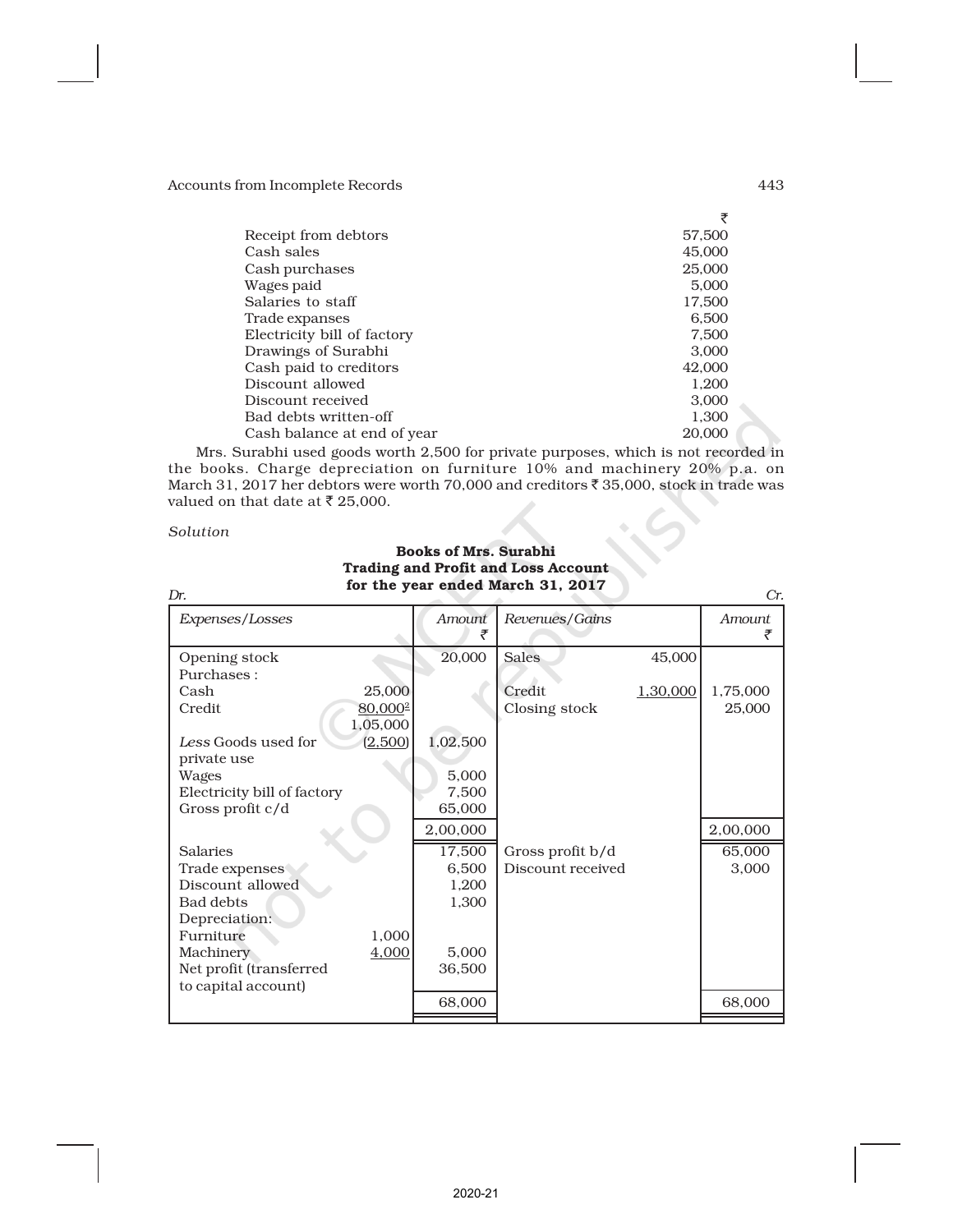| Liabilities            |          | Amount<br>₹ | Assets            |         | Amount.  |
|------------------------|----------|-------------|-------------------|---------|----------|
| Creditors              |          | 35,000      | Cash              |         | 20,000   |
|                        |          |             | Bank              |         | 13,000   |
| Capital                | 1,00,000 |             | <b>Stock</b>      |         | 25,000   |
| Add Net profit         | 36,500   |             | Debtors           |         | 70,000   |
|                        | 1,36,000 |             | Furniture         | 10,000  |          |
| Add Additional capital | 20,000   |             | Less Depreciation | (1,000) | 9.000    |
|                        | 1,56,500 |             | Machinery         | 20,000  |          |
|                        |          |             | Less Depreciation | (4,000) | 16,000   |
| Less Drawings          |          |             |                   |         |          |
| Cash 36,000            |          |             |                   |         |          |
| Goods 2,500            | (38,500) | 1,18,000    |                   |         |          |
|                        |          | 1,53,000    |                   |         | 1,53,000 |
|                        |          |             |                   |         |          |

## Balance Sheet of Mrs. Surabhi as at March 31, 2017

*Working Notes* :

## (i) Total Debtors Account

| Dr. |                                                     |                                    |                                                      |      | Cr.                                            |
|-----|-----------------------------------------------------|------------------------------------|------------------------------------------------------|------|------------------------------------------------|
|     | Date Particulars                                    | J.F. Amount<br>₹                   | Date   Particulars                                   | J.F. | Amount                                         |
|     | Balance b/d<br>Sales (credit)<br>(balancing figure) | <b>NIL</b><br>1,30,000<br>1,30,000 | Cash<br>Discount allowed<br>Bad debts<br>Balance c/d |      | 57,500<br>1,200<br>1,300<br>70,000<br>1,30,000 |
|     |                                                     |                                    |                                                      |      |                                                |

## (ii) Total Creditors Account

| Dr. |                                          |                           |                                                      |        | Cr.                  |
|-----|------------------------------------------|---------------------------|------------------------------------------------------|--------|----------------------|
|     | Datel Particulars                        | J.F. Amount               | Date  Particulars                                    | IJ.F.I | Amount               |
|     | Cash<br>Discount received<br>Balance c/d | 42,000<br>3,000<br>35,000 | Balance b/d<br>Purchase credit<br>(balancing figure) |        | <b>NIL</b><br>80,000 |
|     |                                          | 80,000                    |                                                      |        | 80,000               |
|     |                                          |                           |                                                      |        |                      |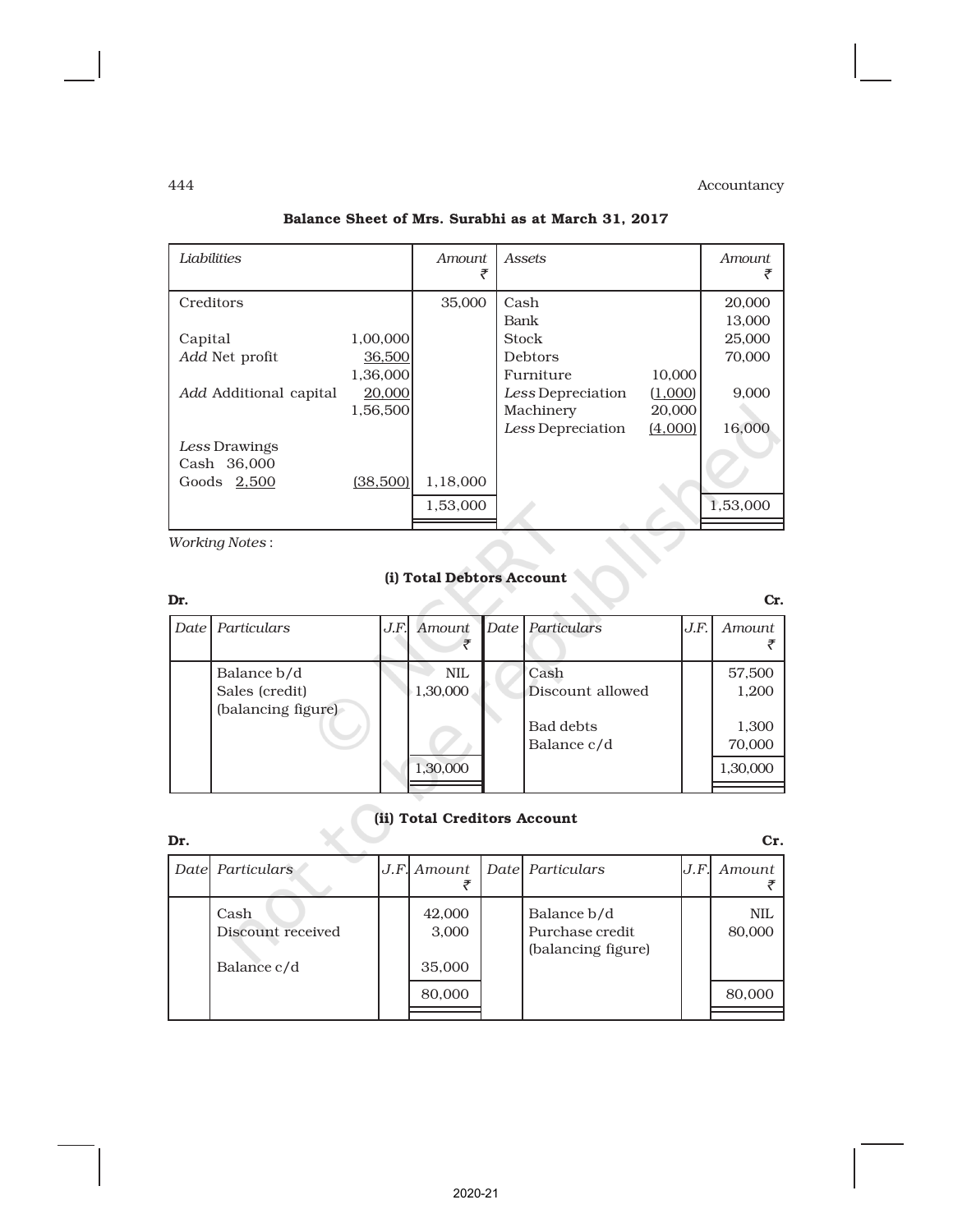#### (iii) Statement of Affair as on March 31, 2016

| Liabilities                | Amount   | <b>Assets</b>                                  | Amounts                              |
|----------------------------|----------|------------------------------------------------|--------------------------------------|
| Capital (balancing figure) | 1,00,000 | Cash<br><b>Stock</b><br>Furniture<br>Machinery | 50,000<br>20,000<br>10,000<br>20,000 |
|                            | 1,00,000 |                                                | 1,00,000                             |

#### (iv) Summary of Cash

| Dr.            |          |                                | Cr.      |
|----------------|----------|--------------------------------|----------|
| Receipts       | Amount   | Payments                       | Amount   |
|                |          |                                |          |
| Balance b/d    | 50,000   | Purchases                      | 25,000   |
| Capital(bank)  | 20,000   | Wages                          | 5,000    |
| <b>Debtors</b> | 57,500   | <b>Salaries</b>                | 17,500   |
| <b>Sales</b>   | 45,000   | Trade expenses                 | 6,500    |
|                |          | Electric bill                  | 7,500    |
|                |          | Drawings                       | 36,000   |
|                |          | Creditors                      | 42,000   |
|                |          | Balance c/d—cash               | 20,000   |
|                |          | Closing bank(balancing figure) | 13,000   |
|                | 1,72,500 |                                | 1,72,500 |
|                |          |                                |          |

#### Test Your Understanding - II

#### Write the correct word(s) :

- 1. Credit sales can be ascertained as the balancing figure in the..........account.
- 2. Excess of ..........over.........represents loss sustained during the period.
- 3. To ascertain the profit, closing capital is to be adjusted by deducting ..........and adding ..........
- 4. Incomplete records are generally used by ..........

#### *Illustration 7*

Mr. Bahadur does not know how to keep books of account. From his various records, the following particulars have been made available prepare the final Accounts, after providing for doubtful debts 5 per cent of debtors outstanding and depreciating the motor car @ 20 per cent.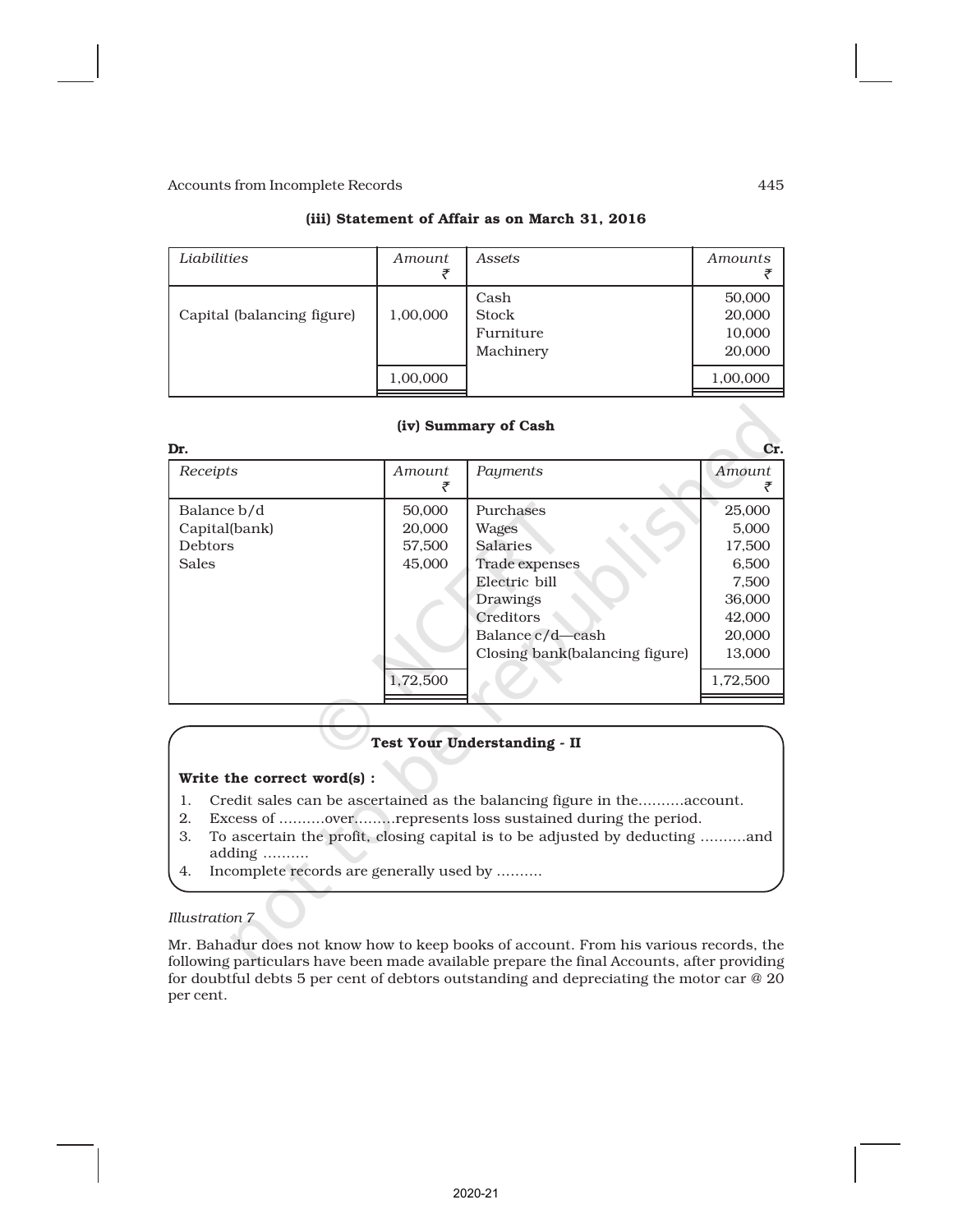| Liabilities                           | Amount<br>チ                | <i>Assets</i>                                                            | Amount                                         |
|---------------------------------------|----------------------------|--------------------------------------------------------------------------|------------------------------------------------|
| Capital<br>Bills payable<br>Creditors | 92,500<br>32,800<br>84.200 | Motor Car<br>Stock<br><b>Debtors</b><br>Bills receivable<br>Cash in hand | 71,700<br>51,500<br>49,500<br>24,400<br>12,400 |
|                                       | 2,09,500                   |                                                                          | 2,09,500                                       |

## (i) Balance Sheet as on April 1, 2016

| Dr.                  |          | (ii) Cash Transactions during the year | Cr.      |
|----------------------|----------|----------------------------------------|----------|
| Receipts             | Amount   | Payments                               | Amount   |
| Balance b/d          | 12.400   | Furniture                              | 30,000   |
| Receipt from debtors | 1,15,000 | Wages                                  | 9.400    |
| Bills receivable     | 14.200   | Purchases                              | 40,500   |
| <b>Sales</b>         | 1,03,000 | Drawings                               | 24,000   |
|                      |          | <b>Bills</b> payable                   | 30,700   |
|                      |          | General expenses                       | 20,700   |
|                      |          | Payment to creditors                   | 80,800   |
|                      |          | Balance c/d                            | 8,500    |
|                      | 2,44,600 |                                        | 2,44,600 |
|                      |          |                                        |          |

# (iii) Other Information

| Particulars                       | Amount. |
|-----------------------------------|---------|
| Bills receivable drawn (received) | 6,300   |
| Discount to customers             | 2,300   |
| Discount from suppliers           | 700     |
| Credit purchases                  | 29,600  |
| Closing stock                     | 41,700  |
| Closing balance of debtor         | 55,000  |
| Closing balance of bills payable  | 10,200  |

#### *Solution*

Cash sales and cash purchases are available from cash transactions. Credit purchase is also given. But credit sale is to be ascertained by the opening debtors account. Though the credit purchase is available, the closing balance of creditors is not known. That is why the creditors account also has to be opened. As there are bills payable and bills receivable, those accounts also have to be opened, otherwise the creditors and debtors accounts will not be complete.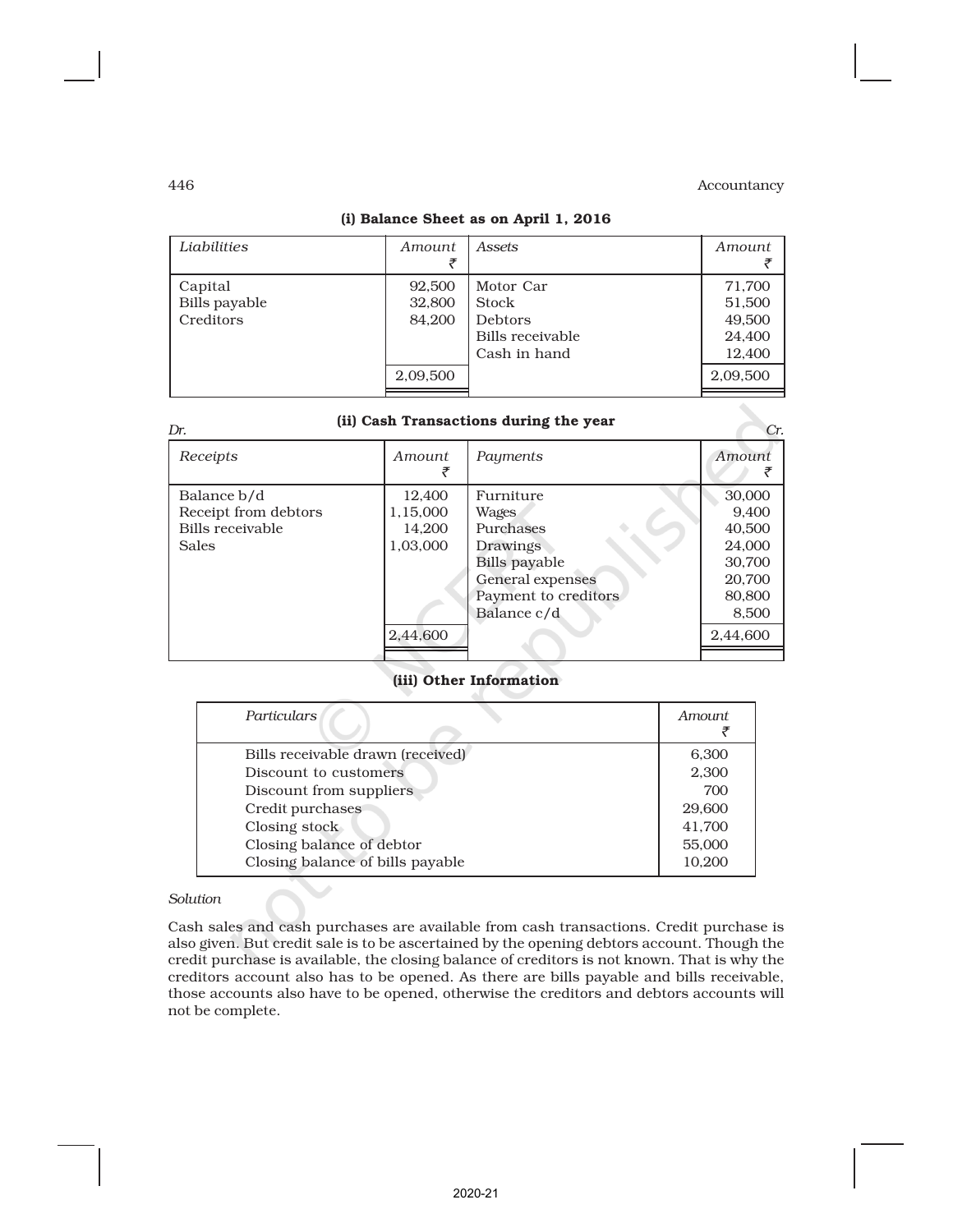### Books of Mr. Bahadur Trading and Profit and Loss Account for the year ended March 31, 2017

|          |                     | Cr.      |
|----------|---------------------|----------|
| Amount   | Revenues/Gains      | Amount   |
|          |                     |          |
| 51,500   | <b>Sales</b>        |          |
|          |                     |          |
|          | 1,03,000<br>Cash    |          |
| 70.100   | 1,29,100<br>Credit. | 2,32,100 |
| 9,400    | Closing stock       | 41,700   |
| 1,42,800 |                     |          |
| 2,73,800 |                     | 2,73,800 |
| 20,700   | Gross profit b/d    | 1,42,800 |
| 2,300    | Discount received   | 700      |
| 14,340   |                     |          |
| 2,750    |                     |          |
| 1,03,410 |                     |          |
| 1,43,500 |                     | 1,43,500 |
|          | 40,500<br>29,600    |          |

## Balance Sheet as March 31, 2017

| Liabilities                |                      | Amount             | Assets                                      |                     | <i>Amount</i>     |
|----------------------------|----------------------|--------------------|---------------------------------------------|---------------------|-------------------|
| Capital<br>Add Net profit  | 92,500<br>1,03,410   |                    | Motor car<br>Less depreciation              | 71,700<br>(14, 340) | 57,360            |
| Less Drawings<br>Creditors | 1,95,910<br>(24,000) | 1,71,910<br>24,200 | Furniture<br><b>Stock</b><br><b>Debtors</b> | 55,000              | 30,000<br>41,700  |
| Bills payable              |                      | 10.200             | Less Provision<br>Bills receivable          | (2,750)             | 52,250<br>16,500  |
|                            |                      | 2,06,310           | Cash                                        |                     | 8,500<br>2,06,310 |

*Working Notes:*

## (i) Total Bills Receivable Account

| Dr. |                                                |      |                 |                                                     |       | Cr.              |
|-----|------------------------------------------------|------|-----------------|-----------------------------------------------------|-------|------------------|
|     | Date Particulars                               | J.F. |                 | Amount Date Particulars                             | IJ.F. | Amount           |
|     | Balance b/d<br><b>Debtors</b><br>(bills drawn) |      | 24,400<br>6.300 | Cash (receipt)<br>Balance c/d<br>(balancing figure) |       | 14,200<br>16,500 |
|     |                                                |      | 30,700          |                                                     |       | 30,700           |
|     |                                                |      |                 |                                                     |       |                  |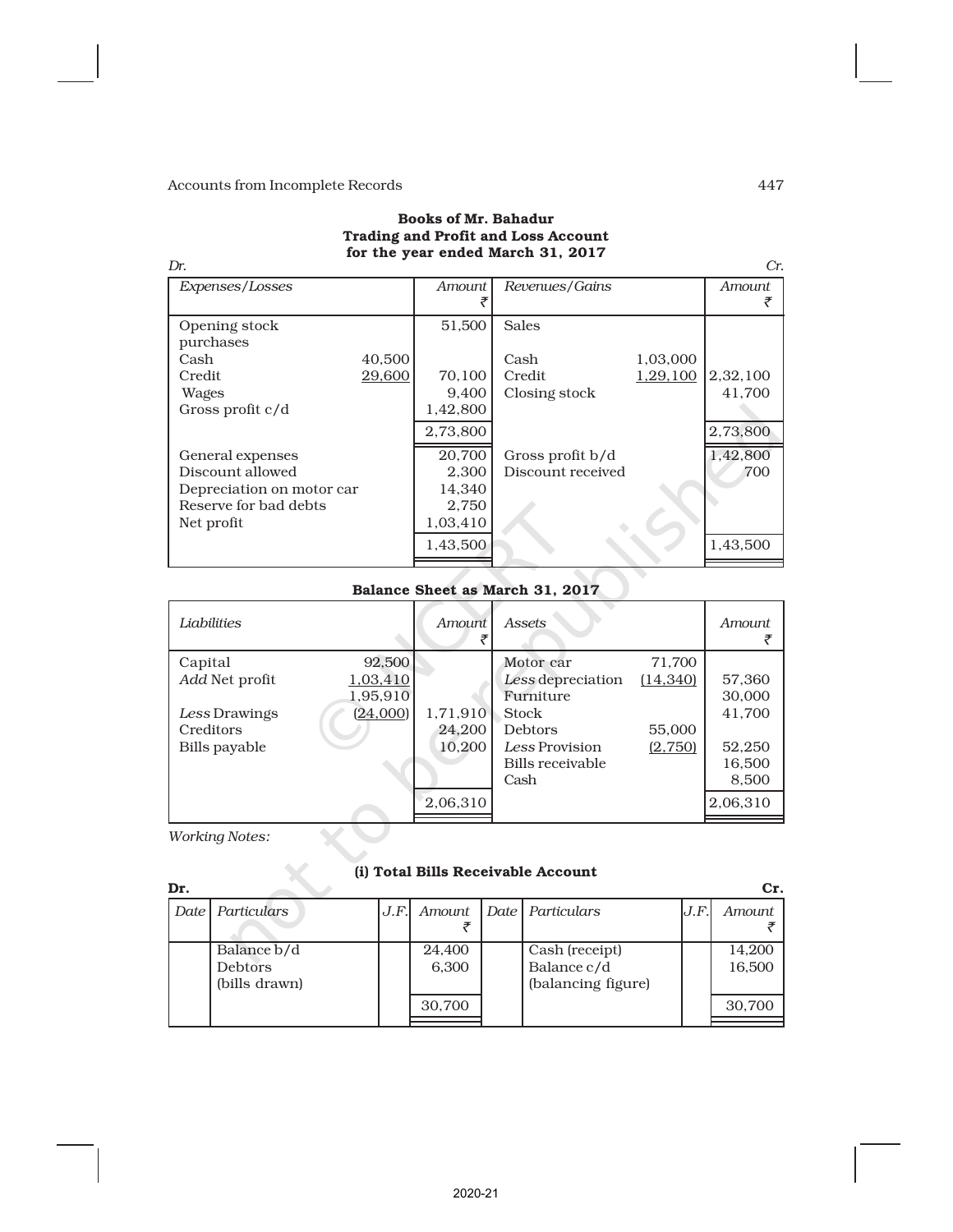| Dr. |                    |      |          |                          |      | Cr.      |
|-----|--------------------|------|----------|--------------------------|------|----------|
|     | Datel Particulars  | J.F. |          | Amount Datel Particulars | U.F. | Amount   |
|     |                    |      |          |                          |      |          |
|     | Balance b/d        |      | 49,500   | Cash (receipt)           |      | 1,15,000 |
|     | Credit sales       |      | 1,29,100 | Bills (drawn)            |      | 6,300    |
|     | (balancing figure) |      |          |                          |      |          |
|     |                    |      |          | Discount allowed         |      | 2,300    |
|     |                    |      |          | Balance c/d              |      | 55,000   |
|     |                    |      | 1,78,600 |                          |      | 1,78,600 |
|     |                    |      |          |                          |      |          |

## (ii) Total Debtors Account

## (iii) Total Bills payable Account

| Dr.  |             |      |        |                    |      | Cr.     |
|------|-------------|------|--------|--------------------|------|---------|
| Date | Particulars | J.F. | Amount | Date Particulars   | J.F. | Amount. |
|      |             |      |        |                    |      |         |
|      | Cash (paid) |      | 30,700 | Balance b/d        |      | 32,800  |
|      | Balance c/d |      | 10.200 | Creditors          |      |         |
|      |             |      |        | (bills accepted)   |      |         |
|      |             |      |        | (balancing figure) |      | 8,100   |
|      |             |      | 40,900 |                    |      | 40,900  |
|      |             |      |        |                    |      |         |

## (iv) Total Creditors Account

| ۰.                           |
|------------------------------|
| ×<br>I<br>۰<br>.,<br>۰.<br>× |

| Dr. |                                                                                 |      |                                              |                                 |      | Cr.                          |
|-----|---------------------------------------------------------------------------------|------|----------------------------------------------|---------------------------------|------|------------------------------|
|     | Date   Particulars                                                              | J.F. |                                              | Amount Date Particulars         | J.F. | Amount.                      |
|     | Cash<br>Bills payable<br>Discount received<br>Balance c/d<br>(balancing figure) |      | 80,800<br>8,100<br>700<br>24,200<br>1,13,800 | Balance b/d<br>Credit purchases |      | 84,200<br>29,600<br>1,13,800 |

### *Illustration 8*

Dinesh does not keep systematic books of account due to lack of Knowledge about the double entry system of accounting. He supplies you the following information :

### (i) Assets and Liabilities March 31, 2017

| April, 2016 | March 31, 2017 |
|-------------|----------------|
|             |                |
| 45,000      | 48.600         |
| 24.000      |                |
|             |                |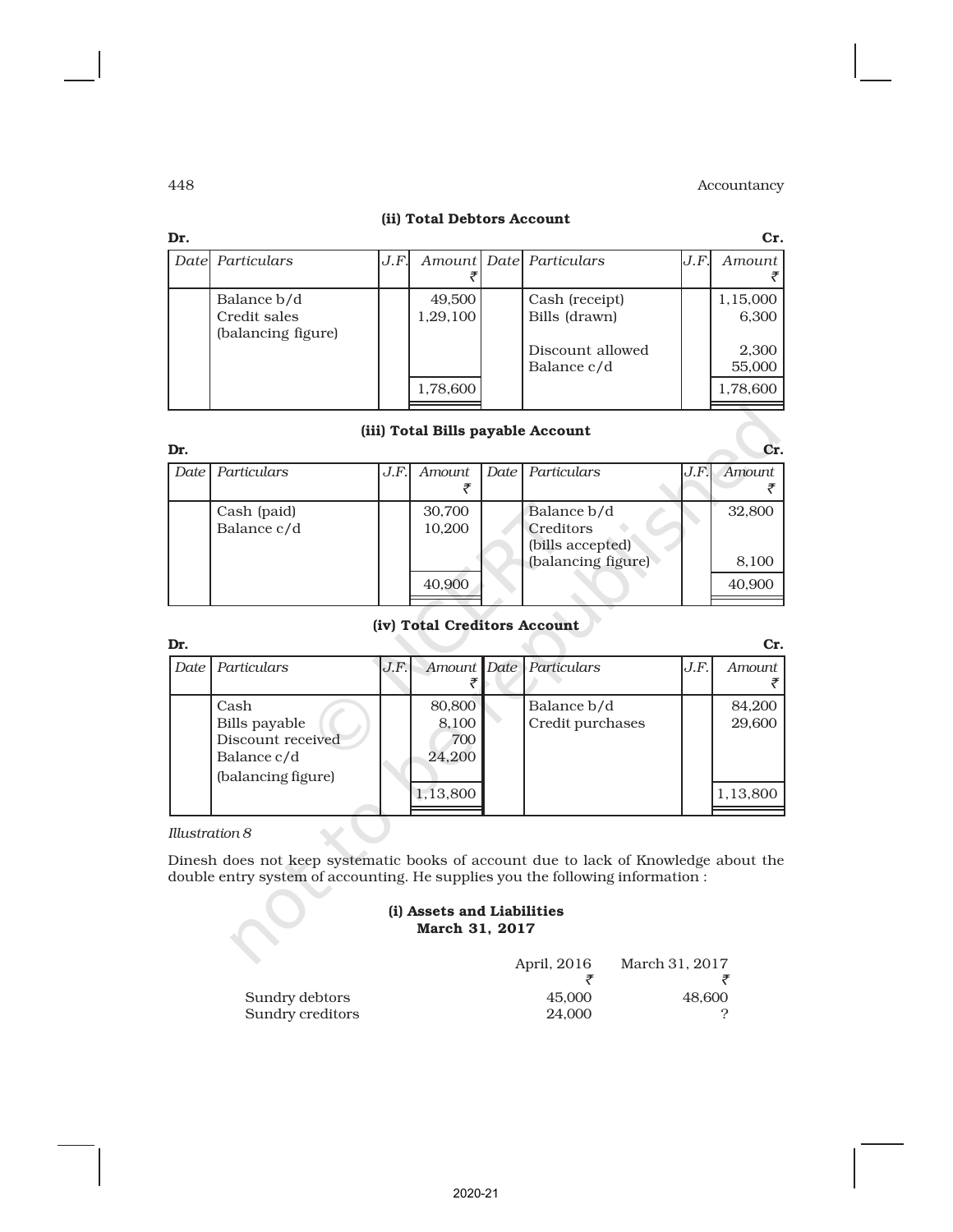| Cash                          | 4.500  |   |
|-------------------------------|--------|---|
| <b>Furniture and Fixtures</b> | 15,000 |   |
| <b>Stock</b>                  | 25,000 | ? |
| Motor Van                     | 16,000 |   |
|                               |        |   |

#### (ii) Transaction during the year

| Cash received from debtors    | 80,000 |
|-------------------------------|--------|
| Discount allowed to debtors   | 1.400  |
| Bad debts written off         | 1,800  |
| Cash paid to creditors        | 63,000 |
| Discount allowed by creditors | 1,000  |
| Sales return                  | 3.000  |
| Purchases return              | 2.000  |
| Expenses paid                 | 6,000  |
| Drawings                      | 5,000  |
| Rent paid                     | 2,500  |
|                               |        |

#### (iii) Other Information

Outstanding expenses  $\bar{\tau}$  1,200. Charge 10 per cent depreciation on furniture and 5 per cent on motor van.Dinesh informs that he sells goods at cost plus 40 per cent. A provision of 5 per cent on debtors is to be created. Prepare his trading and profit and loss account and balance sheet as on March 31, 2017

#### Books of Dinesh Trading and Profit and Loss Account for the year ending March 31, 2017

| Dr.                                |               |                         | Cr.      |
|------------------------------------|---------------|-------------------------|----------|
| Expenses/Losses                    | <i>Amount</i> | Revenues/Gains          | Amount   |
|                                    |               |                         |          |
| Opening stock                      | 25,000        | <b>Sales</b><br>89,800  |          |
| 69,000<br>Purchases                |               | Less Returns<br>(3,000) | 86,800   |
| (2,000)<br>Less Returns            | 67,000        | Closing stock           | 30,000   |
| Gross profit c/d                   | 24,800        |                         |          |
|                                    | 1,16,800      |                         | 1,16,800 |
| Discount allowed                   | 1,400         | Gross profit b/d        | 24,800   |
| Bad debts                          | 1,800         | Discount received       | 1,000    |
| 6,000<br>Expenses paid             |               |                         |          |
| Add Outstanding expenses 1,200     | 7,200         |                         |          |
| Rent paid                          | 2,500         |                         |          |
| Depreciation on Furniture<br>1.500 |               |                         |          |
| Motor yan<br>800                   | 2,300         |                         |          |
| Provision for doubtful debts       | 2,430         |                         |          |
| Net profit (transferred to capital | 8,170         |                         |          |
| account)                           |               |                         |          |
|                                    | 25,800        |                         | 25,800   |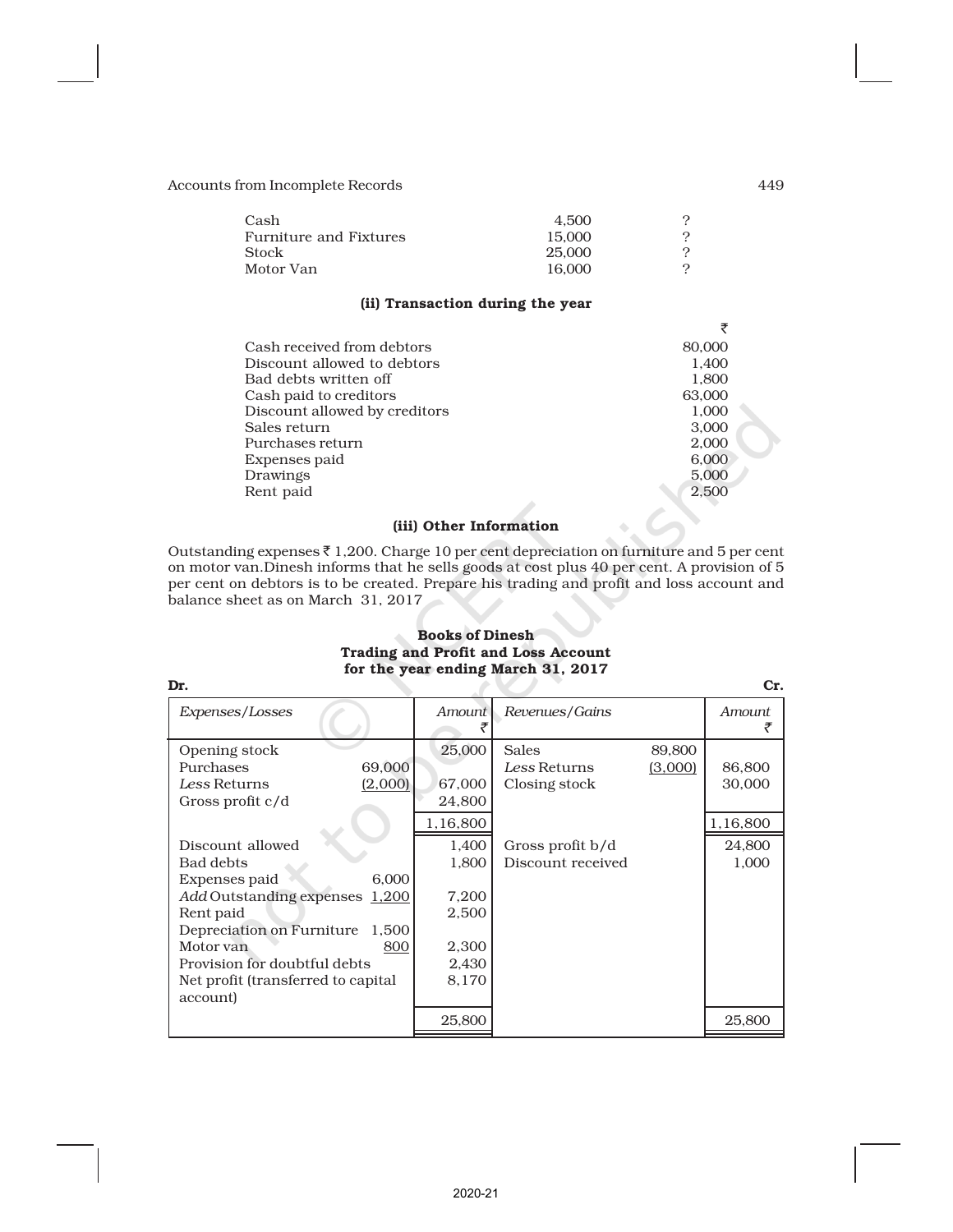|                      |         | 1,12,870 | Less Depreciation              | (800)             | 15,200<br>1,12,870 |
|----------------------|---------|----------|--------------------------------|-------------------|--------------------|
| Add Net profit       | 8,170   | 84.670   | Less Depreciation<br>Motor yan | (1,500)<br>16,000 | 13.500             |
|                      | 76,500  |          | Furniture & Fixtures 15,000    |                   |                    |
| Less Drawings        | (5,000) |          | Closing stock                  |                   | 30,000             |
| Capital              | 81,500  |          | Less Provision                 | (2, 430)          | 46.170             |
| Creditors            |         | 27,000   | Debtors                        | 48,600            |                    |
| Outstanding expenses |         | 1.200    | Cash                           |                   | 8,000              |
|                      |         |          |                                |                   |                    |
| Liabilities          |         | Amount.  | <b>Assets</b>                  |                   | Amount.            |

## Balance Sheet as on March 31, 2017

## (i) Total Debtors Account

| Dr.  |              |      |          |                         |      | Cr.      |
|------|--------------|------|----------|-------------------------|------|----------|
| Date | Particulars  | J.F. |          | Amount Date Particulars | J.F. | Amount   |
|      |              |      |          |                         |      |          |
|      | Balance b/d  |      | 45,000   | Cash received           |      | 80,000   |
|      | <b>Sales</b> |      | 89,800   | Discount allowed        |      | 1,400    |
|      |              |      |          | Bad debts               |      | 1,800    |
|      |              |      |          | Sales return            |      | 3,000    |
|      |              |      |          | Balance c/d             |      | 48,600   |
|      |              |      | 1,34,800 |                         |      | 1,34,800 |
|      |              |      |          |                         |      |          |

## (ii) Total Creditors Account

| Dr. |                   |        |                              |       | Сr.    |
|-----|-------------------|--------|------------------------------|-------|--------|
|     | Date  Particulars |        | J.F. Amount Date Particulars | J.F.I | Amount |
|     |                   |        |                              |       |        |
|     | Cash paid         | 63,000 | Balance b/d                  |       | 24,000 |
|     | Discount received | 1,000  | Purchases                    |       | 69,000 |
|     | Purchases return  | 2,000  |                              |       |        |
|     | Balance c/d       | 27,000 |                              |       |        |
|     |                   | 93,000 |                              |       | 93,000 |
|     |                   |        |                              |       |        |

## (iii) Summary of Cash

| Dr.            |        |               | Cr.    |
|----------------|--------|---------------|--------|
| Receipts       | Amount | Payments      | Amount |
|                |        |               |        |
| Balance b/d    | 4.500  | Creditors     | 63,000 |
| <b>Debtors</b> | 80,000 | Expenses paid | 6,000  |
|                |        | Drawings      | 5,000  |
|                |        | Rent paid     | 2,500  |
|                |        | Balance c/d   | 8,000  |
|                | 84,500 |               | 84,500 |
|                |        |               |        |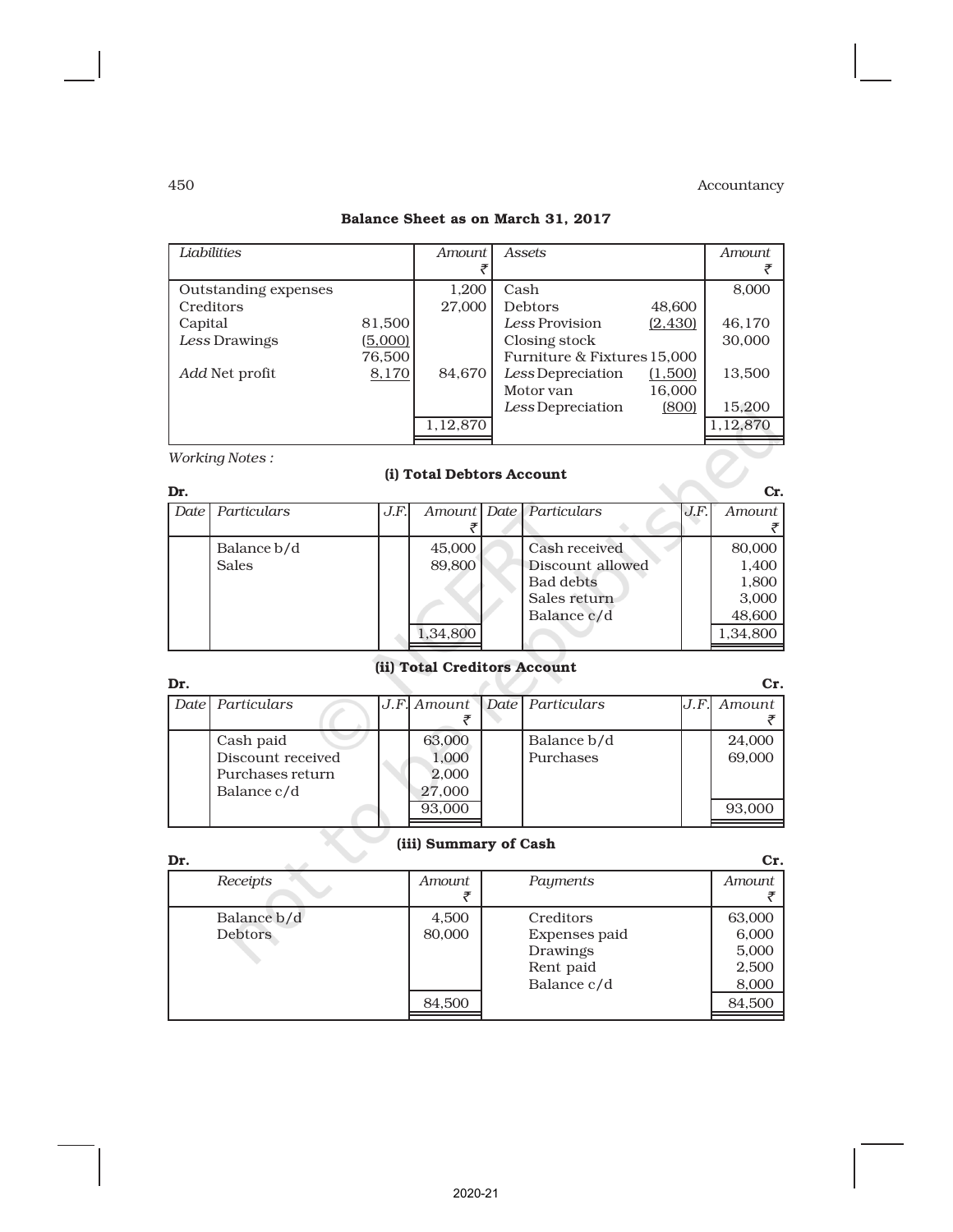| Liabilities                                    | <i>Amount</i>    | <b>Assets</b>                                                           | Amount                              |
|------------------------------------------------|------------------|-------------------------------------------------------------------------|-------------------------------------|
| Creditors                                      | 24,000<br>81,500 | <b>Debtors</b><br>Cash<br><b>Stock</b><br><b>Furniture and Fixtures</b> | 45,000<br>4,500<br>25,000<br>15,000 |
| Capital in the beginning<br>(Balancing figure) | 1,05,500         | Motor Van                                                               | 16,000<br>1,05,500                  |

### (iv) Statement of Affairs as on March 31, 2016

## (v) Calculation of Closing Stock

|                                                               | ₹        |
|---------------------------------------------------------------|----------|
| Total sales                                                   | 89,800   |
| Less Sales return                                             | (3,000)  |
| Net sales                                                     | 86,800   |
| Total purchases                                               | 69,000   |
| Less Purchases returns                                        | (2,000)  |
|                                                               | (67,000) |
| Rate of gross profit on cost                                  | 40%      |
| Suppose cost of goods sold is                                 | 100      |
| Then, Gross profit equals to                                  | 40       |
| Sales equals to                                               | 140      |
| Hence, Cost of goods sold will be                             |          |
| Sales = Rs. $86,800 = \frac{100}{140} \times 86,800 = 62,000$ |          |
| The amount of closing stock will be calculated as :           |          |
| <b>Net Purchases</b>                                          | 67,000   |
| <i>Add</i> Closing stock                                      | 25,000   |
| Cost of goods available for sale                              | 92,000   |
| Less Cost of goods sold                                       | (62,000) |
| Closing stock                                                 | 30,000   |
|                                                               |          |

## *Key Terms Introduced in the Chapter*

Incomplete records • Statement of Affairs

## *Summary with Reference to Learning Objectives*

- 1. *Incomplete records* : Incomplete records refer to, lack of accounting records according to the double entry system. Degree of incompleteness may vary from highly disorganised records to organised, but still not complete.
- 2. *Difference between statement of affairs and balance sheet*: A statement of affairs is a statement showing various assets and liabilities of a firm on date, with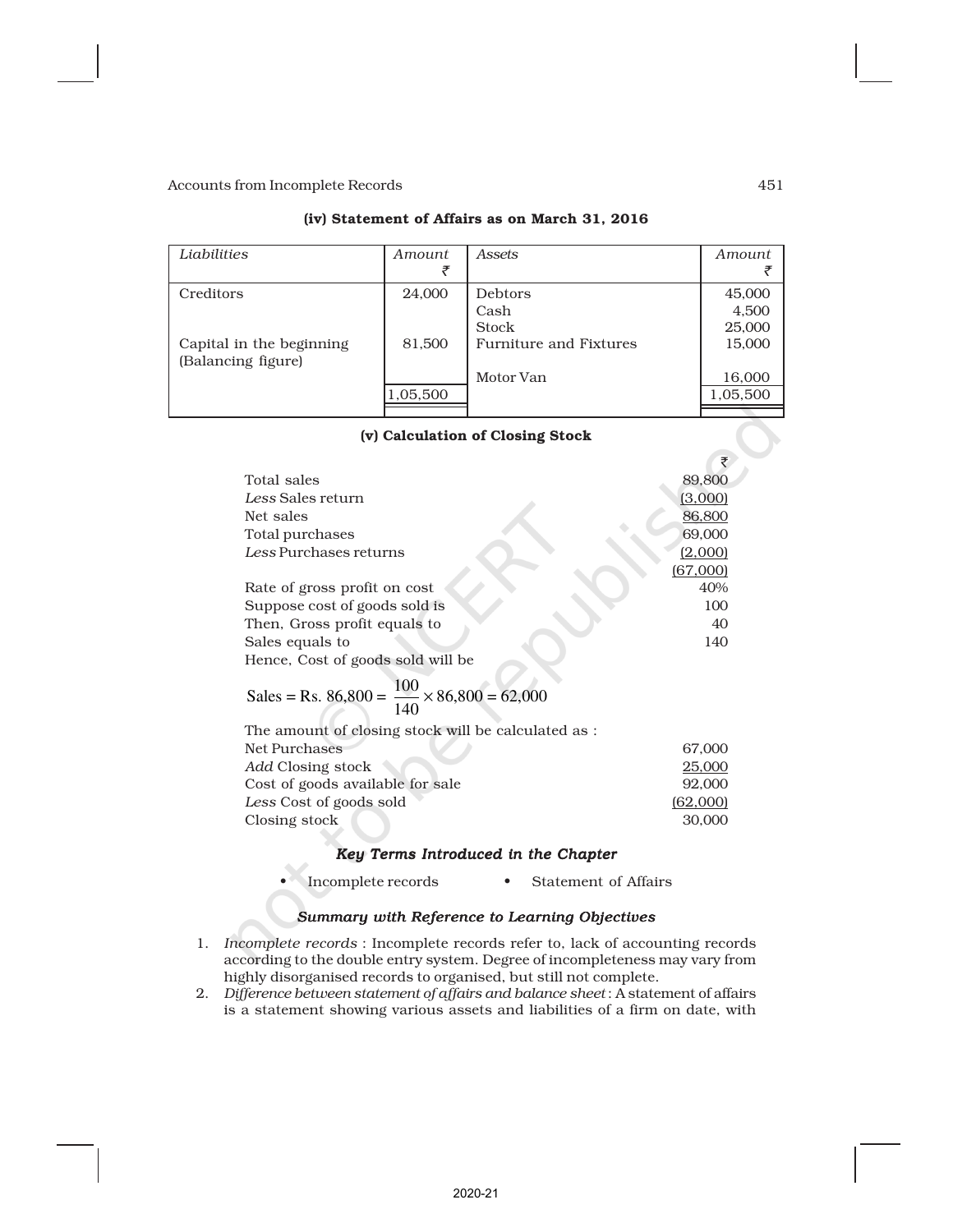₹

difference between the two sides denoting capital. Since, the records are incomplete, the values of assets and liabilities are normally estimates based on information available. They are not the balances taken from properly maintained ledger like in case of balance sheet. The balance sheet is derived from a set of books maintained on the basis of double entry system.

- 3. *Computation of profit and loss from incomplete records* : The statement of affairs is used to compute capital when a firm has a highly disorganised set of incomplete records. To the difference between the closing and opening capital, any sum withdrawn from business are added back and any additional capital introduced during the year are deducted to find out profit and loss made for the period.
- 4. *Preparation of profit and loss account and balance sheet* : When cash summary of a firm is available along with information about personal accounts of creditors and customers, an attempt can be made to prepare the profit and loss account and balance sheet. Missing figures about purchases, sales, debtors and creditors can be obtained by preparing proforma accounts of debtors, creditors, bills receivable and bills payable using the logic of double entry system. Once a profit and loss account and balance sheet are prepared, it will be possible for the firm to start a complete accounting system for future.

#### *Questions for Practice*

#### *Short Answers*

- 1. State the meaning of incomplete records?
- 2. What are the possible reasons for keeping incomplete records?
- 3. Distinguish between statement of affairs and balance sheet.
- 4. What practical difficulties are encountered by a trader due to incompleteness of accounting records?

#### *Long Answers*

- 1. What is meant by a 'statement of affairs'? How can the profit or loss of a trader be ascertained with the help of a statement of affairs?
- 2. 'Is it possible to prepare the profit and loss account and the balance sheet from the incomplete book of accounts kept by a trader'? Do you agree? Explain.
- 3. Explain how the following may be ascertained from incomplete records:
	- (a) Opening capital and closing capital
	- (b) Credit sales and credit purchases
	- (c) Payments to creditors and collection from debtors
	- (d) Closing balance of cash.

#### *Numerical Questions*

Ascertainment of profit or loss by statement of affairs method

1. Following information is given below prepare the statement of profit or loss:

| Capital at the end of the year       | 5,00,000 |
|--------------------------------------|----------|
| Capital in the beginning of the year | 7.50.000 |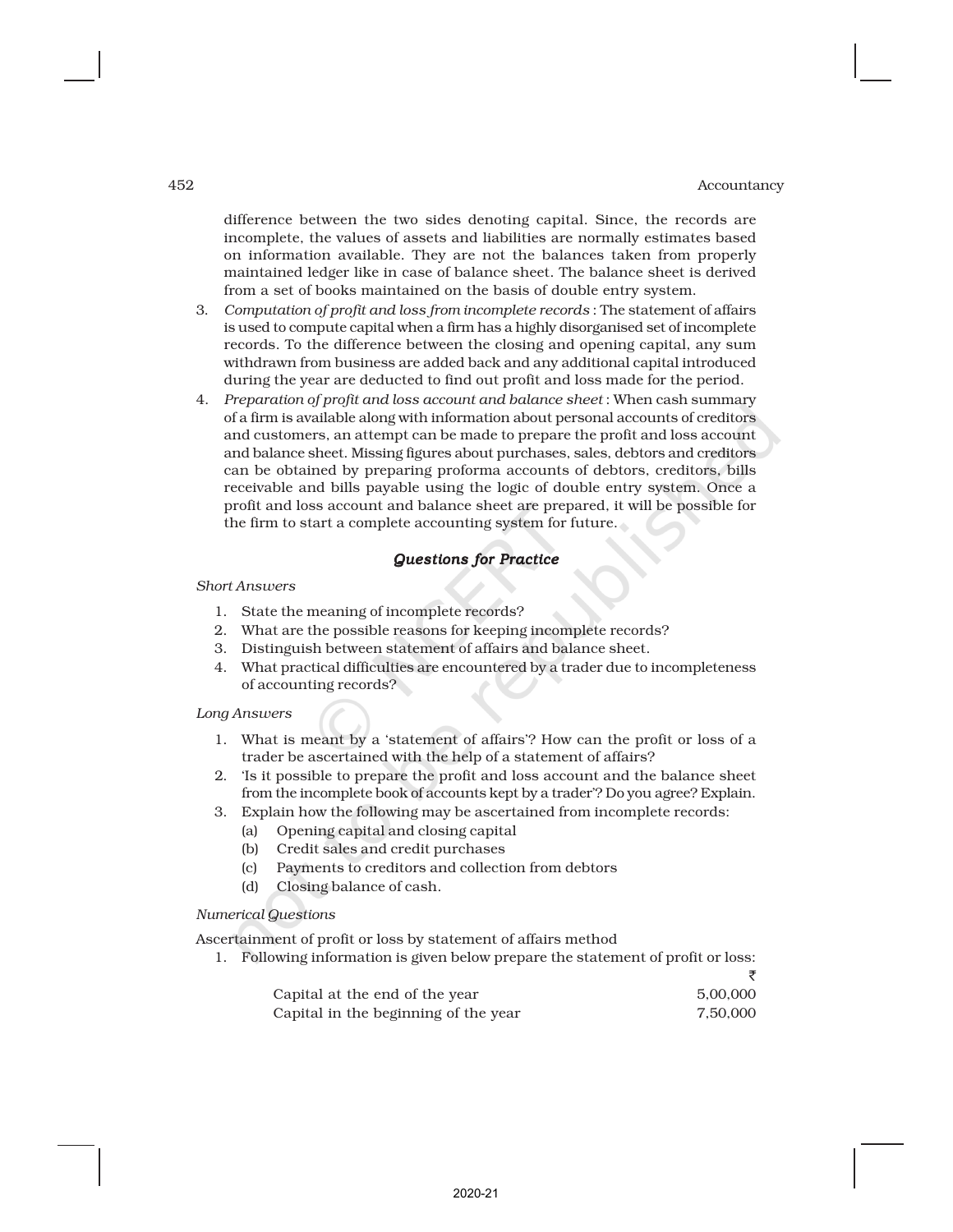|    | Drawings made during the period                             |                                                                                | 3,75,000         |
|----|-------------------------------------------------------------|--------------------------------------------------------------------------------|------------------|
|    | Additional Capital introduced<br>[Ans : Profit : ₹ 75,000]. |                                                                                | 50,000           |
| 2. |                                                             | Manveer started his business on April 01, 2016 with a capital of               |                  |
|    |                                                             | ₹ 4,50,000. On March 31, 2017 his position was as under:                       |                  |
|    | Cash                                                        |                                                                                | 99,000           |
|    | Bills receivable                                            |                                                                                | 75,000           |
|    | Plant                                                       |                                                                                | 48,000           |
|    | Land and Building                                           |                                                                                | 1,80,000         |
|    | Furniture                                                   | He owned $\bar{\tau}$ 45,000 from his friend Susheel on that date. He withdrew | 50,000           |
|    | for this year ended March 31, 2017                          | ₹8,000 per month for his household purposes. Ascertain his profit or loss      |                  |
|    | [Ans : Profit : ₹53,000].                                   |                                                                                |                  |
| 3. |                                                             | From the information given below ascertain the profit for the year :           | ₹                |
|    | Capital at the beginning of the year                        |                                                                                | 70,000           |
|    | Additional capital introduced during the year               |                                                                                | 17,500           |
|    | <b>Stock</b><br>Sundry debtors                              |                                                                                | 59,500<br>25,900 |
|    | <b>Business premises</b>                                    |                                                                                | 8,600            |
|    | Machinery                                                   |                                                                                | 2,100            |
|    | Sundry creditors                                            |                                                                                | 33,400           |
|    | Drawings made during the year<br>[Ans : Profit : ₹1,600].   |                                                                                | 26,400           |
| 4. |                                                             | From the following information, Calculate Capital at the beginning:            |                  |
|    | Capital at the end of the year                              |                                                                                | ₹<br>4,00,000    |
|    | Drawings made during the year                               |                                                                                | 60,000           |
|    | Fresh Capital introduce during the year                     |                                                                                | 1,00,000         |
|    | Profit of the current year                                  |                                                                                | 80,000           |
| 5. | [Ans : Capital at thé beginning of the year : ₹2,60,000].   | Following information is given below : calculate the closing capital           |                  |
|    |                                                             | April 01, 2016                                                                 | March 31, 2017   |
|    |                                                             |                                                                                |                  |
|    | Creditors                                                   | 5,000                                                                          | 30,000           |
|    | Bills payable                                               | 10,000                                                                         | 50,000           |
|    | Loan<br>Bills receivable                                    | 30,000                                                                         | 50,000           |
|    | <b>Stock</b>                                                | 5,000                                                                          | 30,000           |
|    | Cash                                                        | 2,000                                                                          | 20,000           |
|    | [Ans : Closing capital : ₹20,000].                          | Calculation of profit or loss and ascertainment of statement of affairs at     |                  |
|    |                                                             |                                                                                |                  |

the end of the year (Opening Balance is given)

<sup>6.</sup> Mrs.Anu started firm with a capital of  $\bar{\mathfrak{c}}$  4,00,000 on 1st October. 2016. She borrowed from her friends a sum of  $\bar{z}$  1,00,000 @ 10% per annum (interest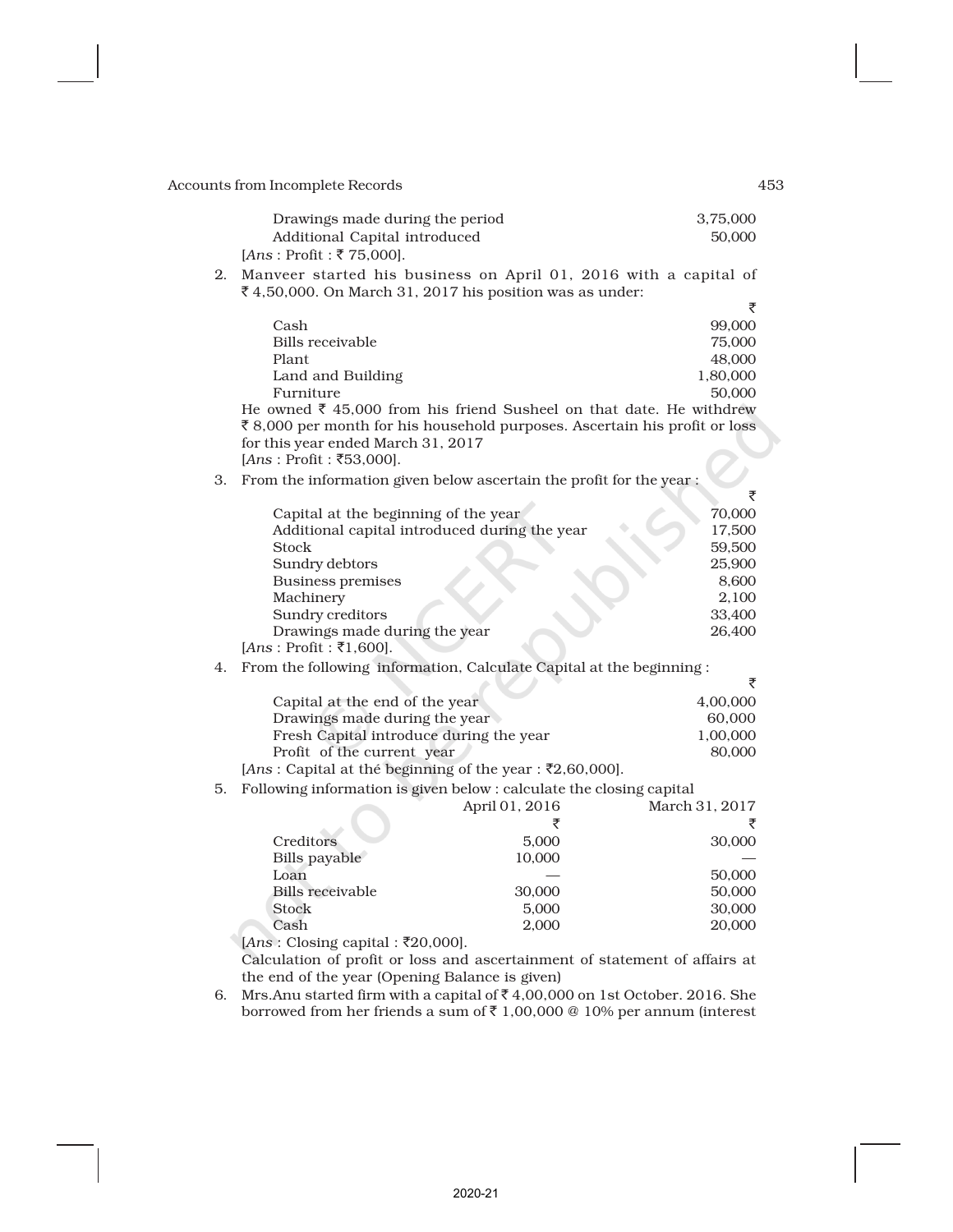paid) for business and brought a further amount to capital  $\bar{z}$  75,000 on March 31, 2017, her position was :  $\rightarrow$ 

| Cash                                                                                          | 30,000   |
|-----------------------------------------------------------------------------------------------|----------|
| Stock                                                                                         | 4.70.000 |
| <b>Debtors</b>                                                                                | 3.50,000 |
| Creditors                                                                                     | 3.00.000 |
| He withdrew $\bar{\bar{\tau}}$ 8,000 per month for the year. Calculate profit or loss for the |          |

year and show your working clearly.  $[Ans: Profit: ₹23,000].$ 

7. Mr. Arnav does not keep proper records of his business he provided following information, you are required to prepare a statement showing the profit or loss for the year.  $\bar{\tau}$ 

| Capital at the beginning of the year | 15,00,000 |
|--------------------------------------|-----------|
| Bills receivable                     | 60,000    |
| Cash in hand                         | 80,000    |
| Furniture                            | 9,00,000  |
| Building                             | 10,00,000 |
| Creditors                            | 6.00.000  |
| Stock in trade                       | 2,00,000  |
| Further capital introduced           | 3,20,000  |
| Drawings made during the period      | 80,000    |
|                                      |           |

 $[Ans: Loss: \bar{z} 1,00,000].$ 

Ascertainment of statement of affairs at the beginning and at the end of the year and calculation of profit or loss.

8. Mr. Akshat keeps his books on incomplete records following information is given below :

|                          | April 01, 2016 | March 31, 2017 |
|--------------------------|----------------|----------------|
|                          |                | ₹              |
| Cash in hand             | 1,000          | 1,500          |
| Cash at bank             | 15,000         | 10,000         |
| <b>Stock</b>             | 1,00,000       | 95,000         |
| <b>Debtors</b>           | 42,500         | 70,000         |
| <b>Business premises</b> | 75,000         | 1,35,000       |
| Furniture                | 9,000          | 7,500          |
| Creditors                | 66,000         | 87,000         |
| Bills payable            | 44.000         | 58,000         |

During the year he withdrew  $\bar{\xi}$  45,000 and introduced  $\bar{\xi}$  25,000 as further capital in the business compute the profit or loss of the business.  $[Ans: Profit: ₹ 61,500].$ 

9. Gopal does not keep proper books of account. Following information is given below:

|              | April 01, 2016 | March 31, 2017 |
|--------------|----------------|----------------|
|              |                |                |
| Cash in hand | 18,000         | 12.000         |
| Cash at bank | 1.500          | 2.000          |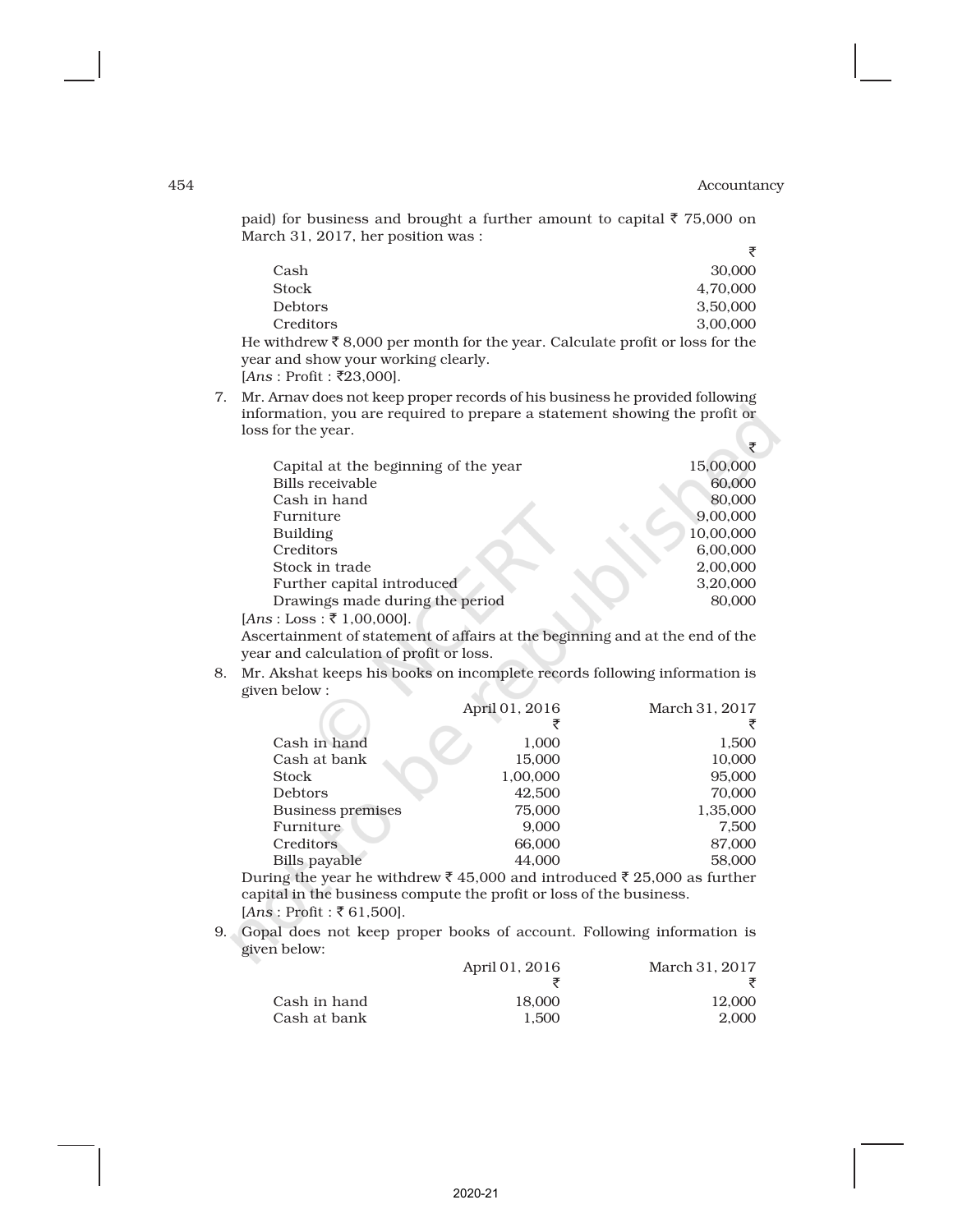| Stock in trade     | 80,000 | 90,000 |
|--------------------|--------|--------|
| Sundry debtors     | 36,000 | 60,000 |
| Sundry creditors   | 60,000 | 40,000 |
| Loan               | 10,000 | 8,000  |
| Office equipments  | 25,000 | 30,000 |
| Land and Buildings | 30,000 | 20,000 |
| Furniture          | 10,000 | 10,000 |
|                    |        |        |

During the year he introduced  $\bar{\tau}$  20,000 and withdrew  $\bar{\tau}$  12,000 from the business. Prepare the statement of profit or loss on the basis of given information

 $[Ans: Profit: ₹ 53,500].$ 

10. Mr. Muneesh maintains his books of accounts from incomplete records. His books provide the information :

|                  | April 01, 2016 | March 31, 2017 |
|------------------|----------------|----------------|
|                  |                |                |
| Cash             | 1,200          | 1,600          |
| Bills receivable |                | 2,400          |
| Debtors          | 16,800         | 27,200         |
| <b>Stock</b>     | 22,400         | 24,400         |
| Investment       |                | 8,000          |
| Furniture        | 7,500          | 8,000          |
| Creditors        | 14,000         | 15.200         |

He withdrew  $\bar{\tau}$  300 per month for personal expenses. He sold his investment of  $\overline{\mathfrak{c}}$  16,000 at 2% premium and introduced that amount into business.  $[Ans: Profit: ₹ 9,780].$ 

11. Mr. Girdhari Lal does not keep full double entry records. His balance as on April 01, 2016 is as.

| Liabilities                                  | Amount                     | <b>Assets</b>                                                                         | <i>Amount</i>                                          |
|----------------------------------------------|----------------------------|---------------------------------------------------------------------------------------|--------------------------------------------------------|
| Sundry creditors<br>Bills payable<br>Capital | 35,000<br>15,000<br>40,000 | Cash in hand<br>Cash at bank<br>Sundry debtors<br><b>Stock</b><br>Furniture<br>Plant. | 5,000<br>20,000<br>18,000<br>22,000<br>8,000<br>17,000 |
|                                              | 90,000                     |                                                                                       | 90,000                                                 |

His position at the end of the year is :

|              | ₹      |
|--------------|--------|
| Cash in hand | 7,000  |
| Stock        | 8,600  |
| Debtors      | 23,800 |
| Furniture    | 15,000 |
|              |        |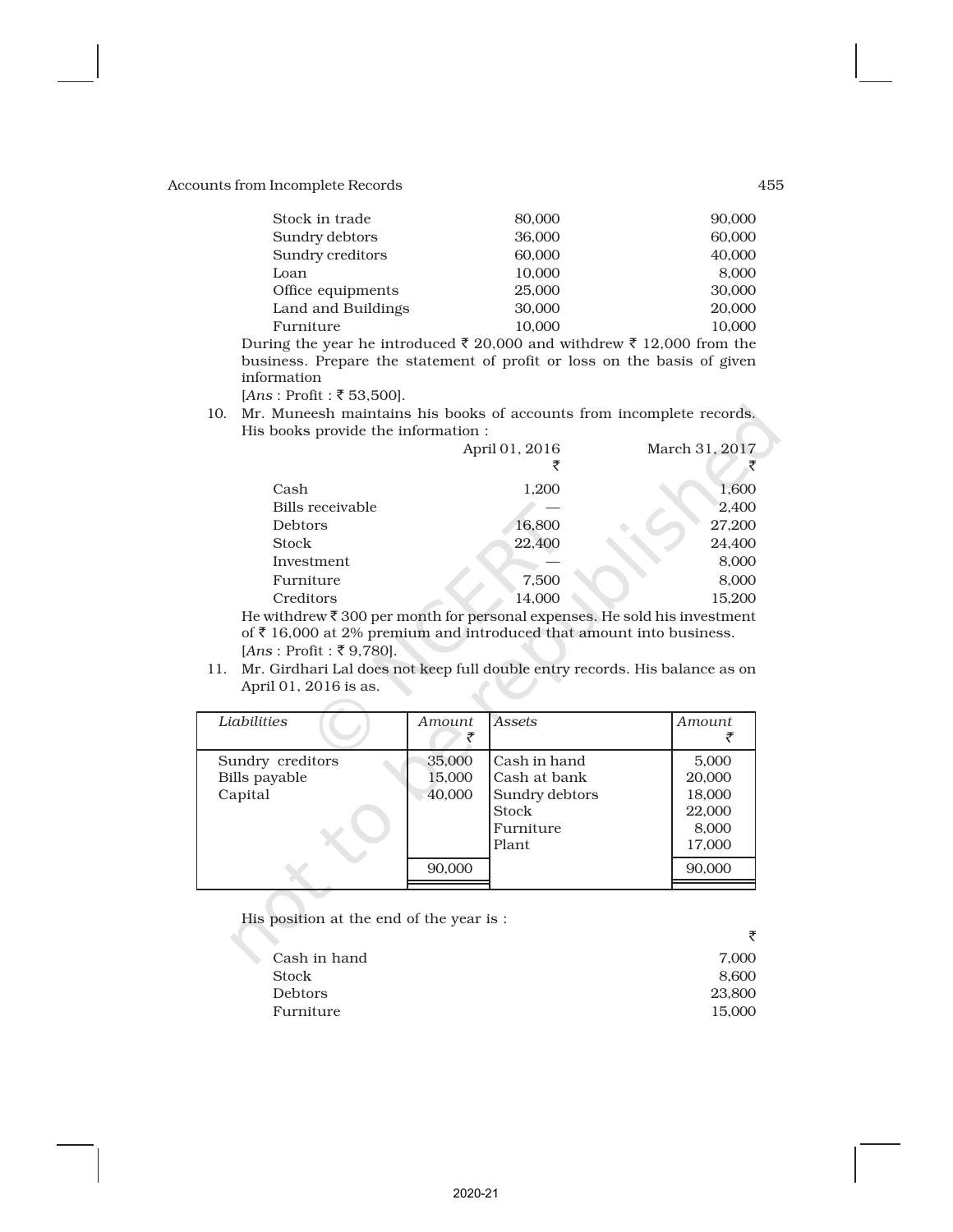456 Accountancy

| Plant.          |  |   |                                                         | 20,350 |
|-----------------|--|---|---------------------------------------------------------|--------|
| Bills payable   |  |   |                                                         | 20,200 |
| Creditors       |  |   |                                                         | 15,000 |
| $\tau = -$<br>. |  | . | $\sim$ $\sim$ $\sim$ $\sim$ $\sim$ $\sim$ $\sim$ $\sim$ |        |

He withdrew  $\bar{\tau}$  500 per month out of which to spent  $\bar{\tau}$  1,500 for business purpose. Prepare the statement of profit or loss.  $[Ans: Profit: ₹ 4,050].$ 

12. Mr. Ashok does not keep his books properly. Following information is available from his books.

|                   | April 01, 2016 | March 31, 2017 |
|-------------------|----------------|----------------|
|                   |                |                |
| Sundry creditors  | 45,000         | 93,000         |
| Loan from wife    | 66,000         | 57,000         |
| Sundry debtors    | 22,500         |                |
| Land and Building | 89,600         | 90,000         |
| Cash in hand      | 7,500          | 8,700          |
| Bank overdraft    | 25,000         |                |
| Furniture         | 1,300          | 1,300          |
| Stock             | 34,000         | 25,000         |

During the year Mr. Ashok sold his private car for  $\bar{\tau}$  50,000 and invested this amount into the business. He withdrew from the business  $\bar{\tau}$  1,500 per month upto October 31, 2016 and thereafter  $\bar{e}$  4,500 per month as drawings. You are required to prepare the statement of profit or loss and statement of affair as on March 31, 2017.  $[Ans: Loss: \overline{5} 57,900]$ .

13. Krishna Kulkarni has not kept proper books of accounts prepare the statement of profit or loss for the year ending March 31, 2016 from the following information:

|                  | April 01, 2016 | March 31, 2017 |
|------------------|----------------|----------------|
|                  | (₹)            | (₹)            |
| Cash in hand     | 10,000         | 36,000         |
| Debtors          | 20,000         | 80,000         |
| Creditors        | 10,000         | 46,000         |
| Bills receivable | 20,000         | 24,000         |
| Bills payable    | 4,000          | 42,000         |
| Car              |                | 80,000         |
| <b>Stock</b>     | 40,000         | 30,000         |
| Furniture        | 8,000          | 48,000         |
| Investment       | 40,000         | 50,000         |
| Bank balance     | 1,00,000       | 90,000         |
|                  |                |                |

The following adjustments were made :

- (a) Krishna withdrew cash  $\bar{\tau}$  5,000 per month for private use.
- (b) Depreciation @ 5% on car and furniture @10% .
- (c) Outstanding Rent ₹6,000.
- (d) Fresh Capital introduced during the year ₹30,000.

 $[Ans: Profit: \t{7} 1,41,200; Statement of affairs with adjusted: \t{7} 4,29,200].$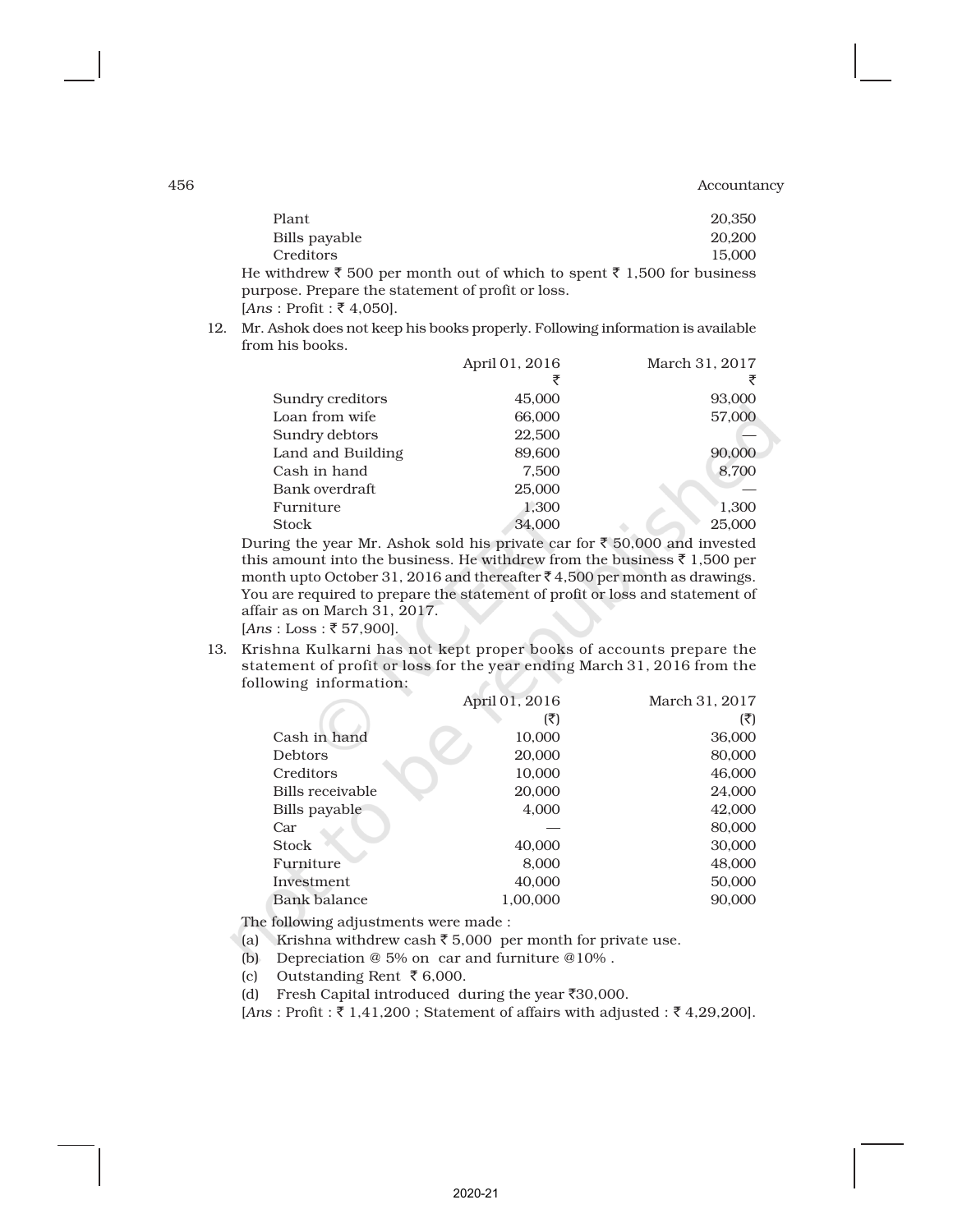14. M/s Saniya Sports Equipment does not keep proper records. From the following information find out profit or loss and also prepare balance sheet for the year ended March 31, 2017

|                  | March 31, 2016 | March 31, 2017 |
|------------------|----------------|----------------|
|                  |                |                |
| Cash in hand     | 6,000          | 24,000         |
| Bank overdraft   | 30,000         |                |
| Stock            | 50,000         | 80,000         |
| Sundry creditors | 26,000         | 40,000         |
| Sundry debtors   | 60,000         | 1,40,000       |
| Bills payable    | 6,000          | 12,000         |
| Furniture        | 40,000         | 60,000         |
| Bills receivable | 8,000          | 28,000         |
| Machinery        | 50,000         | 1,00,000       |
| Investment       | 30,000         | 80,000         |
|                  |                |                |

Drawing  $\bar{\xi}$ 10,000 p.m. for personal use, fresh capital introduce during the year  $\bar{z}2,00,000$ . A bad debts of  $\bar{z}2,000$  and a provision of 5% is to be made on debto₹ outstanding salary ₹2,400, prepaid insurance ₹700, depreciation charged on furniture and machine @ 10% p.a.

[Ans : Profit :  $\bar{\tau}$  1,71,300 ; Statement of affairs with adjustment :  $\bar{z}$  4,87,700].

*Ascertainment of Missing Figures*

15. From the following information calculate the amount to be paid to creditors:  $\bar{z}$ 

| Sundry creditors as on March 31, 2017 | 1,80,425 |
|---------------------------------------|----------|
| Discount received                     | 26,000   |
| Discount allowed                      | 24,000   |
| Return outwards                       | 37,200   |
| Return inward                         | 32,200   |
| <b>Bills</b> accepted                 | 1,99,000 |
| Bills endorsed to creditors           | 26,000   |
| Creditors as on April 01, 2016        | 2,09,050 |
| Total purchases                       | 8,97,000 |
| Cash purchases                        | 1,40,000 |
|                                       |          |

 $[Ans: Cash paid to credits: \mathfrak{F} 4,40,175]$ .

16. Find out the credit purchases from the following:

|                                     | ₹        |
|-------------------------------------|----------|
| Balance of creditors April 01, 2016 | 45,000   |
| Balance of creditors March 31, 2017 | 36,000   |
| Cash paid to creditors              | 1,80,000 |
| Cheque issued to creditors          | 60,000   |
| Cash purchases                      | 75,000   |
| Discount received from creditors    | 5,400    |
| Discount allowed                    | 5,000    |
| Bills payable given to creditors    | 12,750   |
| Return outwards                     | 7,500    |
| Bills payable dishonoured           | 3.000    |
|                                     |          |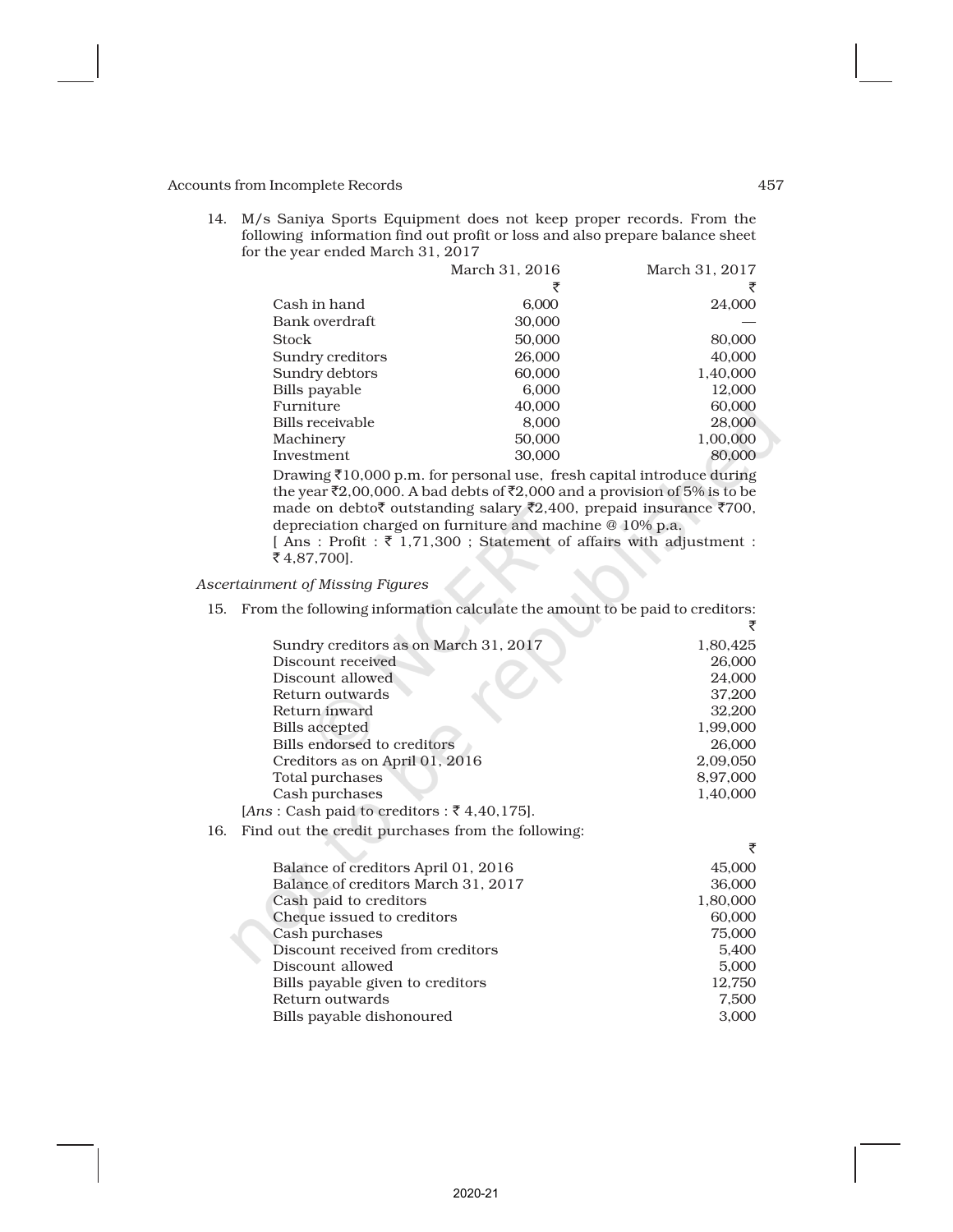| 458 |     |                                                                             | Accountancy |
|-----|-----|-----------------------------------------------------------------------------|-------------|
|     |     | Bills receivable endorsed to creditors                                      | 4,500       |
|     |     | Bills receivable endorsed to creditors dishonoured                          | 1,800       |
|     |     | Return inwards                                                              | 3,700       |
|     |     | [Ans : Credit purchases : ₹2, 56,350].                                      |             |
|     | 17. | From the following information calculate total purchases.                   |             |
|     |     |                                                                             | ₹           |
|     |     | Creditors April 01, 2016                                                    | 30,000      |
|     |     | Creditors March 31, 2017                                                    | 20,000      |
|     |     | Opening balance of Bills payable                                            | 25,000      |
|     |     | Closing balance of Bills payable                                            | 35,000      |
|     |     | Cash paid to creditors                                                      | 1,51,000    |
|     |     | Bills discharged                                                            | 44,500      |
|     |     | Cash purchases                                                              | 1,29,000    |
|     |     | Return outwards                                                             | 6,000       |
|     |     | [Ans : Total purchases : ₹3,30,500].                                        |             |
|     | 18. | The following information is given                                          |             |
|     |     |                                                                             | ₹           |
|     |     | Opening creditors                                                           | 60,000      |
|     |     | Cash paid to creditors                                                      | 30,000      |
|     |     | Closing creditors                                                           | 36,000      |
|     |     | Returns Inward                                                              | 13,000      |
|     |     | <b>Bill matured</b>                                                         | 27,000      |
|     |     | Bill dishonoured                                                            | 8,000       |
|     |     | Purchases return                                                            | 12,000      |
|     |     | Discount allowed                                                            | 5,000       |
|     |     | Calculate credit purchases during the year                                  |             |
|     |     | [Ans : Credit purchases : ₹ 37,000].                                        |             |
|     | 19. | From the following, calculate the amount of bills accepted during the year. | ₹           |
|     |     | Bills payable as on April 01, 2016                                          | 1,80,000    |
|     |     | Bills payable as on March 31, 2017                                          | 2,20,000    |
|     |     | Bills payable dishonoured during the year                                   | 28,000      |
|     |     | Bills payable honoured during the year                                      | 50,000      |
|     |     | [Ans : Bills accepted : ₹1,18,000].                                         |             |
|     | 20. | Find out the amount of bills matured during the year on the basis of        |             |
|     |     | information given below;                                                    |             |
|     |     |                                                                             | ₹           |
|     |     | Bills payable dishonoured                                                   | 37,000      |
|     |     | Closing balance of Bills payable                                            | 85,000      |
|     |     | Opening balance of Bills payable                                            | 70,000      |
|     |     | Bills payable accepted                                                      | 90,000      |
|     |     | Cheque dishonoured                                                          | 23,000      |
|     |     | $[Ans:$ Bills matured : ₹ 38,000].                                          |             |
|     |     |                                                                             |             |

21. Prepare the bills payable account from the following and find out missing figure if any :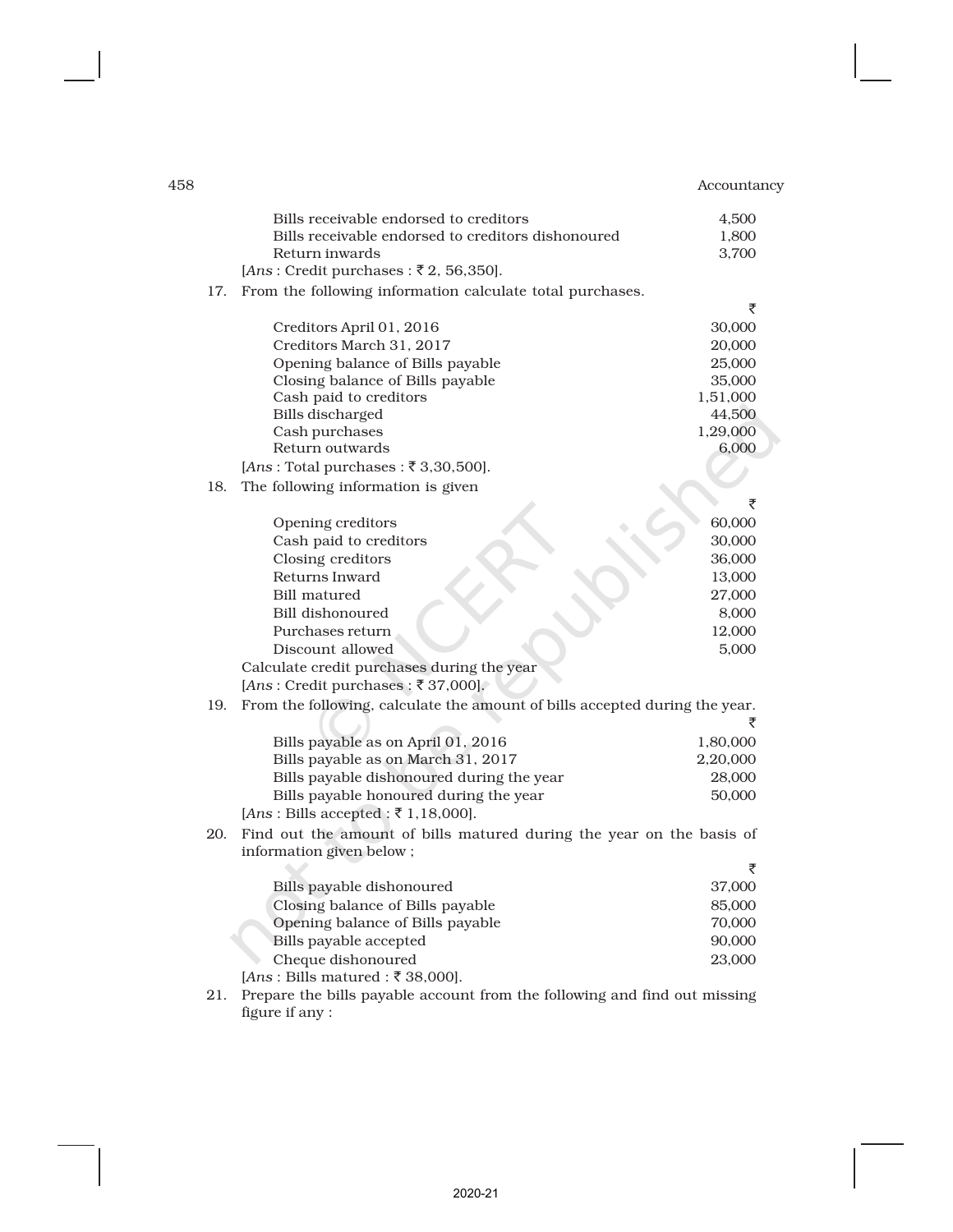|     |                                                                                         | ₹        |
|-----|-----------------------------------------------------------------------------------------|----------|
|     | <b>Bills</b> accepted                                                                   | 1,05,000 |
|     | Discount received                                                                       | 17,000   |
|     | Purchases returns                                                                       | 9,000    |
|     | Return inwards                                                                          | 12,000   |
|     | Cash paid to accounts payable                                                           | 50,000   |
|     | Bills receivable endorsed to creditor                                                   | 45,000   |
|     | Bills dishonoured                                                                       | 17,000   |
|     | Bad debts                                                                               | 14,000   |
|     | Balance of accounts payable (closing)                                                   | 85,000   |
|     | Credit purchases                                                                        | 2,15,000 |
|     | [Ans : Opening balance of creditors : ₹79,000].                                         |          |
| 22. | Calculate the amount of bills receivable during the year.                               |          |
|     |                                                                                         |          |
|     | Opening balance of bills receivable                                                     | 75,000   |
|     | <b>Bill dishonoured</b>                                                                 | 25,000   |
|     | Bills collected (honoured)                                                              | 1,30,000 |
|     | Bills receivable endorsed to creditors                                                  | 15,000   |
|     | Closing balance of bills receivable                                                     | 65,000   |
|     | $[Ans: \t{3} 1,60,000].$                                                                |          |
| 23. | Calculate the amount of bills receivable dishonoured from the following<br>information. |          |
|     |                                                                                         | ₹        |
|     | Opening balance of bills receivable                                                     | 1,20,000 |
|     | Bills collected (honoured)                                                              | 1,85,000 |
|     | Bills receivable endorsed                                                               | 22,800   |
|     | Closing balance of bills receivable                                                     | 50,700   |
|     | Bills receivable received                                                               | 1,50,000 |
|     | [Ans : ₹ 11,500].                                                                       |          |
| 24. | From the details given below, find out the credit sales and total sales.                |          |
|     |                                                                                         | ₹        |
|     | Opening debtors                                                                         | 45,000   |
|     | Closing debtors                                                                         | 56,000   |
|     | Discount allowed                                                                        | 2,500    |
|     | Sales returns                                                                           | 8,500    |
|     | Irrecoverable amount                                                                    | 4,000    |
|     | Bills receivables received                                                              | 12,000   |
|     | Bills receivable dishonoured                                                            | 3,000    |
|     | Cheque dishonoured                                                                      | 7,700    |
|     | Cash sales                                                                              | 80,000   |
|     | Cash received from debtors                                                              | 2,30,000 |
|     | Cheque received from debtors                                                            | 25,000   |
|     | [Ans : Total sales : ₹ 3,62,300].                                                       |          |
|     |                                                                                         |          |

25. From the following information, prepare the bills receivable account and total debtors account for the year ended March 31, 2017.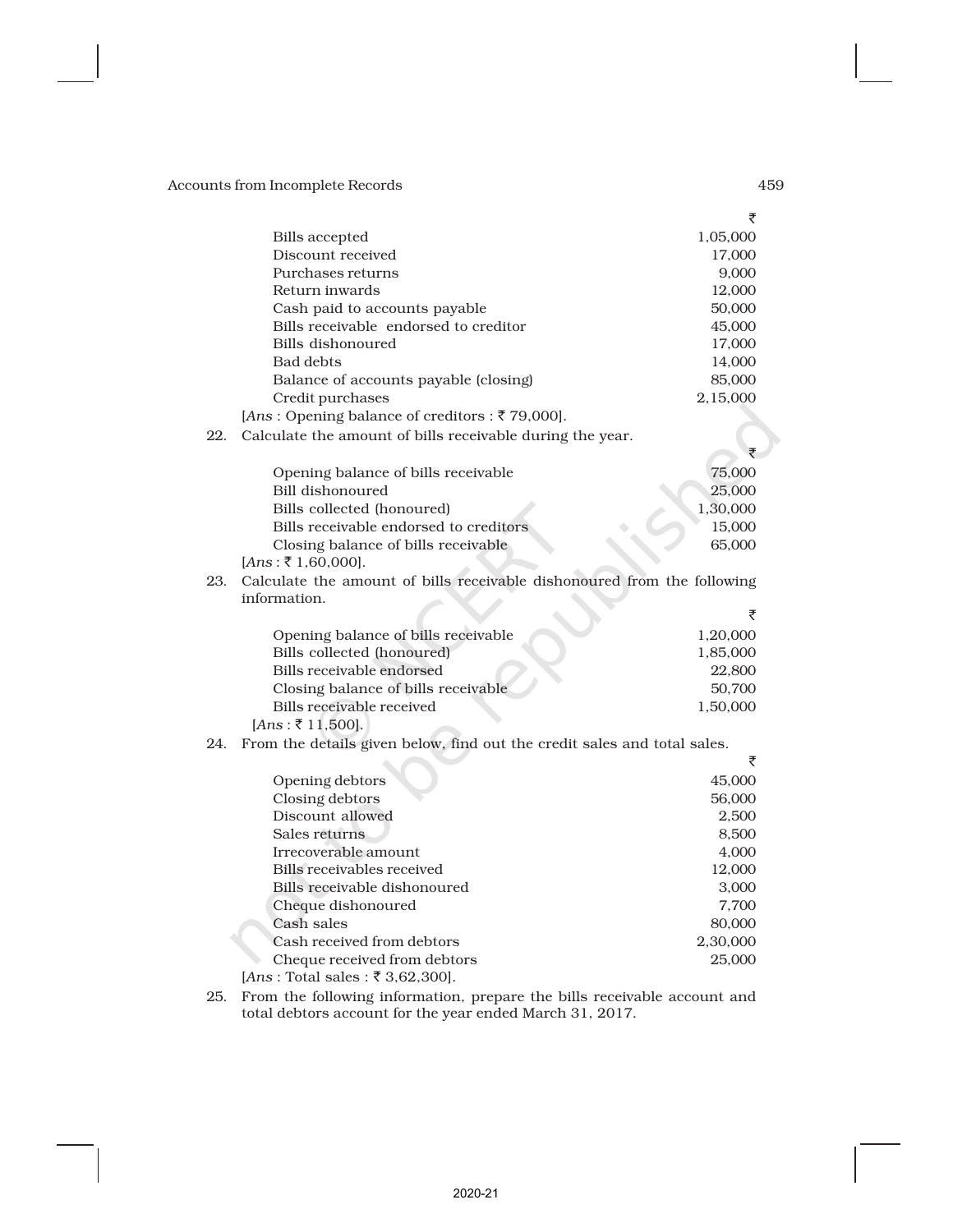460 Accountancy

|     |                                                                              | ₹         |
|-----|------------------------------------------------------------------------------|-----------|
|     | Opening balance of debtors                                                   | 1,80,000  |
|     | Opening balance of bills receivable                                          | 55,000    |
|     | Cash sales made during the year                                              | 95,000    |
|     | Credit sales made during the year                                            | 14,50,000 |
|     | Return inwards                                                               | 78,000    |
|     | Cash received from debtors                                                   | 10,25,000 |
|     | Discount allowed to debtors                                                  | 55,000    |
|     | Bills receivable endorsed to creditors                                       | 60,000    |
|     | Cash received (bills matured)                                                | 80,500    |
|     | Irrecoverable amount                                                         | 10,000    |
|     | Closing balance of bills receivable on March 31, 2017                        | 75,500    |
|     | [Ans : Bills received : ₹1,61,000 ; Closing balance of debtors : ₹3,01,000]. |           |
| 26. | Prepare the suitable accounts and find out the missing figure if any.        |           |
|     |                                                                              | ₹         |
|     | Opening balance of debtors                                                   | 14,00,000 |
|     | Opening balance of bills receivable                                          | 7,00,000  |
|     | Closing balance of bills receivable                                          | 3,50,000  |
|     | Cheque dishonoured                                                           | 27,000    |
|     | Cash received from debtors                                                   | 10,75,000 |
|     | Cheque received and deposited in the bank                                    | 8,25,000  |
|     | Discount allowed                                                             | 37,500    |
|     | Irrecoverable amount                                                         | 17,500    |
|     | Returns inwards                                                              | 28,000    |
|     | Bills receivable received from customers                                     | 1,05,000  |
|     | Bills receivable matured                                                     | 2,80,000  |
|     | <b>Bills discounted</b>                                                      | 65,000    |
|     | Bills endorsed to creditors                                                  | 70,000    |
|     | [Ans: Credit sales : ₹ 5,16,000].                                            |           |
| 27. | From the following information ascertain the opening balance of sundry       |           |
|     | debtors and closing balance of sundry creditors                              |           |
|     |                                                                              | ₹         |
|     | Opening stock                                                                | 30,000    |
|     | Closing stock                                                                | 25,000    |
|     | Opening creditors                                                            | 50,000    |
|     | Closing debtors                                                              | 75,000    |
|     | Discount allowed by creditors                                                | 1,500     |
|     | Discount allowed to customers                                                | 2,500     |
|     | Cash paid to creditors                                                       | 1,35,000  |
|     | Bills payable accepted during the period                                     | 30,000    |
|     | Bills receivable received during the period                                  | 75,000    |
|     | Cash received from customers                                                 | 2,20,000  |
|     | Bills receivable dishonoured                                                 | 3,500     |
|     | Purchases                                                                    | 2,95,000  |
|     |                                                                              |           |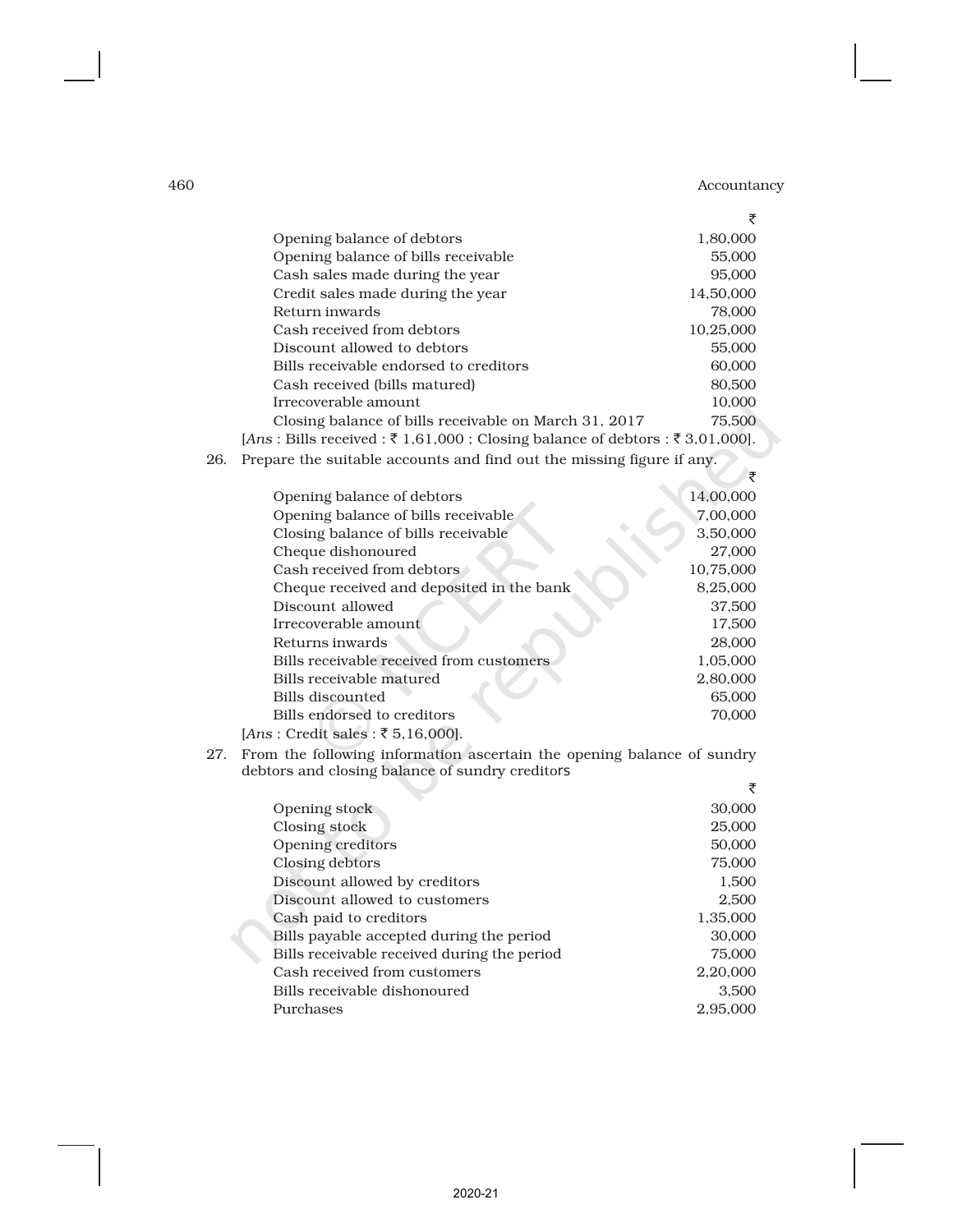The rate of gross profit is 25% on selling price and out of the total sales ₹85,000 was for cash sales.

*Hint*: Total sales = 4,00,000 = 3,00,000 
$$
\times \frac{100}{75}
$$

 $[Ans: Opening\ balance\ of\ debtors: \mathbf{\mathbf{\overline{5} \cdot 54,000}}$  ; Closing balance of creditors: ₹1,78,500].

28. Mrs. Bhavana keeps his books by Single Entry System. You're required to prepare final accounts of her business for the year ended March 31, 2017. Her records relating to cash receipts and cash payments for the above period showed the following particulars :

#### Summary of Cash

| Dr. | Cr. |
|-----|-----|
|     |     |

| Receipts                | Amount   | Payments                 | Amount   |
|-------------------------|----------|--------------------------|----------|
| Opening balance of cash | 12.000   | Paid to creditors        | 53,000   |
| Further capital         | 20,000   | <b>Business expenses</b> | 12,000   |
| Received from debtors   | 1,20,000 | Wage paid                | 30,000   |
|                         |          | Bhavana's drawings       | 15,000   |
|                         |          | Balance at bank on       | 35,000   |
|                         |          | March 31, 2017           |          |
|                         |          | Cash in hand             | 7,000    |
|                         | 1,52,000 |                          | 1,52,000 |

The following information is also available :

|                 | April 01, 2016 | March 31, 2017<br>₹ |
|-----------------|----------------|---------------------|
| Debtors         | 55,000         | 85,000              |
| Creditors       | 22,000         | 29,000              |
| <b>Stock</b>    | 35,000         | 70,000              |
| Plant           | 10,00,000      | 1,00,000            |
| Machinery       | 50,000         | 50,000              |
| Land & Building | 2,50,000       | 2,50,000            |
| Investment      | 20,000         | 20,000              |

All her sales and purchases were on credit. Provide depreciation on plant and building by 10% and machinery by 5%, make a provision for bad debts by 5%.

 $[Ans: \text{Gross profit}: \mathbf{F} 95,000$  ; Net profit :  $\mathbf{F} 41,250$  ; Total of balance sheet : ₹ 5, 75,250].